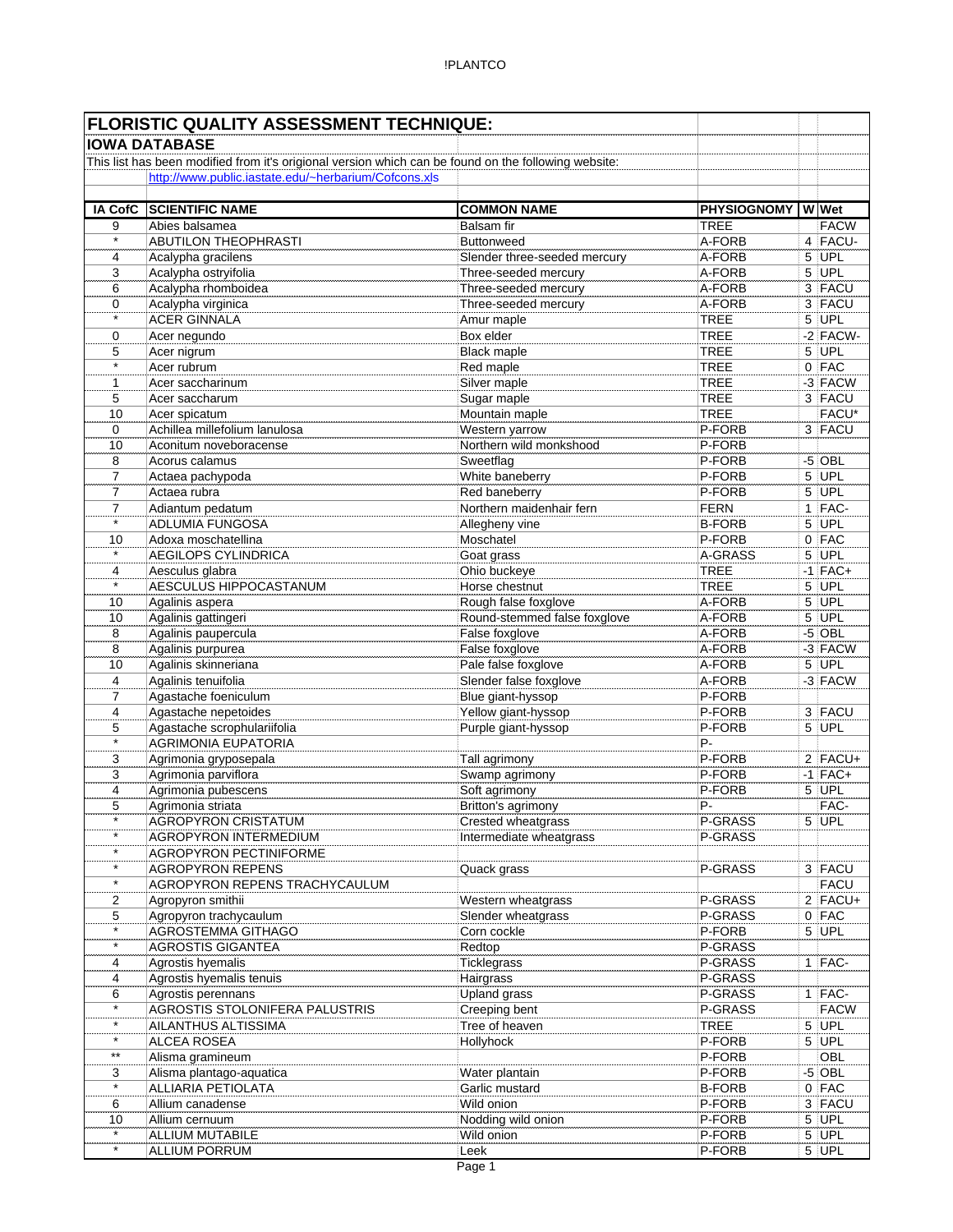|                     | <b>IA CofC SCIENTIFIC NAME</b>                         | <b>COMMON NAME</b>                  | PHYSIOGNOMY W Wet |                    |
|---------------------|--------------------------------------------------------|-------------------------------------|-------------------|--------------------|
| 10                  | Allium stellatum                                       | Wild prairie onion                  | P-FORB            | $5$ UPL            |
| 9                   | Allium tricoccum                                       | Wild leek                           | P-FORB            | $2$ FACU+          |
| $\star$             | <b>ALLIUM VINEALE</b>                                  | Field garlic                        | P-FORB            | 3 FACU             |
| 7                   | Alnus rugosa                                           | Speckled adler                      | <b>SHRUB</b>      | OBL                |
| 6                   | Alopecurus aequalis                                    | Foxtail                             | P-GRASS           | $-5$ OBL           |
| 0                   | Alopecurus carolinianus                                | Common foxtail                      | A-GRASS           | $-3$ FACW          |
| $\star$             | <b>ALOPECURUS PRATENSIS</b>                            | Meadow foxtail                      | P-GRASS           | $-3$ FACW          |
| $\star$             | ALYSSUM ALYSSOIDES                                     | Pale alyssum                        | A-FORB            | $5$ UPL            |
| 0                   | Amaranthus albus                                       | Pigweed                             | A-FORB            | 3 FACU             |
| 3                   | Amaranthus arenicola                                   | Torrey's amaranth                   | A-FORB            | 3 FACU             |
| $\star$             | <b>AMARANTHUS GRAECIZANS</b>                           | Prostrate pigweed                   | A-FORB            | $5$ UPL            |
| $\star$<br>$\star$  | AMARANTHUS HYBRIDUS                                    | Green amaranth                      | P-FORB            | $5$ UPL            |
| $\star$             | <b>AMARANTHUS POWELLII</b>                             | Smooth pigweed                      | A-FORB            | $5$ UPL            |
|                     | <b>AMARANTHUS RETROFLEXUS</b>                          | Pigweed                             | A-FORB            | $2$ FACU+          |
| 0<br>$\star$        | Amaranthus rudis                                       | Tamarisk waterhemp                  | A-FORB            | $-3$ FACW          |
|                     | AMARANTHUS SPINOSUS                                    | Spiny pigweed                       | A-FORB<br>A-FORB  | 3 FACU<br>$-5$ OBL |
| 0                   | Amaranthus tuberculatus                                | Water hemp                          | A-FORB            | 3 FACU             |
| 0                   | Ambrosia artemisiifolia<br>Ambrosia bidentata          | Common ragweed<br>Lanceleaf ragweed | A-FORB            | 4 FACU-            |
| 2<br>$\overline{2}$ | Ambrosia psilostachya                                  | Western ragweed                     | P-FORB            | $1$ FAC-           |
| 0                   | Ambrosia trifida                                       | Giant ragweed                       | A-FORB            | $-1$ FAC+          |
| 10                  | Amelanchier alnifolia                                  | Northwestern serviceberry           | <b>SHRUB</b>      | FACU+              |
| 8                   | Amelanchier arborea                                    | Serviceberry                        | <b>TREE</b>       | 3 FACU             |
| 10                  | Amelanchier humilis                                    | Low shadbush                        | <b>SHRUB</b>      | 5 UPL              |
| 10                  | Amelanchier interior                                   | Shadbush                            | <b>TREE</b>       | $5$ UPL            |
| 10                  | Amelanchier sanguinea                                  | Round-leaved serviceberry           | <b>SHRUB</b>      | $5$ UPL            |
| 4                   | Ammannia coccinea                                      | Toothcup                            | A-FORB            | $-5$ OBL           |
| 4                   | Ammannia robusta                                       |                                     | А-                |                    |
| 8                   | Amorpha canescens                                      | Lead plant                          | <b>SHRUB</b>      | $5$ UPL            |
| 5                   | Amorpha fruticosa                                      | Indigo bush, false indigo           | <b>SHRUB</b>      | $-4$ FACW+         |
| 8                   | Amorpha nana                                           | Fragrant false indigo               | <b>SHRUB</b>      |                    |
| 6                   | Ampelopsis cordata                                     | Racoon grape                        | W-VINE            | $-1$ FAC+          |
| 4                   | Amphicarpaea bracteata                                 | Hog peanut                          | H-VINE            | $0$ FAC            |
| $\star$             | <b>ANAGALLIS ARVENSIS</b>                              | Poor man's weatherglass             | A-FORB            | $5$ UPL            |
| 2                   | Anaphalis margaritacea                                 | Pearly everlasting                  | P-FORB            | $5$ UPL            |
| $\star$             | ANCHUSA AZUREA                                         | Alkanet                             | P-FORB            |                    |
| 4                   | Andropogon gerardii                                    | Big bluestem                        | P-GRASS           | $1$ FAC-           |
| $\overline{7}$      | Andropogon hallii                                      | Sand bluestem                       | P-GRASS           | $5$ UPL            |
| $\mathbf{1}$        | Andropogon virginicus                                  | Broomsedge                          | P-GRASS           | $1$ FAC-           |
| 1                   | Androsace occidentalis                                 | Rock jasmine                        | A-FORB            | 4 FACU-            |
| 2                   | Anemone canadensis                                     | Canada anemone                      | P-FORB            | $-3$ FACW          |
| 5                   | Anemone caroliniana                                    | Carolina anemone                    | P-FORB            | 5 UPL              |
| 7                   | Anemone cylindrica                                     | Windflower, thimbleweed             | P-FORB            | $5$ UPL            |
| 8                   | Anemone quinquefolia                                   | Wood anemone                        | P-FORB            | $0$ FAC            |
| 4                   | Anemone virginiana                                     | Tall anemone                        | P-FORB            | $5$ UPL            |
| 5                   | Angelica atropurpurea                                  | Angelica                            | P-FORB<br>P-FORB  | $-5$ OBL           |
| 2<br>$\overline{2}$ | Antennaria neglecta                                    | Pussytoes                           | P-FORB            | $5$ UPL<br>$5$ UPL |
| $\star$             | Antennaria plantaginifolia<br><b>ANTHEMIS ARVENSIS</b> | Ladies'-tobacco<br>Field chamomile  | A-FORB            | 5 UPL              |
| $\star$             | <b>ANTHEMIS COTULA</b>                                 | Dog fennel                          | A-FORB            | 3 FACU             |
| $\star$             | <b>ANTHEMIS TINCTORIA</b>                              | Golden chamomile                    | P-FORB            | 5 UPL              |
| $\star$             | ANTHYLLIS VULNERARIA                                   | Lady's fingers                      | A-FORB            | $5$ UPL            |
| 4                   | Apios americana                                        | Ground-nut                          | H-VINE            | $-3$ FACW          |
| $\overline{7}$      | Aplectrum hyemale                                      | Putty-root orchid                   | P-FORB            | $1$  FAC-          |
| 3                   | Apocynum androsaemifolium                              | Spreading dogbane                   | P-FORB            | $5$ UPL            |
| 1                   | Apocynum cannabinum                                    | Indian hemp                         | P-FORB            | $0$ FAC            |
| 1                   | Apocynum sibiricum                                     | Indian hemp                         | P-FORB            | $-1$ FAC+          |
| 1                   | Apocynum X medium                                      | Intermediate dogbane                | P-FORB            | $5$ UPL            |
| 6                   | Aquilegia canadensis                                   | Columbine                           | P-FORB            | $1$   FAC-         |
| $\overline{7}$      | Arabis canadensis                                      | Sickle pod, rock cress              | <b>B-FORB</b>     | $5$ UPL            |
| 10                  | Arabis divaricarpa                                     | Purple rock cress                   | <b>B-FORB</b>     | $5$ UPL            |
| 10                  | Arabis drummondii                                      | Rock cress                          | <b>B-FORB</b>     | 3 FACU             |
| 3                   | Arabis glabra                                          | Tower mustard                       | <b>B-FORB</b>     | $5$ UPL            |
| 8                   | Arabis hirsuta                                         | Hairy rock cress                    | <b>B-FORB</b>     | $5$ UPL            |
| 8                   | Arabis laevigata                                       | Smooth rock cress                   | <b>B-FORB</b>     | $5$ UPL            |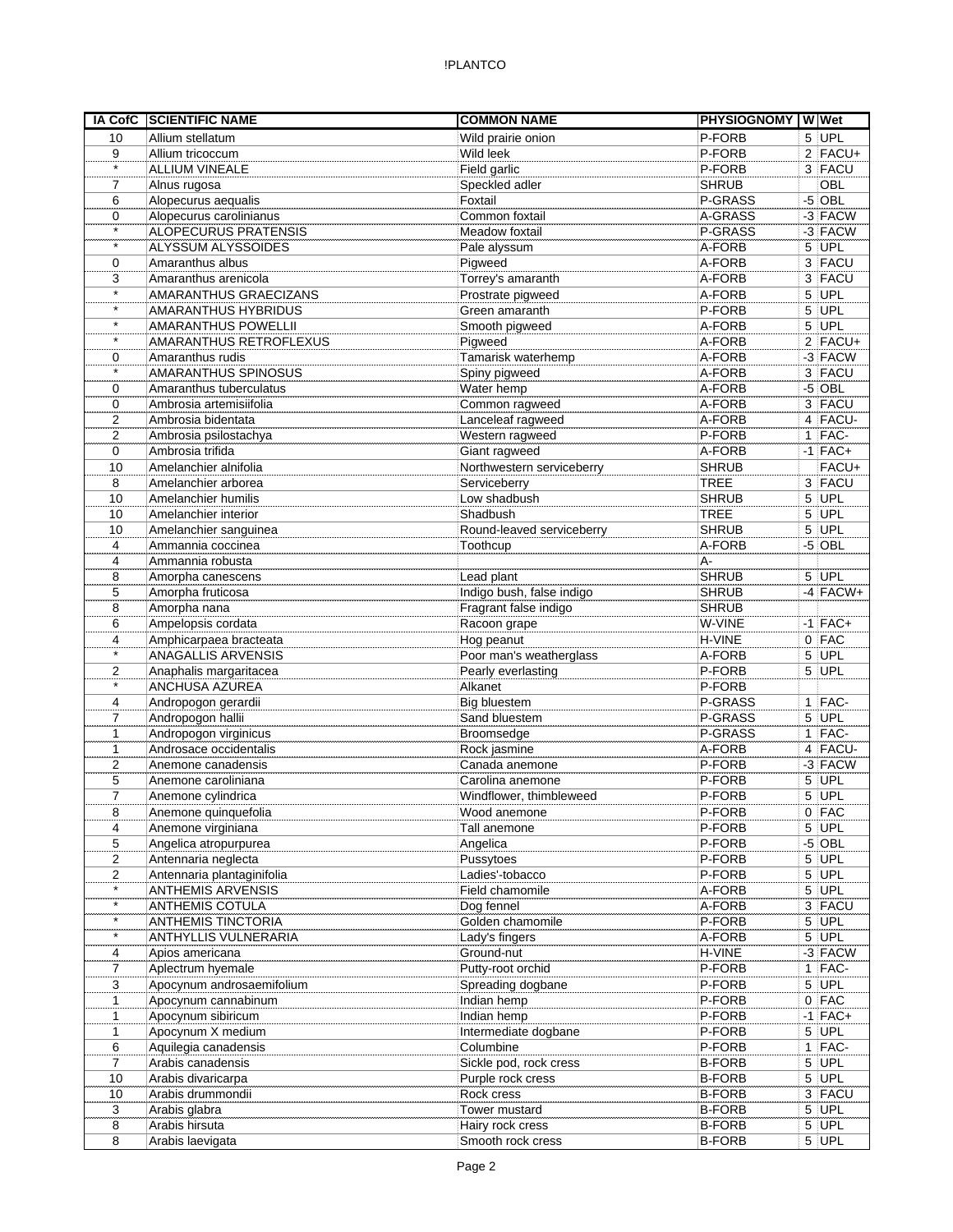|                | IA CofC SCIENTIFIC NAME                     | <b>COMMON NAME</b>                 | <b>PHYSIOGNOMY WWet</b> |   |                      |
|----------------|---------------------------------------------|------------------------------------|-------------------------|---|----------------------|
| 8              | Arabis lyrata                               | Lyre-leaved rock cress             | <b>B-FORB</b>           |   | 4 FACU-              |
| 10             | Arabis missouriensis                        |                                    |                         |   | $5$ UPL              |
| 10             | Arabis shortii                              | Rock cress                         | <b>B-FORB</b>           |   | $5$ UPL              |
| 8              | Aralia nudicaulis                           | Wild sarsaparilla                  | <b>SHRUB</b>            |   | 3 FACU               |
| 8              | Aralia racemosa                             | Spikenard                          | P-FORB                  | 5 | UPL                  |
| $\star$        | <b>ARCTIUM LAPPA</b>                        | Great burdock                      | <b>B-FORB</b>           |   | $5$ UPL              |
| $\star$        | <b>ARCTIUM MINUS</b>                        | Common burdock                     | <b>B-FORB</b>           |   | 5 UPL                |
| $\star$        | <b>ARCTIUM TOMENTOSA</b>                    | Cotton burdock                     | <b>B-FORB</b>           |   | $5$ UPL              |
| 10             | Arctostaphylos uva-ursi                     | Bearberry                          | <b>SHRUB</b>            |   | $5$ UPL              |
| $\star$        | ARENARIA SERPYLLIFOLIA                      | Thyme-leaved sandwort              | A-FORB                  |   | $0$ FAC              |
| $\star$        | <b>ARGEMONE ALBIFLORA</b>                   | Prickly poppy                      | A-FORB                  |   | 5 UPL                |
| $\star$        | ARGEMONE MEXICANA                           | Mexican poppy                      | A-FORB                  |   | 5 UPL                |
| $\star$        | ARGEMONE POLYANTHEMOS                       |                                    | A-FORB                  |   |                      |
| 6              | Arisaema dracontium                         | Green dragon                       | P-FORB                  |   | $-3$ FACW            |
| 4              | Arisaema triphyllum                         | Jack-in-the-pulpit                 | P-FORB                  |   | $-2$ FACW-           |
| 2              | Aristida basiramea                          | Forked-tip three-awn grass         | A-GRASS                 |   | $5$ UPL              |
| 5              | Aristida curtissii                          | Curtiss three-awn grass            | A-GRASS                 |   | 3 FACU               |
| 5              | Aristida dichotoma                          | Poverty grass                      | A-GRASS                 |   | 3 FACU               |
| 5              | Aristida longespica                         | Three-awn                          | A-GRASS                 |   | 4 FACU-              |
| 5              | Aristida longespica geniculata              |                                    | A-GRASS                 |   | FACU-                |
| 0              | Aristida oligantha                          | Plains three-awn grass             | A-GRASS                 |   | $5$ UPL              |
| 10<br>$\star$  | Aristida purpurea longiseta                 | Few-flowered aristada              | P-GRASS                 |   |                      |
|                | ARISTIDA RAMOSISSIMA                        | Slender three-awn                  | A-GRASS                 |   | $5$ UPL              |
| 10             | Aristida tuberculosa                        | Sea-beach grass                    | A-GRASS                 |   | $5$ UPL              |
| $\overline{7}$ | Aristolochia serpentaria                    | Virginia snakeroot                 | P-FORB                  |   | $5$ UPL<br>$-5$ OBL  |
| 10<br>$\star$  | Armoracia aquatica                          | Lake cress                         | P-FORB                  |   |                      |
|                | ARMORACIA RUSTICANA                         | Horseradish                        | P-FORB                  |   | $0$ FAC              |
| 10<br>$\star$  | Aronia melanocarpa<br>ARRHENATHERUM ELATIUS | <b>Black chokeberry</b>            | <b>SHRUB</b><br>P-GRASS |   | $-2$ FACW-<br>3 FACU |
| $\star$        | <b>ARTEMISIA ABROTANUM</b>                  | Tall oatgrass<br>Southernwood      | <b>SHRUB</b>            |   | $5$ UPL              |
| $\star$        |                                             |                                    | P-FORB                  |   | $5$ UPL              |
| $\star$        | ARTEMISIA ABSINTHIUM<br>ARTEMISIA ANNUA     | Common wormwood<br>Annual wormwood | A-FORB                  |   | 3 FACU               |
| $\star$        | <b>ARTEMISIA BIENNIS</b>                    | Biennial wormwood                  | <b>B-FORB</b>           |   | $-2$ FACW-           |
| 4              | Artemisia campestris caudata                | Western sagewort                   | <b>B-FORB</b>           |   |                      |
| $\mathbf{1}$   | Artemisia dracunculus                       | False tarragon                     | P-FORB                  |   | $5$ UPL              |
| 4              | Artemisia frigida                           | Prairie sagewort                   | <b>SHRUB</b>            |   | $5$ UPL              |
| 2              | Artemisia ludoviciana                       | White sage                         | P-FORB                  |   | $5$ UPL              |
| 10             | Artemisia serrata                           | Saw-toothed sagebrush              | P-FORB                  |   | $5$ UPL              |
| $\star$        | ARTEMISIA VULGARIS                          | Common mugwort                     | P-FORB                  |   | $5$ UPL              |
| 7              | Aruncus dioicus                             | Goat's beard                       | P-FORB                  |   | 3 FACU               |
| 8              | Asarum canadense                            | Wild ginger                        | P-FORB                  |   | $5$ UPL              |
| 4              | Asclepias amplexicaulis                     | Sand milkweed                      | P-FORB                  |   | $5$ UPL              |
| 10             | Asclepias engelmanniana                     | Eared milkweed                     | P-FORB                  |   |                      |
| 6              | Asclepias exaltata                          | Poke milkweed                      | P-FORB                  |   | $5$ UPL              |
| 5              | Asclepias hirtella                          | Tall green milkweed                | P-FORB                  |   | $5$ UPL              |
| 4              | Asclepias incarnata                         | Swamp milkweed                     | P-FORB                  |   | $-5$ OBL             |
| 9              | Asclepias lanuginosa                        | Wooly milkweed                     | P-FORB                  |   |                      |
| 10             | Asclepias meadii                            | Mead's milkweed                    | P-FORB                  |   | $5$ UPL              |
| 6              | Asclepias ovalifolia                        | Oval milkweed                      | P-FORB                  |   | 5 UPL                |
| 7              | Asclepias purpurascens                      | Purple milkweed                    | P-FORB                  |   | 3 FACU               |
| 8              | Asclepias quadrifolia                       | Whorled milkweed                   | P-FORB                  |   | 5 UPL                |
| 6              | Asclepias speciosa                          | Showy milkweed                     | P-FORB                  |   | $0$ FAC              |
| 7              | Asclepias stenophylla                       | Narrow-leaved milkweed             | P-FORB                  |   | $5$ UPL              |
| $\overline{7}$ | Asclepias sullivantii                       | Prairie milkweed                   | P-FORB                  |   | $5$ UPL              |
| 0              | Asclepias syriaca                           | Common milkweed                    | P-FORB                  |   | $5$ UPL              |
| 6              | Asclepias tuberosa                          | <b>Butterfly weed</b>              | P-FORB                  |   | $5$ UPL              |
| 0              | Asclepias verticillata                      | Whorled milkweed                   | P-FORB                  |   | $5$ UPL              |
| 6              | Asclepias viridiflora                       | Green milkweed                     | P-FORB                  |   | $5$ UPL              |
| 6              | Asimina triloba                             | Paw paw                            | <b>TREE</b>             |   | $0$ FAC              |
| $\star$        | ASPARAGUS OFFICINALIS                       | Garden asparagus                   | P-FORB                  |   | 3 FACU               |
| 4              | Asplenium platyneuron                       | Ebony spleenwort                   | <b>FERN</b>             |   | 3 FACU               |
| 9              | Asplenium rhizophyllum                      | Walking fern                       | <b>FERN</b>             |   | $5$ UPL              |
| $\overline{7}$ | Aster azureus                               | Sky-blue aster                     | P-FORB                  |   | $5$ UPL              |
| $\overline{2}$ | Aster brachyactis                           | Rayless aster                      | P-FORB                  |   | $0$ FAC              |
| 7              | Aster cordifolius                           | Blue wood aster                    | P-FORB                  |   | $5$ UPL              |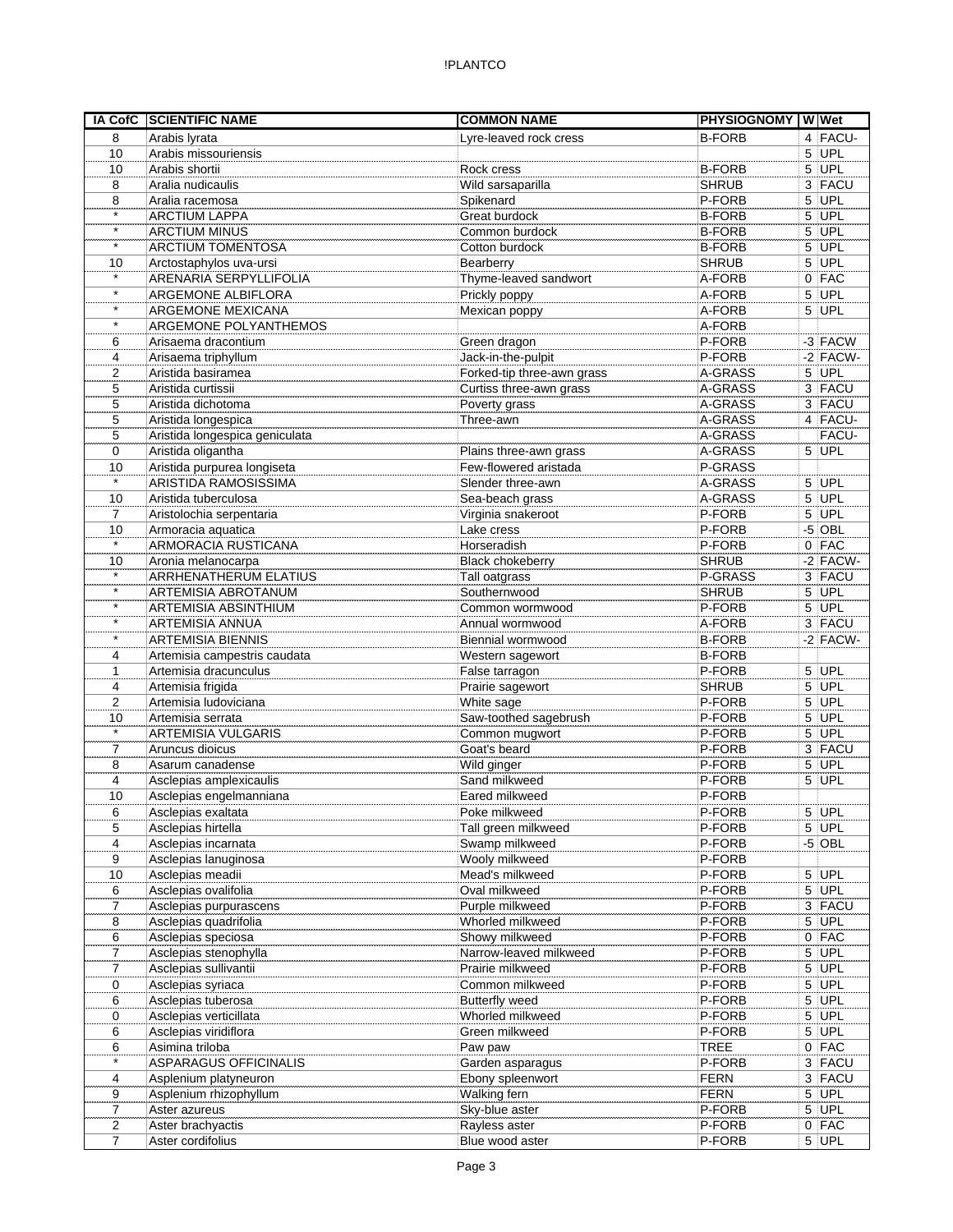|                      | <b>IA CofC SCIENTIFIC NAME</b>                      | <b>COMMON NAME</b>                          | <b>PHYSIOGNOMY WWW</b> |                         |
|----------------------|-----------------------------------------------------|---------------------------------------------|------------------------|-------------------------|
| 4                    | Aster drummondii                                    | Drummond's aster                            | P-FORB                 | 3 FACU                  |
| 10                   | Aster dumosus                                       | Ricebutton aster                            | P-FORB                 | $-1$ FAC+               |
| 3                    | Aster ericoides                                     | Heath aster, frost weed                     | P-FORB                 | $4$ FACU-               |
| 8                    | Aster falcatus commutatus                           |                                             | P-FORB                 | FAC-                    |
| 7                    | Aster furcatus                                      | Forked aster                                | P-FORB                 | $5$ UPL                 |
| 10                   | Aster junciformis                                   | Rush aster                                  | P-FORB                 | <b>OBL</b>              |
| 7                    | Aster laevis                                        | Smooth blue aster                           | P-FORB                 | $5$ UPL                 |
| 4                    | Aster lanceolatus                                   | Panicled aster                              | P-FORB                 |                         |
| 4                    | Aster lateriflorus                                  | Side-flowered aster                         | P-FORB                 | $-2$ FACW-              |
| 6                    | Aster linariifolius                                 | Flax-leaved aster                           | P-FORB                 | $5$ UPL                 |
| 10                   | Aster macrophyllus                                  | Big-leaved aster                            | P-FORB                 | $5$ UPL                 |
| 3                    | Aster novae-angliae                                 | New England aster                           | P-FORB                 | $-3$ FACW               |
| 10                   | Aster oblongifolius                                 | Aromatic aster                              | P-FORB                 | $5$ UPL                 |
| 3                    | Aster ontarionis                                    | Ontario aster                               | P-FORB                 | $0$ FAC                 |
| 4                    | Aster parviceps                                     | Small-headed aster                          | P-FORB                 | $5$ UPL                 |
| 0                    | Aster pilosus                                       | Hairy aster<br>Willow aster                 | P-FORB<br>P-FORB       | 4 FACU-<br>$-5$ OBL     |
| 5<br>5               | Aster praealtus                                     |                                             | P-FORB                 |                         |
| $\overline{7}$       | Aster praealtus nebraskensis<br>Aster prenanthoides | Crooked stem aster                          | P-FORB                 | <b>FACW</b><br>$-5$ OBL |
| 6                    | Aster pubentior                                     |                                             | P-FORB                 |                         |
| 5                    | Aster puniceus                                      | Swamp aster                                 | P-FORB                 | $-5$ OBL                |
| 6                    | Aster sagittifolius                                 | Arrow-leaved aster                          | P-FORB                 | 5 UPL                   |
| 10                   | Aster schreberi                                     | Schreber's aster                            | P-FORB                 | $5$ UPL                 |
| 10                   | Aster sericeus                                      | Silky aster                                 | P-FORB                 | 5 UPL                   |
| $\overline{7}$       | Aster shortii                                       | Short's aster                               | P-FORB                 | $5$ UPL                 |
| 8                    | Aster turbinellus                                   | Prairie aster                               | P-FORB                 | $5$ UPL                 |
| 6                    | Aster umbellatus                                    | Flat-topped aster, white aster              | P-FORB                 | $-3$ FACW               |
| 3                    | Aster X amethystinus                                | Amethyst aster                              | P-FORB                 | $5$ UPL                 |
| 7                    | Astragalus adsurgens robustior                      | Standing milk vetch                         | P-FORB                 |                         |
| 8                    | Astragalus agrestis                                 | Field milk vetch                            | P-                     | $-2$ FACW-              |
| 4                    | Astragalus canadensis                               | Milk vetch                                  | P-FORB                 | $-1$ FAC+               |
| 9                    | Astragalus crassicarpus                             | Ground plum                                 | P-FORB                 |                         |
| 5                    | Astragalus distortus                                | Bent milk vetch                             | P-FORB                 | $4$ UPL                 |
| 7                    | Astragalus flexuosus                                | Pliant milk vetch                           | P-FORB                 |                         |
| 10                   | Astragalus lotiflorus                               | Lotus milk vetch                            | P-FORB                 | $5$ UPL                 |
| 8                    | Astragalus missouriensis                            | Missouri milk vetch                         | P-FORB                 |                         |
| $\overline{7}$       | Athyrium filix-femina angustum                      | Northern lady fern                          | <b>FERN</b>            | 0 FAC                   |
| 10                   | Athyrium pycnocarpon                                | Narrow-leaved spleenwort                    | <b>FERN</b>            | $1$  FAC-               |
| 10                   | Athyrium thelypterioides                            | Silvery spleenwort                          | <b>FERN</b>            | $0$ FAC                 |
| 0                    | Atriplex patula                                     | Spearscale, common orach                    | A-FORB                 | $-2$ FACW-              |
| $\star$              | <b>ATRIPLEX ROSEA</b>                               | Red orach                                   | A-FORB                 | $2$ FACU+               |
| 9                    | Aureolaria grandiflora pulchra                      | Yellow false foxglove                       | P-FORB                 | $5$ UPL                 |
| 10                   | Aureolaria pedicularia                              | Clammy false foxglove                       |                        |                         |
| $\star$              | <b>AVENA FATUA</b>                                  | Wild oats                                   | A-GRASS                | $5$ UPL                 |
| $\star$              | <b>AVENA SATIVA</b>                                 | Cult oats                                   | A-GRASS                | $5$ UPL                 |
| 9                    | Azolla mexicana                                     | Mosquito fern                               | <b>FERN</b>            | $-5$ OBL                |
| 6                    | Bacopa rotundifolia                                 | Water hyssop                                | P-FORB                 | $-5$ OBL                |
| $\star$              | <b>BALLOTA NIGRA</b>                                | Black horehound                             | P-FORB                 | $5$ UPL                 |
| $\star$              | BAPTISIA AUSTRALIS VAR MINOR                        | Blue wild indigo                            | P-FORB                 | $5$ UPL                 |
| 7                    | Baptisia bracteata var glabrescens                  | Cream wild indigo                           | P-FORB                 |                         |
| 6<br>$^{\star\star}$ | Baptisia lactea                                     | White wild indigo                           | P-FORB                 | 3 FACU                  |
| $\star$              | Baptisia tinctoria                                  | Yellow wild indigo                          | P-FORB                 |                         |
|                      | BARBAREA VULGARIS                                   | Yellow rocket                               | <b>B-FORB</b>          | $0$ FAC                 |
| 8<br>$\star$         | Beckmannia syzigachne                               | American slough grass                       | A-GRASS                | $-5$ OBL                |
| $\star$              | BELAMCANDA CHINENSIS                                | <b>Blackberry lily</b><br>Japanese barberry | P-FORB                 | $5$ UPL<br>4 FACU-      |
| $\star$              | BERBERIS THUNBERGII                                 |                                             | <b>SHRUB</b>           |                         |
| $\star$              | <b>BERBERIS VULGARIS</b>                            | European barberry                           | <b>SHRUB</b>           | 3 FACU                  |
| 8                    | BERTEROA INCANA<br>Berula erecta incisum            | Hoary alyssum<br>Water parsnip              | A-FORB<br>P-FORB       | $5$ UPL<br>OBL          |
| 5                    | Besseya bullii                                      | Kittentails                                 | P-FORB                 | 5 UPL                   |
| 10                   | Betula alleghaniensis                               | Yellow birch                                | <b>TREE</b>            | $0$ FAC                 |
| 6                    | Betula nigra                                        | River birch                                 | <b>TREE</b>            | $-3$ FACW               |
| 6                    | Betula papyrifera                                   | Paper birch, canoe birch                    | <b>TREE</b>            | $2$ FACU+               |
| 9                    | Betula pumila glandulifera                          | Swamp birch                                 | <b>SHRUB</b>           | OBL                     |
| 9                    | Betula pumila X Betula nigra                        |                                             | <b>SHRUB</b>           |                         |
|                      |                                                     |                                             |                        |                         |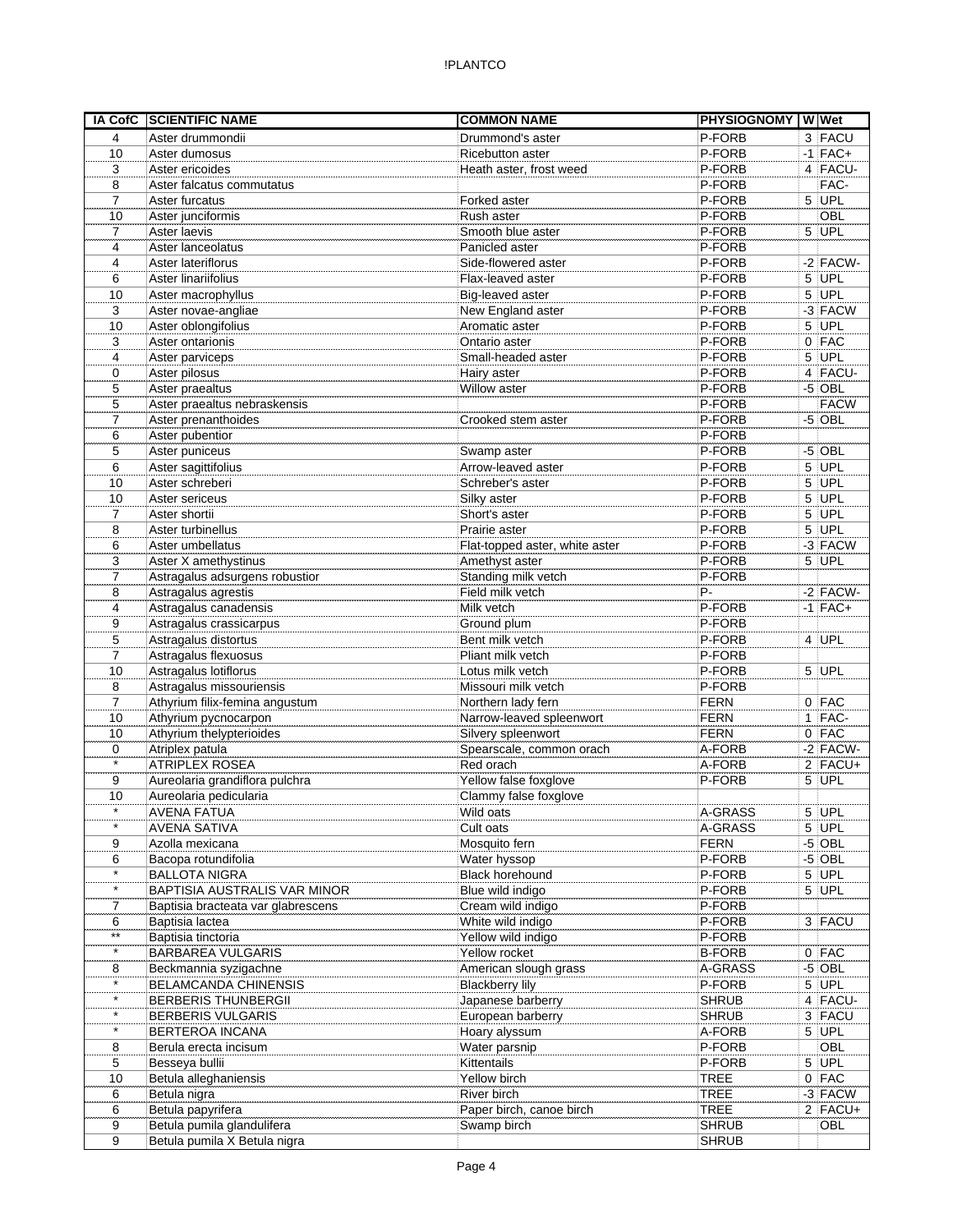## !PLANTCO

| <b>IA CofC</b>  | <b>SCIENTIFIC NAME</b>         | <b>COMMON NAME</b>           | <b>PHYSIOGNOMY WWet</b> |            |
|-----------------|--------------------------------|------------------------------|-------------------------|------------|
| 3               | <b>Bidens aristosa</b>         | Swamp marigold               | A-FORB                  | $-3$ FACW  |
| $\star$         | <b>BIDENS BIPINNATA</b>        | Spanish needles              | A-FORB                  | $-2$ FACW- |
| 2               | Bidens cernua                  | Nodding bur marigold         | A-FORB                  | $-5$ OBL   |
| 3               | Bidens connata                 | Purplestemmed tickseed       | A-FORB                  | $-5$ OBL   |
| 6               | Bidens coronata                | Tickseed sunflower           | A-FORB                  | $-5$ OBL   |
| 8               | Bidens discoidea               | Swamp beggar-ticks           | A-FORB                  | -3 FACW    |
| 3               | Bidens frondosa                | Beggar-ticks                 | A-FORB                  | -3 FACW    |
| 3               | <b>Bidens polylepis</b>        |                              | A-FORB                  | -3 FACW    |
| 3               | Bidens tripartita              | Swamp tickseed               | A-FORB                  | $-5$ OBL   |
| 1               | Bidens vulgata                 | Tall beggar-ticks            | A-FORB                  | $-3$ FACW  |
| $\overline{7}$  | Blephilia ciliata              | Pagoda plant                 | P-FORB                  | 5 UPL      |
| 6               | Blephilia hirsuta              | Wood mint                    | P-FORB                  | 4 FACU-    |
| 5               | Boehhmeria cylindrica          | Bog hemp                     | P-FORB                  | $-5$ OBL   |
| 5               | Boltonia asteroides            | False aster                  | P-FORB                  | $-3$ FACW  |
| 10              | Botrychium campestre           | Prairie moonwort             | <b>FERN</b>             |            |
| 6               | Botrychium dissectum dissectum | Dissected grape fern         | <b>FERN</b>             | <b>FAC</b> |
| 6               | Botrychium dissectum obliquum  | Oblique grape fern           | <b>FERN</b>             | $0$ FAC    |
| 10              | Botrychium matricariifolium    | Daisy-leaved moonwort        | <b>FERN</b>             | 3 FACU     |
| 9               | Botrychium multifidum          | Leathery grape fern          | <b>FERN</b>             | 3 FACU     |
| 9               | Botrychium simplex             | Little grape fern            | <b>FERN</b>             | $0$ FAC    |
| 6               | Botrychium virginianum         | Rattlesnake fern             | <b>FERN</b>             | 3 FACU     |
| 6               | Bouteloua curtipendula         | Side-oats grama              | P-GRASS                 | $5$ UPL    |
| 8               | Bouteloua gracilis             | Blue grama                   | P-GRASS                 | $5$ UPL    |
| 7               | Bouteloua hirsuta              | Hairy grama                  | P-GRASS                 | $5$ UPL    |
| 8               | Brachyelytrum erectum          | Long-awned wood grass        | P-GRASS                 | 5 UPL      |
| 9               | Brasenia schreberi             | Watershield                  | P-FORB                  | $-5$ OBL   |
| $\star$         | <b>BRASSICA CAMPESTRIS</b>     | Field mustard                | A-FORB                  |            |
| $\star$         | <b>BRASSICA JUNACEA</b>        | Chinese mustard              | A-FORB                  | 5 UPL      |
| 0               | Brassica kaber                 | Charlock                     | A-FORB                  | $5$ UPL    |
| $\star$         | <b>BRASSICA NAPUS</b>          | Turnip                       | A-FORB                  | $5$ UPL    |
| $\star$         | <b>BRASSICA NIGRA</b>          | <b>Black mustard</b>         | A-FORB                  | $5$ UPL    |
| $\star$         | <b>BRASSICA OLERACEA</b>       | Wild mustard                 | A-FORB                  | $5$ UPL    |
| 5               | Brickellia eupatorioides       | False boneset                | P-FORB                  | $5$ UPL    |
| 10              | <b>Bromus ciliatus</b>         | Canada brome grass           | P-GRASS                 | $-5$ OBL   |
| $\star$         | <b>BROMUS COMMUTATUS</b>       | Hairy chess                  | A-GRASS                 | 5 UPL      |
| $\star$         | <b>BROMUS INERMIS</b>          | Smooth brome                 | P-GRASS                 | $5$ UPL    |
| $\star$         | <b>BROMUS JAPONICUS</b>        | Japanese brome               | A-GRASS                 | 3 FACU     |
| 10              | Bromus kalmii                  | Prairie brome                | P-GRASS                 | <b>FAC</b> |
| $\overline{7}$  | Bromus latiglumis              | Ear leaf brome               | P-GRASS                 | $-2$ FACW- |
| $\star$         | <b>BROMUS MOLLIS</b>           | <b>Bald brome</b>            | A-GRASS                 | $5$ UPL    |
| 9               | Bromus pubescens               | Canada brome                 | P-GRASS                 | $2$ FACU+  |
| $\star$         | <b>BROMUS SECALINUS</b>        | Cheat grass                  | A-GRASS                 | $5$ UPL    |
| $\star$         | <b>BROMUS TECTORUM</b>         | Downy chess                  | A-GRASS                 | 5 UPL      |
| 7               | Buchloe dactyloides            | Buffalo grass                | P-GRASS                 | 4 FACU-    |
| 8               | <b>Bulbostylis capillaris</b>  | Hair sedge                   | A-SEDGE                 | $2$ FACU+  |
| 5               | Cacalia atriplicifolia         | Indian plaintain             | P-FORB                  | $5$ UPL    |
| 8               | Cacalia muhlenbergii           | Great Indian plaintain       | P-FORB                  | $5$ UPL    |
| 7               | Cacalia plantaginea            | Prairie Indian plaintain     | P-FORB                  | $0$ FAC    |
| 6               | Cacalia suaveolens             | Sweet Indian plaintain       | P-FORB                  | $-5$ OBL   |
| 5               | Calamagrostis canadensis       | Bluejoint                    | P-GRASS                 | $-5$ OBL   |
| 7               | Calamagrostis inexpansa        | Northern reed grass          | P-GRASS                 | $-4$ FACW+ |
| $\overline{7}$  | Calamovilfa longifolia         | Prairie sandreed             | P-GRASS                 | $5$ UPL    |
| 8               | Calamovilfa longifolia magna   |                              | P-GRASS                 | $5$ UPL    |
| $^{\star\star}$ | CALLIRHOE ALCAEOIDES           | Pink poppy mallow            | P-FORB                  | $5$ UPL    |
| $^{\star\star}$ | <b>CALLIRHOE BUSHII</b>        |                              | P-FORB                  |            |
| $^{\star\star}$ | CALLIRHOE INVOLUCRATA          | Purple poppy mallow          | P-FORB                  | 5 UPL      |
| 7               | Callirhoe triangulata          | <b>Clustered loosestrife</b> | P-FORB                  | $5$ UPL    |
| $\overline{7}$  | Callitriche heterophylla       | Large water starwort         | A-FORB                  | $-5$ OBL   |
| 10              | Callitriche verna              | Common water starwort        | P-FORB                  | $-5$ OBL   |
| 10              | Calopogon tuberosus            | Grass pink orchid            | P-FORB                  | $-5$ OBL   |
| 8               | Caltha palustris               | Marsh marigold               | P-FORB                  | $-5$ OBL   |
| 9               | Calylophus serrulatus          | Toothed evening primrose     | <b>SHRUB</b>            | $5$ UPL    |
| 0               | Calystegia sepium              | American bindweed            | P-FORB                  | $0$ FAC    |
| 7               | Calystegia spithamaea          | Low bindweed                 | P-FORB                  | $5$ UPL    |
| 9               | Camassia scilloides            | Eastern camass               | P-FORB                  | $-1$ FAC+  |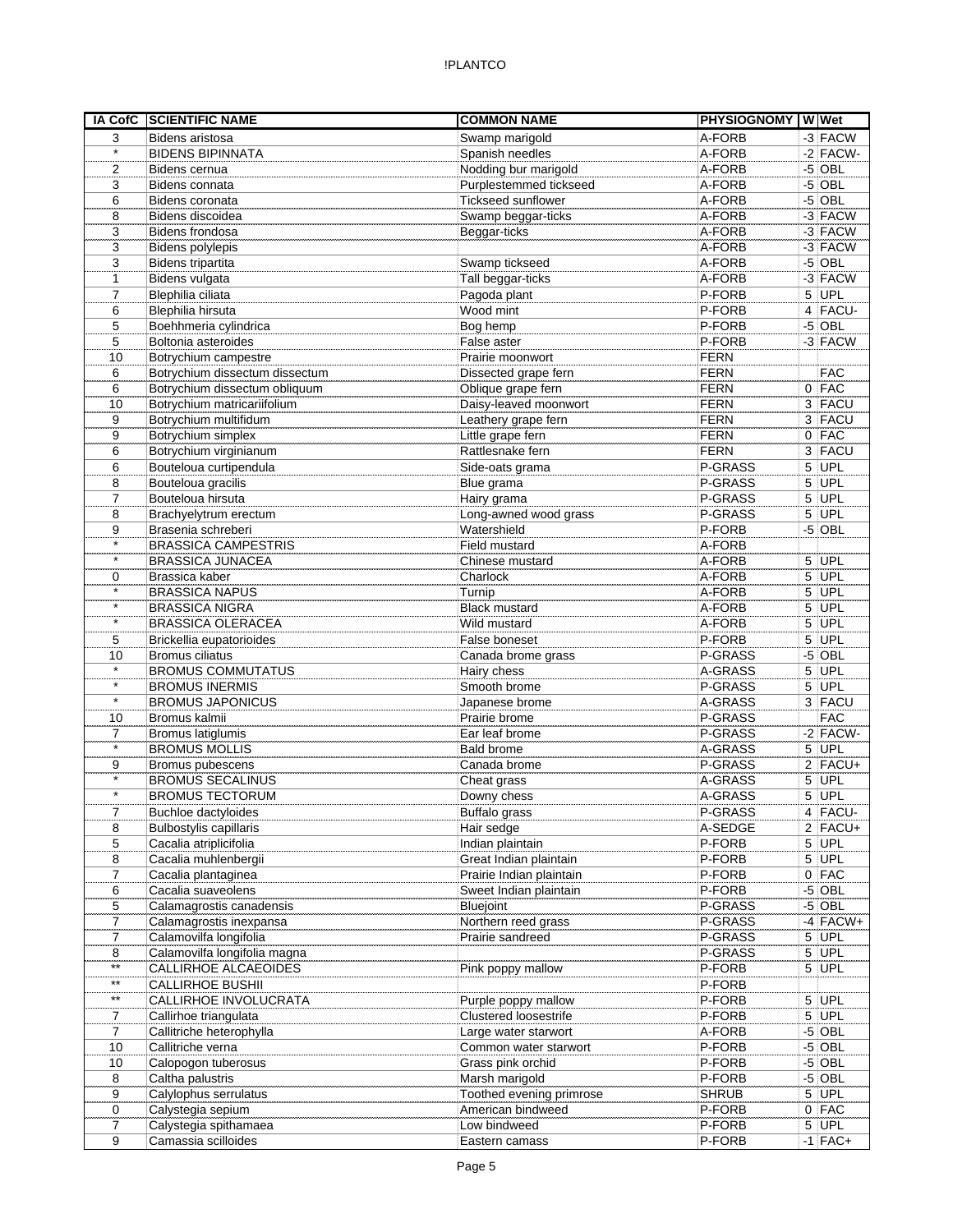|                 | IA CofC SCIENTIFIC NAME        | <b>COMMON NAME</b>          | PHYSIOGNOMY W Wet |            |
|-----------------|--------------------------------|-----------------------------|-------------------|------------|
| $\star$         | <b>CAMELINA MICROCARPA</b>     | Small-fruited false flax    | A-FORB            | $5$ UPL    |
| $\star$         | <b>CAMELINA SATIVA</b>         | False flax                  | A-FORB            | $1$ FAC-   |
| 4               | Campanula americana            | Tall bellflower             | A-FORB            | $0$ FAC    |
| 10              | Campanula aparinoides          | Marsh bellflower            | P-FORB            | $-5$ OBL   |
| $\star$         | CAMPANULA RAPUNCULOIDES        | European bellflower         | P-FORB            | 5 UPL      |
| 10              | Campanula rotundifolia         | Harebell                    | P-FORB            | $1$ FAC-   |
| $\star$         | <b>CAMPSIS RADICANS</b>        | Trumpet creeper             | W-VINE            | $0$ FAC    |
| $\star$         | <b>CANNABIS SATIVA</b>         | Hemp, marijuana             | A-FORB            | $0$ FAC    |
| $\star$         | CAPSELLA BURSA-PASTORIS        | Shepherd's purse            | A-FORB            | $1$ FAC-   |
| $\star$         | CARAGANA ARBORESCENS           | Siberian pea tree           | <b>SHRUB</b>      | $5$ UPL    |
| 6               | Cardamine bulbosa              | Spring cress                | P-FORB            | $-5$ OBL   |
| 8               | Cardamine douglassii           | Purple cress                | P-FORB            | $-3$ FACW  |
| 4               | Cardamine parviflora arenicola | Small-flowered bitter cress | A-FORB            | $0$ FAC    |
| 4               | Cardamine pensylvanica         | <b>Bitter cress</b>         | <b>B-FORB</b>     | $-4$ FACW+ |
| $\star$         | <b>CARDARIA CHALAPENSIS</b>    |                             |                   |            |
| $\star$         | CARDARIA DRABA                 | Hoary cress                 | P-FORB            | $5$ UPL    |
| $\star$         | <b>CARDUUS ACANTHOIDES</b>     | Plumeless thistle           | <b>B-FORB</b>     | $5$ UPL    |
| $\star$         | <b>CARDUUS NUTANS</b>          | Musk thistle                | <b>B-FORB</b>     | 5 UPL      |
| 5               | Carex aggregata                | Smooth clustered sedge      | P-SEDGE           | $5$ UPL    |
| 7               | Carex albursina                | Blunt-scaled wood sedge     | P-SEDGE           | $5$ UPL    |
| 5               | Carex alopecoidea              | Brown-headed fox sedge      | P-SEDGE           | $-4$ FACW+ |
| 4               | Carex amphibola turgida        | Gray sedge                  | P-SEDGE           | $5$ UPL    |
| 6               | Carex annectens xanthocarpa    | Large yellow fox sedge      | P-SEDGE           | $-3$ FACW  |
| 7               | Carex aquatilis                | Water sedge                 | P-SEDGE           | $-5$ OBL   |
| 8               | Carex artitecta                | Blunt-scaled oak sedge      | P-SEDGE           | $5$ UPL    |
| $***$           | Carex assiniboinensis          | Assiniboia sedge            | P-SEDGE           |            |
| 8               | Carex atherodes                | Hairy-leaved lake sedge     | P-SEDGE           | $-5$ OBL   |
| 10              | Carex backii                   |                             | P-SEDGE           |            |
| 8               | Carex bebbii                   | Bebb's oval sedge           | P-SEDGE           | $-5$ OBL   |
| 10              | Carex bicknellii               | Bicknell's sedge            | P-SEDGE           | $1$ FAC-   |
| 2               | Carex blanda                   | Common wood sedge           | P-SEDGE           | $0$ FAC    |
| 4               |                                |                             | P-SEDGE           | $0$ FAC    |
|                 | Carex brevior                  | Plains oval sedge           |                   |            |
| 0               | Carex bushii                   | Long-scaled green sedge     | P-SEDGE           | $-3$ FACW  |
| 8               | Carex buxbaumii                | Dark-scaled sedge           | P-SEDGE           | $-5$ OBL   |
| 10              | Carex careyana                 | Carey's wood sedge          | P-SEDGE           | $5$ UPL    |
| 10              | Carex cephalantha              |                             | P-SEDGE           |            |
| 6               | Carex cephaloidea              | Rough clustered sedge       | P-SEDGE           | $2$ FACU+  |
| 5               | Carex cephalophora             | Short-headed bracted sedge  | P-SEDGE           | $3$ FACU   |
| 10              | Carex chordorrhiza             | Cordroot sedge              | P-SEDGE           | $-5$ OBL   |
| 8               | Carex communis                 | Common beech sedge          | P-SEDGE           | $5$ UPL    |
| 6               | Carex comosa                   | <b>Bristly sedge</b>        | P-SEDGE           | $-5$ OBL   |
| $\overline{7}$  | Carex conjuncta                | Green-headed fox sedge      | P-SEDGE           | $-3$ FACW  |
| 10              | Carex conoidea                 | Prairie gray sedge          | P-SEDGE           | $-5$ OBL   |
| 6               | Carex convoluta                |                             | P-SEDGE           | $5$ UPL    |
| 8               | Carex crawei                   | Early fen sedge             | P-SEDGE           | $-5$ OBL   |
| 8               | Carex crawfordii               | Crawford's oval sedge       | P-SEDGE           | $-1$ FAC+  |
| 10              | Carex crinita                  | Fringed sedge               | P-SEDGE           | $-5$ OBL   |
| 5               | Carex cristatella              | Crested oval sedge          | P-SEDGE           | $-4$ FACW+ |
| 10              | Carex crus-corvi               | Crowfoot fox sedge          | P-SEDGE           | $-5$ OBL   |
| 4               | Carex davisii                  | Awned graceful sedge        | P-SEDGE           | $-1$ FAC+  |
| 10              | Carex deweyana                 | Dewey's sedge               | P-SEDGE           | FACU-      |
| 10              | Carex diandra                  | Bog panicled sedge          | P-SEDGE           | $-5$ OBL   |
| $\overline{**}$ | Carex douglasii                | Douglas' sedge              | P-SEDGE           | $0$ FAC    |
| 6               | Carex eburnea                  | Ivory sedge                 | P-SEDGE           | 4 FACU-    |
| 10              | Carex eleocharis               |                             | P-SEDGE           |            |
| 6               | Carex emoryi                   | Riverbank sedge             | P-SEDGE           | $-5$ OBL   |
| 8               | Carex festucacea               | Fescue oval sedge           | P-SEDGE           | $0$ FAC    |
| 10              | Carex foenea                   | Running savanna sedge       | P-SEDGE           | $5$ UPL    |
| 8               | Carex frankii                  | Bristly cattail sedge       | P-SEDGE           | $-5$ OBL   |
| 10              | Carex gracilescens             | Slender wood sedge          | P-SEDGE           | $5$ UPL    |
| 10              | Carex gracillima               | Purple-sheathed             | P-SEDGE           | 3 FACU     |
| 3               | Carex granularis               | Pale sedge                  | P-SEDGE           | $-4$ FACW+ |
| $\mathbf{1}$    | Carex gravida                  | Long-awned bracted sedge    | P-SEDGE           | $5$ UPL    |
| 7               | Carex grayi                    | Common bur sedge            | P-SEDGE           | $-4$ FACW+ |
| 5               | Carex haydenii                 | Long-scaled tussock sedge   | P-SEDGE           | $-5$ OBL   |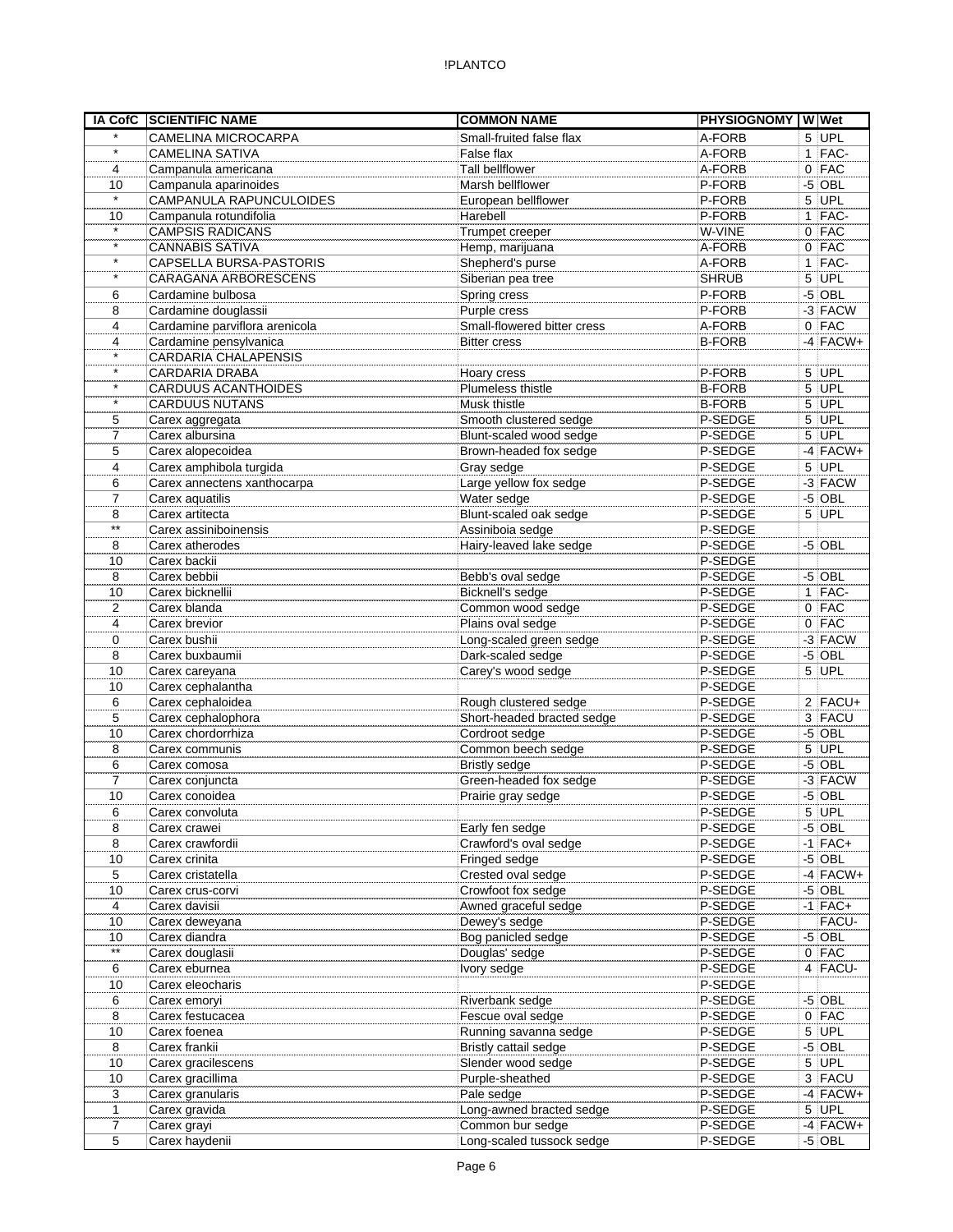| <b>IA CofC</b> | <b>SCIENTIFIC NAME</b>     | <b>COMMON NAME</b>          | <b>PHYSIOGNOMY</b> |      | W Wet       |
|----------------|----------------------------|-----------------------------|--------------------|------|-------------|
| 6              | Carex heliophila           |                             | P-SEDGE            |      |             |
| 4              | Carex hirsutella           | Hairy green sedge           | P-SEDGE            |      | $4$ FACU-   |
| 6              | Carex hirtifolia           | Hairy wood sedge            | P-SEDGE            |      | $5$ UPL     |
| 8              | Carex hitchcockiana        | Hairy gray sedge            | P-SEDGE            | 5    | UPL         |
| 5              | Carex hyalinolepis         | Southern lake sedge         | P-SEDGE            | $-5$ | OBL         |
| 5              | Carex hystericina          | Porcupine sedge             | P-SEDGE            |      | $-5$ OBL    |
| $\overline{7}$ | Carex interior             | Prairie star sedge          | P-SEDGE            |      | $-5$ OBL    |
| 6              | Carex jamesii              | Grass sedge                 | P-SEDGE            | 5    | UPL         |
| 7              | Carex lacustris            | Common lake sedge           | P-SEDGE            | $-5$ | OBL         |
| 6              | Carex laeviconica          | Long-toothed lake sedge     | P-SEDGE            |      | $-5$ OBL    |
| 8              | Carex laevivaginata        | Smooth-sheathed lake sedge  | P-SEDGE            |      | $-5$ OBL    |
| 4              | Carex lanuginosa           | Wooly sedge                 | P-SEDGE            |      | $-5$ OBL    |
| 10             | Carex lasiocarpa americana |                             | P-SEDGE            |      | OBL         |
| 10             | Carex laxiculmis           | Weak-stemmed wood sedge     | P-SEDGE            |      | 5 UPL       |
| 3              | Carex leavenworthii        | Dwarf bracted sedge         | P-SEDGE            | 5    | UPL         |
| 10             | Carex leptalaea            | Slender sedge               | P-SEDGE            | $-5$ | OBL         |
| 10             | Carex limosa               | Muck sedge                  | P-SEDGE            |      | $-5$ OBL    |
| 10             | Carex lupuliformis         | Knobbed hop sedge           | P-SEDGE            |      | $-4$ FACW+  |
| 6              | Carex lupulina             | Common hop sedge            | P-SEDGE            |      | $-5$ OBL    |
| 5              | Carex lurida               | Bottlebrush sedge           | P-SEDGE            |      | $-5$ OBL    |
| 9              | Carex meadii               | Mead's stiff sedge          | P-SEDGE            |      | $0$ FAC     |
| 10             | Carex media                | Intermediate sedge          | P-SEDGE            |      | <b>FACW</b> |
| 2              | Carex molesta              | Field oval sedge            | P-SEDGE            |      | $0$ FAC     |
| 5              | Carex muhlenbergii         | Sand bracted sedge          | P-SEDGE            |      | $5$ UPL     |
| 8              | Carex muskingumensis       | Swamp oval sedge            | P-SEDGE            |      | $-5$ OBL    |
| 5              | Carex normalis             | Spreading oval sedge        | P-SEDGE            |      | -3 FACW     |
| 6              | Carex oligocarpa           | Few-fruited gray sedge      | P-SEDGE            |      | 5 UPL       |
| 10             | Carex peckii               |                             | P-SEDGE            |      |             |
| 8              | Carex pedunculata          | Long-stalked hummock sedge  | P-SEDGE            |      | $5$ UPL     |
| 6              | Carex pensylvanica         | Pennsylvania oak sedge      | P-SEDGE            |      | $-4$ FACW+  |
| 10             | Carex plantaginea          | Plantain-leaved wood sedge  | P-SEDGE            |      | 5 UPL       |
|                |                            |                             | P-SEDGE            |      | $-3$ FACW   |
| 5              | Carex praegracilis         | Expressway sedge            |                    |      | $-5$ OBL    |
| 10             | Carex prairea              | Fen panicled sedge          | P-SEDGE            |      |             |
| 5              | Carex projecta             | Loose-headed oval sedge     | P-SEDGE            |      | $-4$ FACW+  |
| 5              | Carex retroflexa           | Bent bracted sedge          | P-SEDGE            |      | $5$ UPL     |
| 8              | Carex retrorsa             | Deflexed bottlebrush sedge  | P-SEDGE            |      | $-5$ OBL    |
| 10             | Carex richardsonii         | Prairie hummock sedge       | P-SEDGE            |      | $5$ UPL     |
| $\overline{7}$ | Carex rosea                | Curly-styled wood sedge     | P-SEDGE            | 5    | UPL         |
| 8              | Carex rostrata utriculata  |                             | P-SEDGE            |      | <b>OBL</b>  |
| 7              | Carex sartwellii           | Running marsh sedge         | P-SEDGE            |      | $-5$ OBL    |
| $***$          | Carex saximontana          |                             | P-SEDGE            |      |             |
| 5              | Carex scoparia             | Lance-fruited oval sedge    | P-SEDGE            |      | $-3$ FACW   |
| 8              | Carex shortiana            | Short's sedge               | P-SEDGE            |      | $-4$ FACW+  |
| 6              | Carex sparganioides        | Loose-headed bracted sedge  | P-SEDGE            |      | $0$ FAC     |
| 4              | Carex sprengelii           | Long-beaked sedge           | P-SEDGE            |      | <b>FAC</b>  |
| 10             | Carex squarrosa            | Narrow-leaved cattail sedge | P-SEDGE            |      | $-5$ OBL    |
| 10             | Carex sterilis             | Fen star sedge              | P-SEDGE            |      | $-5$ OBL    |
| 5              | Carex stipata              | Common fox sedge            | P-SEDGE            |      | $-5$ OBL    |
| 6              | Carex stricta              | Common tussock sedge        | P-SEDGE            |      | $-5$ OBL    |
| 8              | Carex suberecta            | Wedge-fruited oval sedge    | P-SEDGE            |      | $-5$ OBL    |
| 10             | Carex sychnocephala        |                             | P-SEDGE            |      |             |
| 8              | Carex tenera               | Narrow-leaved oval sedge    | P-SEDGE            |      | $-1$ FAC+   |
| 6              | Carex tetanica             | Common stiff sedge          | P-SEDGE            |      | $-3$ FACW   |
| 10             | Carex tonsa                | Smooth-fruited oak sedge    | P-SEDGE            |      | $5$ UPL     |
| 3              | Carex tribuloides          | Awl-fruited oval sedge      | P-SEDGE            |      | $-4$ FACW+  |
| 8              | Carex trichocarpa          | Hairy-fruited lake sedge    | P-SEDGE            |      | $-5$ OBL    |
| 10             | Carex tuckermanii          | Bent-seeded hop sedge       | P-SEDGE            |      | $-5$ OBL    |
| 8              | Carex typhina              | Common cattail sedge        | P-SEDGE            |      | $-5$ OBL    |
| 10             | Carex umbellata            | Early oak sedge             | P-SEDGE            |      | $5$ UPL     |
| 7              | Carex vesicaria            | Tufted lake sedge           | P-SEDGE            |      | $-5$ OBL    |
| 3              | Carex vulpinoidea          | Brown fox sedge             | P-SEDGE            |      | $-5$ OBL    |
| 10             | Carex woodii               | Wood's stiff sedge          | P-SEDGE            |      | $0$ FAC     |
| 9              | Carpinus caroliniana       | Blue beech                  | <b>TREE</b>        |      | $0$ FAC     |
| 5              | Carya cordiformis          | <b>Bitternut hickory</b>    | <b>TREE</b>        |      | $0$ FAC     |
| $\overline{7}$ | Carya illinoensis          | Pecan                       | <b>TREE</b>        |      | $-3$ FACW   |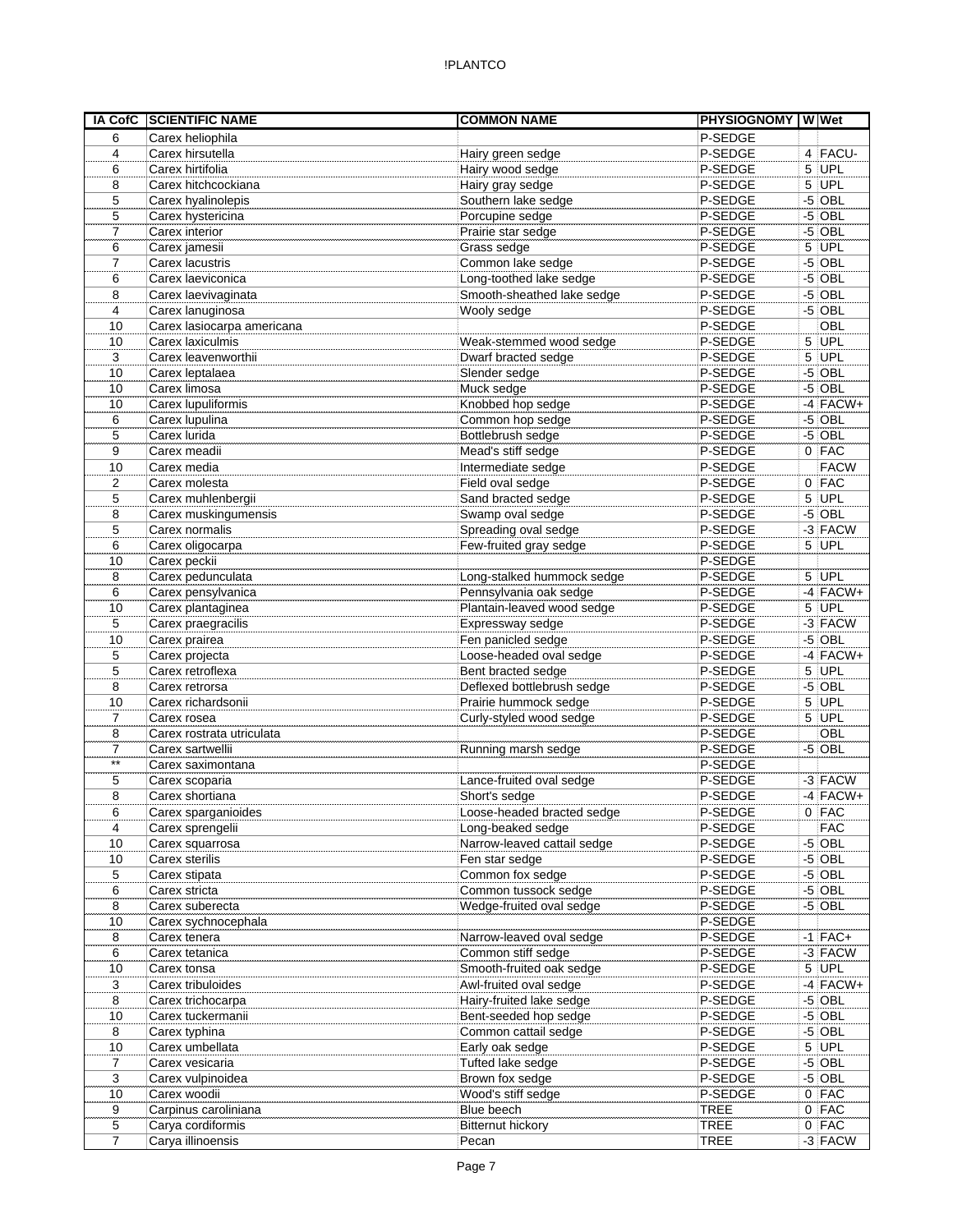| IA CofC           | <b>SCIENTIFIC NAME</b>                             | <b>COMMON NAME</b>                               | PHYSIOGNOMY W Wet |                |                      |
|-------------------|----------------------------------------------------|--------------------------------------------------|-------------------|----------------|----------------------|
| 8                 | Carya laciniosa                                    | Kingnut hickory                                  | <b>TREE</b>       |                | $-3$ FACW            |
| 5                 | Carya ovata                                        | Shagbark hickory                                 | <b>TREE</b>       |                | 3 FACU               |
| $\overline{7}$    | Carya tomentosa                                    | Mockernut hickory                                | <b>TREE</b>       |                | $5$ UPL              |
| 5                 | Cassia marilandica                                 | Wild senna                                       | P-FORB            |                | $-3$ FACW            |
| $\star$           | <b>CASTANEA DENTATA</b>                            | American chestnut                                | <b>TREE</b>       |                | $5$ UPL              |
| $\overline{7}$    | Castilleja coccinea                                | Indian paintbrush                                | A-FORB            |                | $0$ FAC              |
| 10                | Castilleja sessiliflora                            | Downy painted cup                                | P-FORB            |                | 5 UPL                |
| $\star$           | CATALPA BIGNONIOIDES                               | Common catalpa                                   | <b>TREE</b>       |                | 3 FACU               |
| $\star$           | CATALPA SPECIOSA                                   | Cigar tree                                       | <b>TREE</b>       |                | 3 FACU               |
| 9                 | Caulophyllum thalictroides                         | Blue cohosh                                      | P-FORB            |                | $5$ UPL              |
| 8                 | Ceanothus americanus pitcheri                      | New Jersey tea                                   | <b>SHRUB</b>      |                | $5$ UPL              |
| 8                 | Ceanothus herbaceus pubescens                      | Redroot                                          | <b>SHRUB</b>      |                |                      |
| $\star$           | <b>CELASTRUS ORBICULATUS</b>                       | Round-leaved bittersweet                         | W-VINE            |                | $5$ UPL              |
| $\mathbf{1}$      | Celastrus scandens                                 | <b>Bittersweet</b>                               | W-VINE            |                | 3 FACU               |
| 2                 | Celtis occidentalis                                | Hackberry                                        | <b>TREE</b>       |                | $1$ FAC-             |
| $\mathbf 0$       | Cenchrus longispinus                               | Sandbur                                          | A-GRASS           |                | $5$ UPL              |
| $\star$           | CENTAUREA CALCITRAPA                               | Purple star thistle                              | A-FORB            |                | $5$ UPL              |
| $\star$           | <b>CENTAUREA CYANUS</b>                            | Bachelor's button, coneflower                    | A-FORB            |                | 5 UPL                |
| $\star$           | CENTAUREA DIFFUSA                                  | Spreading star thistle                           | A-FORB            |                | $5$ UPL              |
| $\star$           | CENTAUREA JACEA                                    | Brown knapweed                                   | A-FORB            |                | $5$ UPL              |
| $\star$           | CENTAUREA MACULOSA                                 | Star thistle                                     | <b>B-FORB</b>     |                | $5$ UPL              |
| $\star$           | CENTAUREA MOSCHATA                                 | Sweet sultan                                     | A-FORB            | $\overline{5}$ | UPL                  |
| $\star$           | <b>CENTAUREA NIGRA</b>                             | <b>Black knapweed</b>                            | P-FORB            |                | $5$ UPL              |
| $\star$           | <b>CENTAUREA REPENS</b>                            | Russian knapweed                                 | P-FORB            |                | 5 UPL                |
| $\star$           | CENTAUREA SCABIOSA                                 | Scabious knapweed                                | P-FORB            |                |                      |
| $\star$           | <b>CENTAUREA SOLSTITIALIS</b>                      | Yellow star thistle                              | A-FORB            |                | $5$ UPL              |
| 6                 | Cephalanthus occidentalis                          | Buttonbush                                       | <b>SHRUB</b>      |                | $-5$ OBL             |
| 10                | Cerastium arvense                                  | Field chickweed                                  | P-FORB            |                | 4 FACU-              |
| $\star$           | CERASTIUM GLOMERATUM                               | Clammy chickweed                                 | P-FORB            |                | $5$ UPL              |
| 0                 | Cerastium nutans                                   | Nodding chickweed                                | A-FORB            |                | $2$ FACU+            |
| $\star$           | CERASTIUM VULGATUM                                 | Mouse-ear chickweed                              | P-FORB            |                | 3 FACU               |
| 0                 | Ceratophyllum demersum                             | Coontail, hornwort                               | P-FORB            |                | $-5$ OBL             |
| 3                 | Cercis canadensis                                  | Redbud                                           | <b>TREE</b>       |                | 3 FACU               |
| $\star$           | CHAENORRHINUM MINUS                                | Dwarf snapdragon                                 | A-FORB            |                | $5$ UPL              |
| 2                 | Chaerophyllum procumbens                           | Chervil                                          | A-FORB            |                | $-1$ FAC+            |
| $\mathbf{1}$      | Chamaecrista fasciculata                           | Partridge pea                                    |                   |                |                      |
| 6                 | Chasmanthium latifolium                            | Wild oats                                        | P-GRASS           |                | $-3$ FACW            |
| 10                | Cheilanthes feei                                   | Slender lip fern                                 | FERN              |                | $5$ UPL              |
| $\star$           | <b>CHELIDONIUM MAJUS</b>                           | Swallow-wort, celandine                          | <b>B-FORB</b>     |                | $5$ UPL              |
| 8                 | Chelone glabra                                     | White turtlehead                                 | P-FORB            |                | $-5$ OBL             |
| $\overline{7}$    | Chelone obliqua speciosa                           | Pink turtlehead                                  | P-FORB            |                | $-5$ OBL             |
| $\overline{\ast}$ | CHENOPODIUM ALBUM                                  | Lamb's quarters                                  | A-FORB            |                | $1$  FAC-            |
| $\star$           | <b>CHENOPODIUM AMBROSIOIDES</b>                    | Mexican tea                                      | A-FORB            |                | $1$ FAC-             |
| 0                 | Chenopodium berlandieri                            | Goosefoot                                        | A-FORB            |                | $5$ UPL              |
| $\star$           |                                                    |                                                  |                   |                |                      |
| $\star$           | <b>CHENOPODIUM BOTRYS</b><br>CHENOPODIUM BUSHIANUM | Jerusalem oak<br>Goosefoot                       | A-FORB<br>A-FORB  |                | $1$  FAC-<br>$5$ UPL |
| $\star$           |                                                    |                                                  |                   |                | $5$ UPL              |
|                   | CHENOPODIUM CAPITATUM                              | Strawberry blite<br>Narrow-leaved goosefoot      | A-FORB<br>A-FORB  |                | $5$ UPL              |
| 5                 | Chenopodium desiccatum<br>Chenopodium foggii       |                                                  |                   |                |                      |
| 5<br>$\star$      |                                                    |                                                  |                   |                |                      |
|                   | CHENOPODIUM GLAUCUM<br>Chenopodium hybridum        | Oak-leaved goosefoot                             | A-FORB            |                | $-3$ FACW            |
| 0                 |                                                    | Maple-leaved goosefoot                           | A-FORB            |                |                      |
| 0<br>$\star$      | Chenopodium missouriensis                          | Missouri goosefoot                               | A-FORB            |                | $5$ UPL              |
| $\star$           | CHENOPODIUM MURALE<br>CHENOPODIUM POLYSPERMUM      | Nettle-leaved goosefoot<br>Many-seeded goosefoot | A-FORB            |                | $5$ UPL              |
|                   |                                                    |                                                  | A-FORB            |                | $5$ UPL              |
| 10                | Chenopodium rubrum                                 | Coast blite                                      | A-FORB            |                | $-5$ OBL             |
| 6<br>$\star$      | Chenopodium standleyanum                           | Woodland goosefoot                               | A-FORB            |                | $5$ UPL              |
| $\star$           | CHENOPODIUM STRICTUM GLAUCOPHYLLUM                 |                                                  | A-FORB            |                | $5$ UPL              |
|                   | CHENOPODIUM URBICUM                                | City goosefoot                                   | A-FORB            |                | $5$ UPL              |
| 10<br>$\star$     | Chimaphila umbelata                                | Prince's pine                                    | <b>SHRUB</b>      |                | $5$ UPL              |
|                   | CHLORIS VERTICILLATA                               | Windmill grass                                   | P-GRASS           |                | $5$ UPL              |
| $\star$           | <b>CHORISPORA TENELLA</b>                          | Purple rocket                                    | A-FORB            |                | $5$ UPL              |
| 10<br>$\star$     | Chrysosplenium iowense                             | Golden saxifrage                                 | P-FORB            |                | OBL                  |
|                   | <b>CICHORIUM INTYBUS</b>                           | Chicory                                          | P-FORB            |                | $5$ UPL              |
| 9                 | Cicuta bulbifera                                   | Bulblet water hemlock                            | P-FORB            |                | $-5$ OBL             |
| 7                 | Cicuta maculata                                    | Watera hemlock                                   | <b>B-FORB</b>     |                | $-5$ OBL             |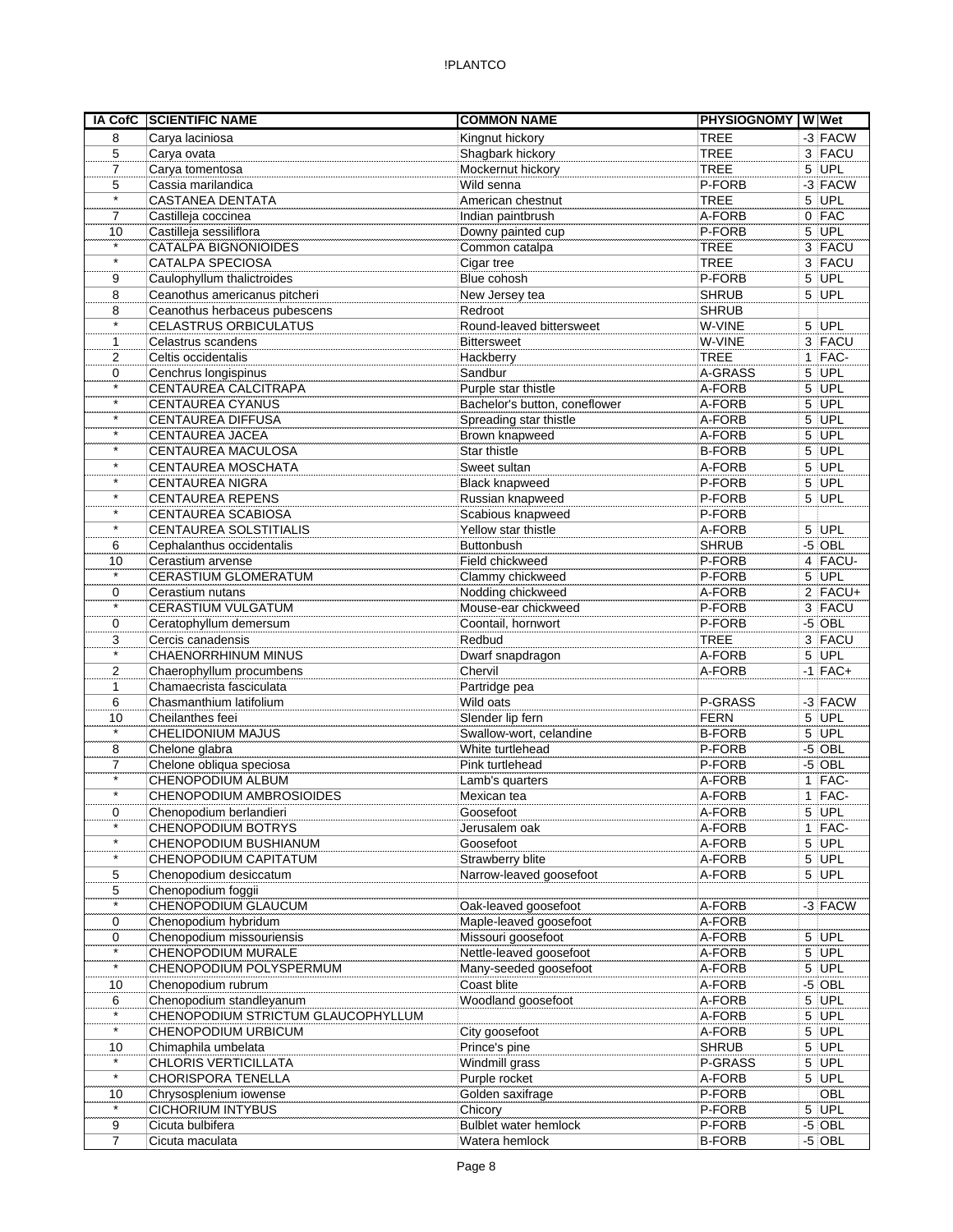## !PLANTCO

| <b>IA CofC</b> | <b>SCIENTIFIC NAME</b>                 | <b>COMMON NAME</b>          | <b>PHYSIOGNOMY WWet</b> |                |             |
|----------------|----------------------------------------|-----------------------------|-------------------------|----------------|-------------|
| $\star\star$   | Cimicifuga racemosa                    | <b>Bugbane</b>              | P-FORB                  |                | $0$ FAC     |
| 4              | Cinna arundinacea                      | Wood reed                   | P-GRASS                 |                | $-3$ FACW   |
| 10             | Circaea alpina                         | Enchanter's nightshade      | P-FORB                  |                | -3 FACW     |
| 5              | Circaea lutetiana canadensis           | Enchanter's nightshade      | P-FORB                  |                | 3 FACU      |
| 4              | Cirsium altissimum                     | Tall thistle                | P-FORB                  |                | 5 UPL       |
| $\star$        | <b>CIRSIUM ARVENSE</b>                 | Canada thistle              | P-FORB                  |                | 3 FACU      |
| 1              | Cirsium discolor                       | Field thistle               | <b>B-FORB</b>           |                | 5 UPL       |
| 5              | Cirsium flodmanii                      | Flodman's thistle           | P-FORB                  |                |             |
| 8              | Cirsium hillii                         | Hill's thistle              | P-FORB                  |                |             |
| 9              | Cirsium muticum                        | Swamp thistle               | <b>B-FORB</b>           |                | $-5$ OBL    |
| 10             | Cirsium undulatum                      | Wavy-leaved thistle         | P-FORB                  |                | $1$ FAC-    |
| $\star$        | <b>CIRSIUM VULGARE</b>                 | <b>Bull thistle</b>         | <b>B-FORB</b>           |                | $4$ FACU-   |
| 4              | Claytonia virginica                    | Spring beauty               | P-FORB                  |                | 3 FACU      |
| 10             | Clematis occidentalis                  | Mountain clematis           | P-FORB                  |                | $5$ UPL     |
| 8              | Clematis pitcheri                      | Leather flower              | W-VINE                  |                | 3 FACU      |
| 2              | Clematis virginiana                    | Virgin's bower              | W-VINE                  |                | $0$ FAC     |
| 0              | Cleome serrulata                       | Stinking clover             | A-FORB                  |                | $5$ UPL     |
| 6              | Coeloglossum viride virescens          | <b>Bracted orchid</b>       | P-FORB                  |                | <b>FAC</b>  |
| 5              | Collinsia verna                        | <b>Blue-eyed Mary</b>       | A-FORB                  |                | 3 FACU      |
| $\star$        | <b>COLLOMIA LINEARIS</b>               | Slenderleaf collomia        | A-FORB                  |                | 3 FACU      |
| 6              | Comandra umbellata                     | Bastard toadflax            | P-FORB                  |                | 3 FACU      |
| $\star$        | <b>COMMELINA COMMUNIS</b>              | Common day flower           | A-FORB                  |                | $0$ FAC     |
| 6              | Commelina erecta angustfolia           | Day flower                  | P-FORB                  |                |             |
| $\star$        | CONIUM MACULATUM                       | Poison hemlock              | <b>B-FORB</b>           |                | -3 FACW     |
| 10             | Conopholis americana                   | Cancer-root, squaw-root     | P-FORB                  |                | $5$ UPL     |
| $\star$        | <b>CONRINGIA ORIENTALIS</b>            | Hare's-ear mustard          | A-FORB                  |                | $-4$ FACW+  |
| $\star$        | CONSOLIDA AMBIGUA                      | Rocket larkspur             | A-FORB                  | 5              | UPL         |
| $\star$        | <b>CONVALLARIA MAJALIS</b>             | Lily-of-the-valley          | P-FORB                  |                | $5$ UPL     |
| $\star$        | CONVOLVULUS ARVENSIS                   | Creeping Jenny              | P-FORB                  | 5 <sup>1</sup> | <b>UPL</b>  |
| 0              | Conyza canadensis                      | Horseweed, mule tail        | A-FORB                  |                | $1$ FAC-    |
| 0              | Conyza ramosissima                     | Low horseweed               | A-FORB                  |                | 5 UPL       |
| 10             | Corallorhiza maculata                  | Spotted coral-root          | P-FORB                  |                | 4 FACU-     |
| 5              | Corallorhiza odontorhiza               | Fall coral-root orchid      | P-FORB                  |                | $5$ UPL     |
| $\star$        | <b>COREOPSIS GRANDIFLORA</b>           | Large-flowered coreopsis    | P-FORB                  |                | 5 UPL       |
| $\star$        | <b>COREOPSIS LANCEOLATA</b>            | Tickseed coreopsis          | P-FORB                  |                | 3 FACU      |
| $\overline{7}$ | Coreopsis palmata                      | Tickseed, prairie coreopsis | P-FORB                  |                | $5$ UPL     |
|                | <b>COREOPSIS TINCTORIA</b>             | Golden coreopsis            | A-FORB                  |                | $1$   FAC-  |
| 4              | Coreopsis tripteris                    | <b>Tall tickseed</b>        | P-FORB                  |                | $0$ FAC     |
| $^\star$       | <b>CORISPERMUM NITIDUM</b>             | Small bugseed               | A-FORB                  |                | $5$ UPL     |
| 8              | Cornus alternifolia                    | Alternate-leaved dogwood    | <b>TREE</b>             |                | $5$ UPL     |
| 6              | Cornus amomum obliqua                  | Silky dogwood               | <b>SHRUB</b>            |                | FACW+       |
| 10             | Cornus canadensis                      | Bunchberry, dwarf cornel    | <b>SHRUB</b>            |                | $0$ FAC     |
| 6              | Cornus drummondii                      | Rough-leaved dogwood        | <b>SHRUB</b>            |                | $0$ FAC     |
| 1              | Cornus foemina racemosa                | Gray dogwood                | <b>SHRUB</b>            |                | FACW-       |
| 10             | Cornus rugosa                          | Speckled dogwood            | <b>SHRUB</b>            |                | 5 UPL       |
| 7              | Cornus stolonifera                     | Red-osier dogwood           | <b>SHRUB</b>            |                | $-3$ FACW   |
| $\star$        | CORONILLA VARIA                        | Crown vetch                 | P-FORB                  |                | $5$ UPL     |
| 6              | Corydalis aurea                        | Golden corydalis            | A-FORB                  |                | $5$ UPL     |
| 9              | Corydalis curvisiliqua grandibracteata | Bracted corydalis           | <b>B-FORB</b>           |                | 5 UPL       |
| 4              | Corydalis micrantha                    | Slender fumewort            | <b>B-FORB</b>           |                | $5$ UPL     |
| 10             | Corydalis sempervirens                 | Pink corydalis              | <b>B-FORB</b>           |                | $5$ UPL     |
| 3              | Corylus americana                      | Hazelnut                    | <b>SHRUB</b>            |                | $0$ FAC     |
| 10             | Corylus cornuta                        | Beaked hazel                | <b>SHRUB</b>            |                |             |
| 5              | Crataegus calpodendron                 | Sugar hawthorn              | <b>TREE</b>             |                | $5$ UPL     |
| 6              | Crataegus chrysocarpa                  | Fireberry hawthorn          | <b>TREE</b>             |                | $5$ UPL     |
| 5              | Crataegus coccinea                     | Scarlet hawthorn            | <b>TREE</b>             |                | 5 UPL       |
| 3              | Crataegus crus-galli                   | Cockspur hawthorn           | <b>TREE</b>             |                | $0$ FAC     |
| 5              | Crataegus disperma                     |                             | <b>TREE</b>             |                |             |
| 6              | Crataegus margaretta                   |                             | <b>TREE</b>             |                |             |
| 3              | Crataegus mollis                       | Downy hawthorn              | <b>TREE</b>             |                | $-2$ FACW-  |
| 5              | Crataegus pruinosa                     | Frosted hawthorn            | <b>TREE</b>             |                | $5$ UPL     |
| 3              | Crataegus punctata                     | Dotted hawthorn             | <b>TREE</b>             |                | $5$ UPL     |
| 5              | Crataegus succulenta                   | Fleshy hawthorn             | <b>TREE</b>             |                | $5$ UPL     |
| $\star$        | <b>CREPIS RUNCINATA</b>                | Hawksbeard                  |                         |                | <b>FACW</b> |
| $\star$        | <b>CREPIS TECTORUM</b>                 | Narrow-leaved hawk's beard  | A-FORB                  |                | 5 UPL       |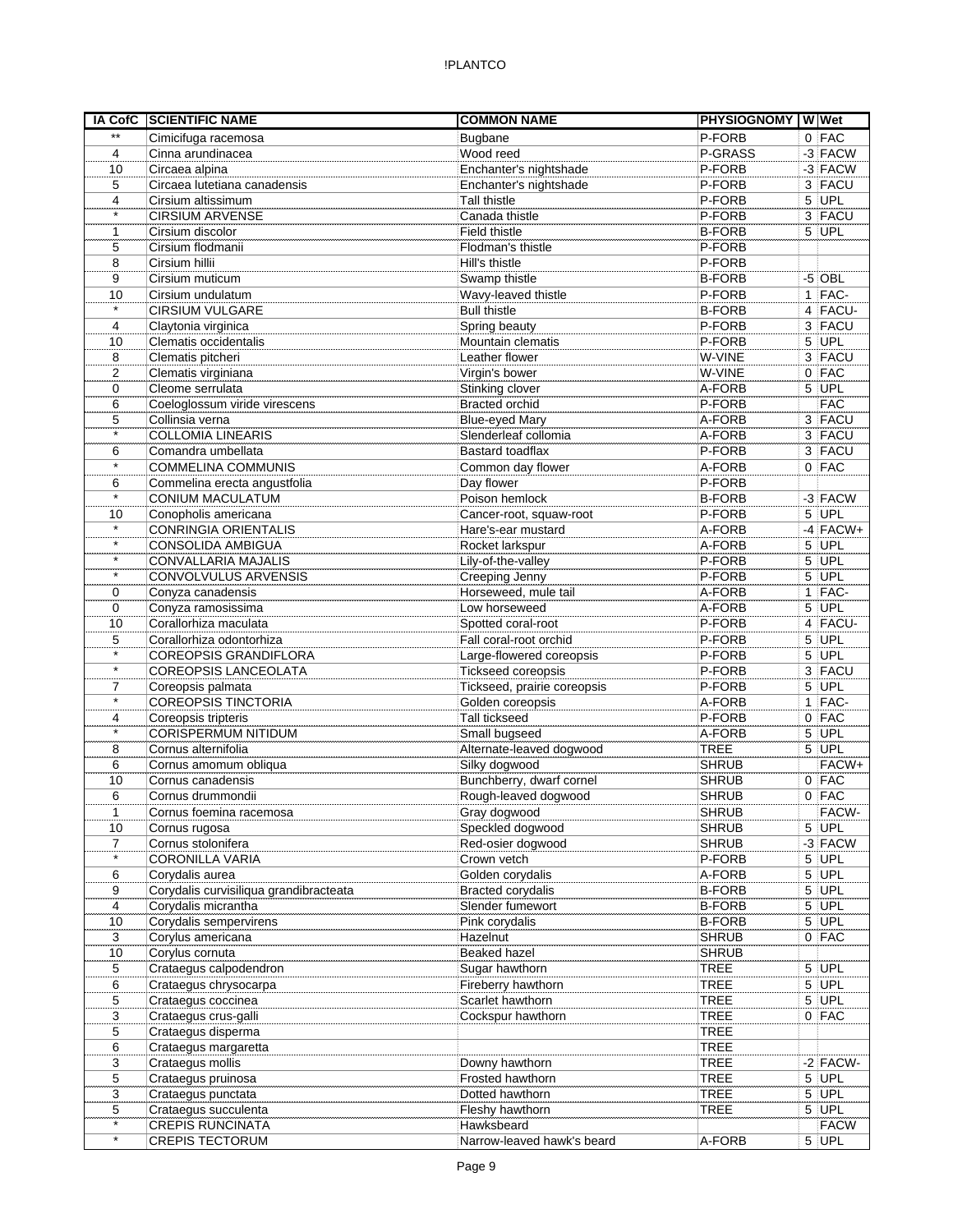| IA CofC        | <b>SCIENTIFIC NAME</b>             | <b>COMMON NAME</b>                 | <b>PHYSIOGNOMY WWet</b> |   |             |
|----------------|------------------------------------|------------------------------------|-------------------------|---|-------------|
| 6              | Crotalaria sagittalis              | Rattle box                         | A-FORB                  |   | $5$ UPL     |
| 6              | Croton capitatus                   | Hogwort                            | A-FORB                  |   | $5$ UPL     |
| 1              | Croton glandulosus septentrionalis | Sand croton                        | A-FORB                  |   | $5$ UPL     |
| $\mathbf{1}$   | Croton monanthogynus               | Prairie tea                        | A-FORB                  |   | $5$ UPL     |
| $\star$        | <b>CROTON TEXENSIS</b>             | Texas croton                       | A-FORB                  | 5 | UPL         |
| 5              | Crotonopsis elliptica              | Rushfoil                           | A-FORB                  |   | $5$ UPL     |
| 10             | Cryptogramma stelleri              | Slender rockbrake fern             | <b>FERN</b>             |   | 3 FACU      |
| 4              | Cryptotaenia canadensis            | Honewort                           | P-FORB                  |   | $0$ FAC     |
| 0              | Cucurbita foetidissima             | Missouri gourd                     | H-VINE                  |   | $5$ UPL     |
| 4              | Cuphea viscosissima                | Waxweed                            | A-FORB                  |   | 3 FACU      |
| 6              | Cuscuta cephalanthii               | Buttonbush dodder                  | A-FORB                  |   | $5$ UPL     |
| 6              | Cuscuta coryli                     | Hazel dodder                       | A-FORB                  |   | 5 UPL       |
| 6              | Cuscuta cuspidata                  | Stalked dodder                     | A-FORB                  |   | $-4$ FACW+  |
| 6              | Cuscuta glomerata                  | Rope dodder                        | A-FORB                  |   | $0$ FAC     |
| 4              | Cuscuta gronovii                   | Common dodder                      | A-FORB                  |   | $-3$ FACW   |
| $\star$        | <b>CUSCUTA INDECORA</b>            | False field dodder                 | A-FORB                  |   | $0$ FAC     |
| 9              | Cuscuta pentagona                  | Prairie dodder                     | A-FORB                  |   | 5 UPL       |
| 5              | Cuscuta polygonorum                | Knotweed dodder                    | A-FORB                  |   | 5 UPL       |
| 4              | Cycloloma atriplicifolium          | Winged pigweed                     | A-FORB                  |   | 3 FACU      |
| 0              | Cynanchum laeve                    | <b>Bluevine</b>                    | W-VINE                  |   | $0$ FAC     |
| $\star$        | CYNOGLOSSUM OFFICINALE             | Hound's-tonque                     | <b>B-FORB</b>           | 5 | <b>UPL</b>  |
| 8              | Cyperus acuminatus                 | Short-pointed flat sedge           | A-SEDGE                 |   | $-5$ OBL    |
| 6              | Cyperus aristatus                  | Awned flat sedge                   | A-SEDGE                 |   | $-5$ OBL    |
| 8              | Cyperus diandrus                   | Umbrella flat sedge                | A-SEDGE                 |   | $-4$ FACW+  |
| 8              | Cyperus engelmannii                | False rusty nut sedge              | A-SEDGE                 |   | $-5$ OBL    |
| 2              | Cyperus erythrorhizos              | Red-rooted nut sedge               | A-SEDGE                 |   | $-5$ OBL    |
| 0              | Cyperus esculentus                 | Yellow nut grass                   | P-SEDGE                 |   | -3 FACW     |
| 8              | Cyperus filiculmis                 | Slender flat sedge                 | A-SEDGE                 |   | 4 FACU-     |
| 2              | Cyperus odoratus squarrosus        |                                    | A-SEDGE                 |   | <b>FACW</b> |
| 6              | Cyperus rivularis                  | Brook flat sedge                   | A-SEDGE                 |   | $-4$ FACW+  |
| 5              | Cyperus schweinitzii               | Rough sand sedge                   | P-SEDGE                 |   | $2$ FACU+   |
| 2              | Cyperus strigosus                  | Long-scaled nut sedge              | P-SEDGE                 |   | $-3$ FACW   |
| 10             | Cypripedium calceolus parviflorum  | Small yellow lady's-slipper orchid | P-FORB                  |   | $-1$ FAC+   |
| 10             | Cypripedium calceolus pubescens    | Yellow lady's-slipper orchid       | P-FORB                  |   | $-1$ FAC+   |
| 10             | Cypripedium candidum               | Small white lady's-slipper orchid  | P-FORB                  |   | $-5$ OBL    |
| 10             | Cypripedium reginae                | Showy lady's-slipper orchid        | P-FORB                  |   | $-4$ FACW+  |
| 10             | Cypripedium X andrewsii            | Hybrid lady's slipper              | P-FORB                  |   | $-3$ FACW   |
| 10             | Cystopteris bulbifera              | Bulblet bladder fern               | <b>FERN</b>             |   | $-2$ FACW-  |
| 10             | Cystopteris fragilis               | Fragile fern                       | <b>FERN</b>             |   | 3 FACU      |
| 6              | Cystopteris protrusa               | Creeping fragile fern              | <b>FERN</b>             |   | 5 UPL       |
| 10             | Cystopteris tenuis                 | Fragile fern                       | <b>FERN</b>             |   |             |
| 10             | Cystopteris X laurentiana          | Northern fragile fern              | FERN                    |   |             |
| 10             | Cystopteris X tennesseensis        | Southern bladder fern              | <b>FERN</b>             |   | 5 UPL       |
| $\star$        | <b>DACTYLIS GLOMERATA</b>          | Orchard grass                      | P-GRASS                 |   | $3$ FACU    |
| 10             | Dalea candida                      | White prairie clover               | P-FORB                  |   | $5$ UPL     |
| 10             | Dalea candida oligophylla          |                                    | P-FORB                  |   |             |
| 10             | Dalea enneandra                    | Nine-anther prairie clover         | P-FORB                  |   | $5$ UPL     |
| 6              | Dalea leporina                     | Foxtail dalea                      | A-FORB                  |   | $5$ UPL     |
| 8              | Dalea purpurea                     | Purple prairie clover              | P-FORB                  |   | $5$ UPL     |
| 8              | Dalea villosa                      | Silky prairie clover               | P-FORB                  |   |             |
| 5              | Danthonia spicata                  | Poverty oat grass                  | P-GRASS                 |   | 5 UPL       |
| 6              | Dasistoma macrophylla              | Mullein foxglove                   | P-FORB                  |   | 4 FACU-     |
| $\star$        | DATURA STRAMONIUM                  | Jimsonweed                         | A-FORB                  |   | $5$ UPL     |
| $\star$        | <b>DAUCUS CAROTA</b>               | Queen Anne's lace                  | <b>B-FORB</b>           |   | $5$ UPL     |
| 10             | Decodon verticillatus              | Swamp loosestrife                  | <b>SHRUB</b>            |   | $-5$ OBL    |
| 7              | Delphinium carolinianum            | Wild blue larkspur                 | P-FORB                  |   | $5$ UPL     |
| $\overline{7}$ | Delphinium tricorne                | Dwarf larkspur                     | P-FORB                  |   | $5$ UPL     |
| 7              | Delphinium virescens               | Prairie larkspur                   | P-FORB                  |   | $5$ UPL     |
| $\overline{7}$ | Dentaria laciniata                 | Toothwort                          | P-FORB                  |   | $5$ UPL     |
| $\mathbf{1}$   | Descurainia pinnata brachycarpa    | Tansy mustard                      | A-FORB                  |   | 5 UPL       |
| $\star$        | DESCURAINIA SOPHIA                 | Flixweed                           | A-FORB                  |   | $5$ UPL     |
| 4              | Desmanthus illinoensis             | Prairie mimosa                     | P-FORB                  |   | $1$  FAC-   |
| 6              | Desmodium canadense                | Showy tick-trefoil                 | P-FORB                  |   | $1$  FAC-   |
| 4              | Desmodium canescens                | Hoary tick-trefoil                 | P-FORB                  |   | $5$ UPL     |
| 8              | Desmodium cuspidatum               | Bracted tick-trefoil               | P-FORB                  |   | $5$ UPL     |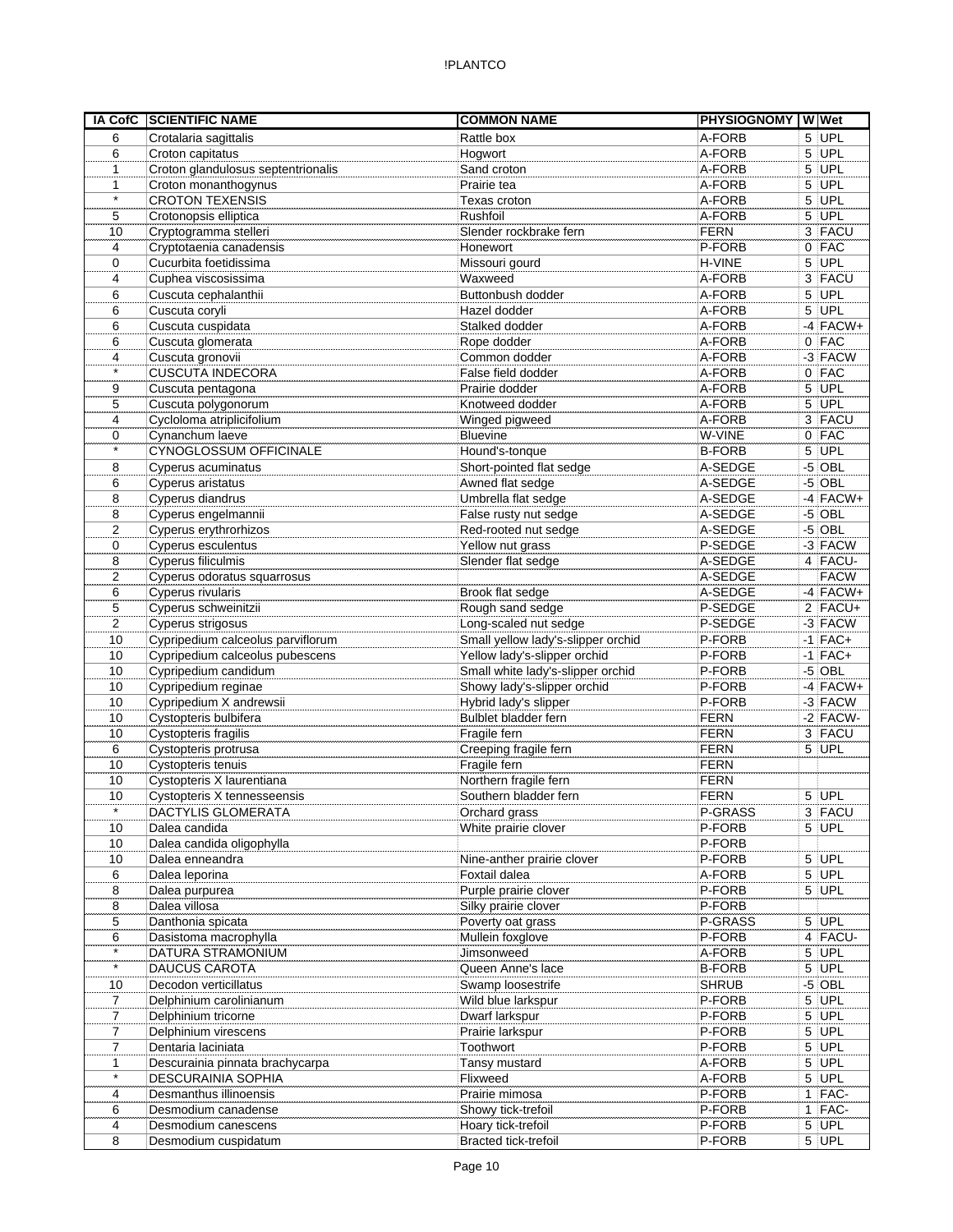| <b>IA CofC</b>            | <b>SCIENTIFIC NAME</b>                            | <b>COMMON NAME</b>                        | <b>PHYSIOGNOMY WWet</b>    |                      |
|---------------------------|---------------------------------------------------|-------------------------------------------|----------------------------|----------------------|
| 5                         | Desmodium glutinosum                              | Pointed tick-trefoil                      | P-FORB                     | $5$ UPL              |
| 5                         | Desmodium illinoense                              | Illinois tick-trefoil                     | P-FORB                     | $5$ UPL              |
| 8                         | Desmodium nudiflorum                              | Bare-stemmed tick-trefoil                 | P-FORB                     | $5$ UPL              |
| 8                         | Desmodium paniculatum                             | Panicled tick-trefoil                     | P-FORB                     | 3 FACU               |
| 5                         | Desmodium sessilifolium                           | Sessile-leaved tick-trefoil               | P-FORB                     | $5$ UPL              |
| $\star$                   | <b>DIANTHUS ARMERIA</b>                           | Deptford pink                             | A-FORB                     | $5$ UPL              |
| 6                         | Diarrhena americana obovata                       | Beak grass                                | P-GRASS                    | $-3$ FACW            |
| 10                        | Dicentra canadensis                               | Squirrel corn                             | P-FORB                     | $5$ UPL              |
| $\overline{7}$            | Dicentra cucullaria                               | Dutchman's breeches                       | P-FORB                     | $5$ UPL              |
| 3                         | Dichanthelium acuminatum                          | Panic grass                               | P-GRASS                    | <b>FAC</b>           |
| 3                         | Dichanthelium acuminatum implicatum               |                                           | P-GRASS                    | <b>FAC</b>           |
| 6                         | Dichanthelium acuminatum lindheimeri              |                                           | P-GRASS                    | <b>FAC</b>           |
| 3                         | Dichanthelium acuminatum villosum                 |                                           | P-GRASS                    | <b>FAC</b>           |
| 10                        | Dichanthelium boreale                             | Northern witchgrass                       | P-GRASS                    | FACU+                |
| 4                         | Dichanthelium clandestinum                        | Deertongue grass                          | P-GRASS                    | <b>FACW</b>          |
| 8                         | Dichanthelium depauperatum                        |                                           | P-GRASS                    |                      |
| 8                         | Dichanthelium latifolium                          | Broad-leaved panic grass                  | P-GRASS                    | <b>FACU</b>          |
| 6                         | Dichanthelium leibergii                           | Leiberg's panic grass                     | P-GRASS                    | FACU+                |
| 6                         | Dichanthelium linearifolium                       | Slim-leaved panic grass                   | P-GRASS                    |                      |
| $\overline{7}$            | Dichanthelium oligosanthes                        | Heller's witchgrass                       | P-GRASS                    | <b>FACU</b>          |
| 5                         | Dichanthelium oligosanthes screbnerianum          |                                           | P-GRASS                    | <b>FACU</b>          |
| $\overline{7}$            | Dichanthelium oligosanthes wilcoxianum            |                                           | P-GRASS                    | <b>FACU</b>          |
| 5                         | Dichanthelium perlongum                           |                                           | P-GRASS                    |                      |
| 10                        | Dichanthelium sabulorum patulum                   |                                           | P-GRASS                    | FAC-                 |
| 10                        | Dichanthelium sabulorum thinium                   |                                           | P-GRASS                    | FAC-                 |
| 10                        | Didiplis diandra                                  | Water purslane                            | P-FORB                     | $-5$ OBL             |
| 10                        | Diervilla lonicera                                | Bush honeysuckle                          | <b>SHRUB</b>               | 5 UPL                |
| $\star$                   | <b>DIGITARIA CILIARIS</b>                         | Southern crabgrass                        | A-GRASS                    | 3 FACU               |
| 4                         | Digitaria filiformis                              | Finger grass                              | A-GRASS                    | $5$ UPL              |
| $\star$                   | <b>DIGITARIA ISCHAEMUM</b>                        | Smooth crabgrass                          | A-GRASS                    | 3 FACU               |
| $\star$                   | <b>DIGITARIA SANGUINALIS</b>                      | Common crabgrass                          | A-GRASS                    | 3 FACU               |
| 2                         | Diodia teres                                      | <b>Buttonweed</b>                         | A-FORB                     | 3 FACU               |
| 5                         | Dioscorea villosa                                 | Wild yam                                  | H-VINE                     | $1$ FAC-             |
| 1<br>$\star$              | Diospyros virginiana                              | Persimmon                                 | <b>TREE</b>                | $0$ FAC              |
| $\star$                   | <b>DIPLOTAXIS MURALIS</b>                         | Wall rocket                               | A-FORB                     | $5$ UPL              |
| $\overline{\cdot}$        | <b>DIPSACUS LACINIATUS</b>                        | Cut-leaved teasel                         | <b>B-FORB</b>              | $5$ UPL              |
|                           | <b>DIPSACUS SYLVESTRIS</b>                        | Common teasel                             | <b>B-FORB</b>              | 5 UPL                |
| 10<br>$^{\star\star}$     | Dirca palustris                                   | Leatherwood                               | <b>SHRUB</b>               | $0$ FAC              |
|                           | <b>DISTICHLIS SPICATA STRICTA</b>                 | Salt grass                                | P-GRASS                    |                      |
| 10                        | Dodecatheon amethystinum                          | Jeweled shooting star                     | P-FORB                     | 5 UPL                |
| $\overline{7}$<br>$\star$ | Dodecatheon meadia                                | Shooting star                             | P-FORB                     | $4$ FACU-            |
|                           | <b>DRABA NEMOROSA</b>                             | Whitlow grass                             | A-FORB                     | 5 UPL                |
| 5<br>$\star$              | Draba reptans                                     | Whitlow grass                             | A-FORB                     | 5 UPL                |
|                           | <b>DRABA VERNA</b>                                | Vernal whitlow grass                      | A or B-FORB                | $5$ UPL              |
| 5                         | Dracocephalum parviflorum                         | Dragonhead                                | <b>B-FORB</b>              | 3 FACU               |
| 10                        | Drosera rotundifolia                              | Sundew                                    | P-FORB                     | $-5$ OBL             |
| 10                        | Dryopteris carthusiana                            | Spinulose wood fern                       | <b>FERN</b>                | $5$ UPL<br>$-5$ OBL  |
| 8                         | Dryopteris cristata                               | Crested wood fern<br>Goldie's wood fern   | <b>FERN</b><br><b>FERN</b> | $0$ FAC              |
| 10                        | Dryopteris goldiana                               | Glandular wood fern                       | <b>FERN</b>                | $0$ FAC              |
| 10                        | Dryopteris intermedia                             |                                           | <b>FERN</b>                | 3 FACU               |
| 10                        | Dryopteris marginalis<br>Dryopteris X boottii     | Marginal shield fern<br>Boott's wood fern |                            |                      |
| 10                        |                                                   |                                           | <b>FERN</b><br><b>FERN</b> | $-3$ FACW<br>$0$ FAC |
| 10<br>10                  | Dryopteris X triploidea<br>Dryopteris X uliginosa | Hybrid wood fern<br>Oviedo wood fern      | <b>FERN</b>                | FAC*                 |
| 9                         | Dulichium arundinaceum                            | Three-way sedge                           | P-SEDGE                    | $-5$ OBL             |
| 0                         | Dyssodia papposa                                  | Fetid marigold                            | A-FORB                     | $5$ UPL              |
| 8                         | Echinacea angustifolia                            | Purple coneflower                         | P-FORB                     | 5 UPL                |
| 7                         | Echinacea pallida                                 | Pale coneflower                           | P-FORB                     | $5$ UPL              |
| 9                         | Echinacea purpurea                                | Purple coneflower                         | P-FORB                     | $5$ UPL              |
| $\star$                   | ECHINOCHLOA CRUSGALLI                             | Barnyard grass                            | A-GRASS                    | $-3$ FACW            |
| 3                         | Echinochloa muricata                              | Spiny barnyard grass                      | A-GRASS                    | $-5$ OBL             |
| 3                         | Echinochloa walteri                               | Salt-marsh cockspur grass                 | A-GRASS                    | $-5$ OBL             |
| 2                         | Echinocystis lobata                               | Wild balsam apple                         | H-VINE                     | $-2$ FACW-           |
| 6                         | Echinodorus cordifolius                           | <b>Burhead</b>                            | P-FORB                     | $-5$ OBL             |
| $\star$                   | ECHINOPS SPHAEROCEPHALUS                          | Globe thistle                             | P-FORB                     | $5$ UPL              |
|                           |                                                   |                                           |                            |                      |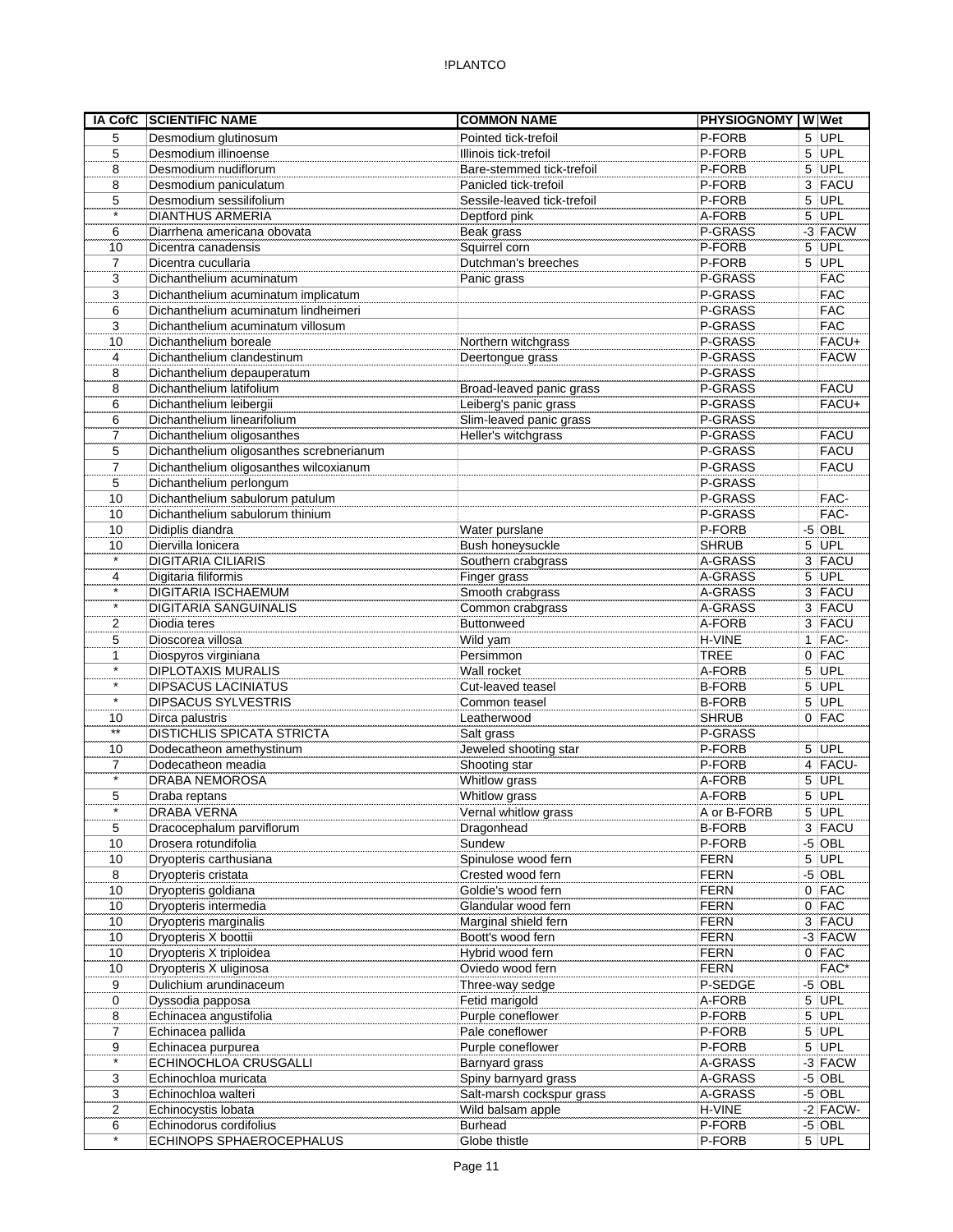| <b>IA CofC</b>     | <b>SCIENTIFIC NAME</b>                        | <b>COMMON NAME</b>                  | <b>PHYSIOGNOMY WWet</b> |    |                         |
|--------------------|-----------------------------------------------|-------------------------------------|-------------------------|----|-------------------------|
| $\star$            | <b>ECHIUM VULGARE</b>                         | <b>Blueweed</b>                     | <b>B-FORB</b>           |    | 5 UPL                   |
| 0                  | Eclipta alba                                  | Yerbo-de-Tajo                       | A-FORB                  |    | $-3$ FACW               |
| $\star$            | ELAEAGNUS ANGUSTIFOLIA                        | Russian olive                       | <b>SHRUB</b>            |    | 4 FACU-                 |
| $\star$            | ELAEAGNUS UMBELLATA                           | Autumn olive                        | <b>SHRUB</b>            |    | $5$ UPL                 |
| 10                 | Elatine triandra                              | Waterwort                           | A-SEDGE                 | -5 | OBL                     |
| 3                  | Eleocharis acicularis                         | Needle spike rush                   | P-SEDGE                 |    | $-5$ OBL                |
| 10                 | Eleocharis atropurpurea                       | Purple spike rush                   | A-SEDGE                 |    | $-3$ FACW               |
| 7                  | Eleocharis compressa                          |                                     | P-SEDGE                 |    | $-5$ OBL                |
| $\overline{7}$     | Eleocharis engelmannii                        | Engelmann's spike rush              | A-SEDGE                 |    | $-3$ FACW               |
| 4                  | Eleocharis erythropoda                        | Red-rooted spike rush               | P-SEDGE                 |    | $-5$ OBL                |
| 10                 | Eleocharis intermedia                         | Matted spike rush                   | A-SEDGE                 |    | $-3$ FACW               |
| 10                 | Eleocharis macrostachya                       |                                     | P-SEDGE                 | -5 | OBL                     |
| 3                  | Eleocharis obtusa                             | Blunt spike rush                    | A-SEDGE                 |    | $-5$ OBL                |
| 10                 | Eleocharis olivacea                           | Wrinkle-sheathed spike rush         | P-SEDGE                 |    | $-5$ OBL                |
| 10                 | Eleocharis ovata                              | Ovoid spike rush                    | A-SEDGE                 |    | OBL                     |
| 10                 | Eleocharis parvula anachaeta                  |                                     | P-SEDGE                 |    | $-5$ OBL                |
| 10                 | Eleocharis pauciflora                         | Matted spike rush                   | P-SEDGE                 |    | $-5$ OBL                |
| 6                  | Eleocharis smallii                            | Marsh spike rush                    | P-SEDGE                 |    | $-5$ OBL<br><b>FACW</b> |
| 8                  | Eleocharis tenuis                             | Slender spike rush                  | P-SEDGE                 |    |                         |
| 10<br>$\star\star$ | Eleocharis wolfii<br>ELEOCHARIS XYRIDIFORMIS  | Wolf's spike rush                   | P-SEDGE<br>P-SEDGE      |    | $-5$ OBL                |
| $\star$            | <b>ELEUSINE INDICA</b>                        | Goose grass                         | A-GRASS                 |    | 3 FACU                  |
| 1                  | Ellisia nyctelea                              | Waterpod, wild tomato               | A-FORB                  |    | $-1$ FAC+               |
| 10                 | Elodea canadensis                             | Common waterweed                    | P-FORB                  |    | $-5$ OBL                |
| 10                 | Elodea nuttallii                              | Slender waterweed                   | P-FORB                  |    | $-5$ OBL                |
| 5                  | Elymus canadensis                             | Canada wild rye                     | P-GRASS                 |    | $1$  FAC-               |
| 10                 | Elymus interruptus                            |                                     | P-GRASS                 |    | 5 UPL                   |
| 5                  | Elymus riparius                               | Riverbank wild rye                  | P-GRASS                 |    | $-3$ FACW               |
| 5                  | Elymus villosus                               | Slender wild rye                    | P-GRASS                 |    | 3 FACU                  |
| 3                  | Elymus virginicus                             | Virginia wild rye                   | P-GRASS                 |    | $-2$ FACW-              |
| 8                  | Elymus wiegndii                               | Wiegand's wild rye                  | P-GRASS                 |    | <b>FAC</b>              |
| 4                  | Elymus X maltei                               |                                     | P-GRASS                 |    |                         |
| 1                  | Epilobium angustifolium                       | Fireweed                            | P-FORB                  |    | $0$ FAC                 |
| 3                  | Epilobium ciliatum                            | Northern willow herb                | P-FORB                  |    | 3 FACU                  |
| 3                  | Epilobium coloratum                           | Cinnamon willowherb                 | P-FORB                  |    | $-5$ OBL                |
| 10                 | Epilobium leptophyllum                        | Bog willowherb                      | P-FORB                  |    | $-5$ OBL                |
| 10                 | Epilobium strictum                            | Downy willow herb                   | P-FORB                  |    | $-5$ OBL                |
| 3                  | Epilobium X wisconsinense                     | Purple-leaved willow herb           | P-FORB                  |    |                         |
| 0                  | Equisetum arvense                             | Common horsetail                    | <b>FERN</b>             |    | $0$ FAC                 |
| 8                  | Equisetum fluviatile                          | Swamp horsetail                     | <b>FERN</b>             |    | $-5$ OBL                |
| 1                  | Equisetum hyemale affine                      | Common scouring-rush                | <b>FERN</b>             |    | $-2$ FACW-              |
| 6                  | Equisetum laevigatum                          | Smooth scouring-rush                | <b>FERN</b>             |    | $-3$ FACW               |
| 8                  | Equisetum pratense                            | Meadow horsetail                    | <b>FERN</b>             |    | $-3$ FACW               |
| 10                 | Equisetum scirpoides                          | Dwarf scouring-rush                 | FERN                    |    | $-1$ FAC+               |
| 8                  | Equisetum sylvaticum                          | Woodland horsetail                  | <b>FERN</b>             |    | $-3$ FACW               |
| 1                  | Equisetum X ferrissii                         | Hybrid scouring-rush                | <b>FERN</b>             |    | $-3$ FACW<br>$-5$ OBL   |
| 8<br>1             | Equisetum X litorale<br>Eragrostis capillaris | Hybrid shore horsetail<br>Lacegrass | <b>FERN</b><br>A-GRASS  |    | $1$ FAC-                |
| $\star$            | <b>ERAGROSTIS CILIANENSIS</b>                 | Stinkgrass                          | A-GRASS                 |    | 3 FACU                  |
| 6                  | Eragrostis frankii                            | Sandbar love grass                  | A-GRASS                 |    | $-3$ FACW               |
| 6                  | Eragrostis frankii brevipes                   |                                     | A-GRASS                 |    | <b>FACW</b>             |
| 2                  | Eragrostis hypnoides                          | Pony grass                          | A-GRASS                 |    | $-5$ OBL                |
| 0                  | Eragrostis pectinacea                         | Small love grass                    | A-GRASS                 |    | $0$ FAC                 |
| $^{\star\star}$    | Eragrostis pilosa                             | India love grass                    | A-GRASS                 |    | 3 FACU                  |
| $\star$            | ERAGROSTIS POAEOIDES                          |                                     | A-GRASS                 |    | $5$ UPL                 |
| 0                  | Eragrostis reptans                            |                                     | A-GRASS                 |    | $-5$ OBL                |
| 2                  | Eragrostis spectabilis                        | Purple lovegrass                    | P-GRASS                 |    | 5 UPL                   |
| 2                  | Eragrostis trichodes                          | Sand lovegrass                      | P-GRASS                 |    | $5$ UPL                 |
| 0                  | Erechtites hieracifolia                       | Fireweed                            | A-FORB                  |    | 3 FACU                  |
| 0                  | Erigeron annuus                               | Annual fleabane                     | <b>B-FORB</b>           |    | $1$ FAC-                |
| 2                  | Erigeron philadelphicus                       | Fleabane                            | P-FORB                  |    | $-3$ FACW               |
| 9                  | Erigeron pulchellus                           | Robin's plantain                    | P-FORB                  |    | 3 FACU                  |
| 2                  | Erigeron strigosus                            | Daisy fleabane                      | P-FORB                  |    | $1$ FAC-                |
| $\star$            | ERIOCHLOA VILLOSA                             | Cup grass                           | A-GRASS                 |    | $0$ FAC                 |
| 8                  | Eriophorum angustifolium                      | Tall cotton-grass                   | P-SEDGE                 |    | $-5$ OBL                |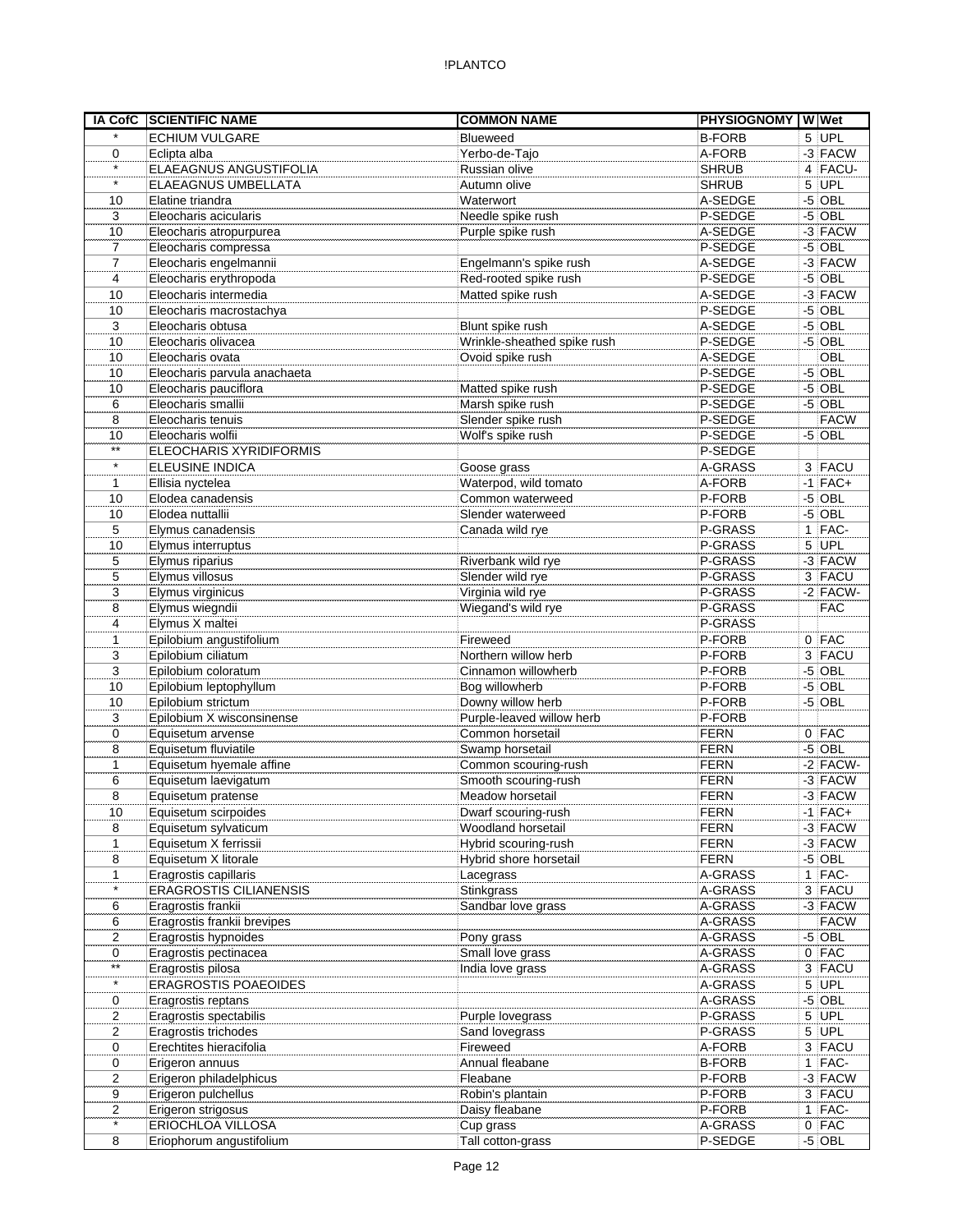| IA CofC         | <b>SCIENTIFIC NAME</b>                | <b>COMMON NAME</b>                | <b>PHYSIOGNOMY</b> |   | W Wet       |
|-----------------|---------------------------------------|-----------------------------------|--------------------|---|-------------|
| 10              | Eriophorum gracile                    | Slender cotton-grass              | P-SEDGE            |   | $-5$ OBL    |
| 10              | Eriophorum virginicum                 | Rusty cotton grass                | P-SEDGE            |   | $-5$ OBL    |
| $\star$         | <b>ERODIUM CICUTARIUM</b>             | Pin clover, stork's bill          | <b>B-FORB</b>      |   | $5$ UPL     |
| $\star$         | <b>ERUCA SATIVA</b>                   | Garden rocket                     | A-FORB             | 5 | UPL         |
| $\star$         | <b>ERUCASTRUM GALLICUM</b>            | Dog mustard                       | A-FORB             | 5 | UPL         |
| 8               | Eryngium yuccifolium                  | Rattlesnake master                | P-FORB             |   | $-1$ FAC+   |
| $\star$         | ERYSIMUM ASPERUM                      | Western wallflower                | <b>B-FORB</b>      |   |             |
| $\star$         | <b>ERYSIMUM CHEIRANTHOIDES</b>        | Wormseed mustard                  | A-FORB             |   | 3 FACU      |
| $^{\star\star}$ | Erysimum inconspicuum                 | Small wormseed mustard            | P-FORB             |   | $5$ UPL     |
| $\star$         | ERYSIMUM REPANDUM                     | Treacle mustard                   | A-FORB             |   | $5$ UPL     |
| 6               | Erythronium albidum                   | White dogtooth-violet             | P-FORB             |   | $5$ UPL     |
| 9               | Erythronium americanum                | Yellow dogtooth-violet            | P-FORB             |   | 5 UPL       |
| $\star$         | EUONYMUS ALATUS                       | Winged wahoo, burning bush        | <b>SHRUB</b>       |   | $5$ UPL     |
| 7               | Euonymus atropurpureus                | Wahoo, burning bush               | <b>SHRUB</b>       |   | $1$ FAC-    |
| 2               | Eupatorium altissimum                 | Tall thoroughwort                 | P-FORB             |   | 3 FACU      |
| 5               | Eupatorium maculatum                  | Spotted Joe-pye-weed              | P-FORB             |   | $-5$ OBL    |
| 6               | Eupatorium perfoliatum                | <b>Boneset</b>                    | P-FORB             |   | $-4$ FACW+  |
| 6               | Eupatorium purpureum                  | Purple Joe-pye-weed               | P-FORB             |   | $0$ FAC     |
| 2               | Eupatorium rugosum                    | White snakeroot                   | P-FORB             |   | 3 FACU      |
| 2               | Eupatorium serotinum                  | Late boneset                      | P-FORB             |   | $-1$ FAC+   |
| 10              | Eupatorium sessilifolium brittonianum | <b>Upland boneset</b>             | P-FORB             |   |             |
| 5               | Euphorbia commutata                   | Wood spurge                       | P-FORB             |   | $5$ UPL     |
| 3               | Euphorbia corollata                   | Flowering spurge                  | P-FORB             |   | 5 UPL       |
| $\star$         | EUPHORBIA CYANTHOPHORA                | Wild poinsettia                   | A-FORB             |   |             |
| $\star$         | EUPHORBIA CYPARISSIAS                 | Cypress spurge                    | P-FORB             |   | 5 UPL       |
| 0               | Euphorbia dentata                     | Toothed spurge                    | A-FORB             |   | $5$ UPL     |
| $\star$         | <b>EUPHORBIA ESULA</b>                | Leafy spurge                      | P-FORB             |   | $5$ UPL     |
| $\star$         | EUPHORBIA FALCATA                     | Falcate spurge                    |                    |   |             |
| 0               | Euphorbia geyeri                      | Geyer's spurge                    | A-FORB             |   | $5$ UPL     |
| 2               | Euphorbia gylptosperma                | Ridge-seeded spurge               | A-FORB             |   | 5 UPL       |
| 2               | Euphorbia hexagona                    | Angled spurge                     | A-FORB             |   | $5$ UPL     |
| 0               | Euphorbia maculata                    | Carpet spurge                     | A-FORB             |   | 4 FACU-     |
| 0               | Euphorbia marginata                   | Snow-on-the-mountain              | A-FORB             |   | 3 FACU      |
| $***$           | Euphorbia missurica                   | Missouri suprge                   | A-FORB             |   | $5$ UPL     |
| 0               | Euphorbia nutans                      | Nodding spurge                    | A-FORB             |   | <b>FACU</b> |
| 2               | Euphorbia obtusata                    | Blunt-leaved spurge, warty spurge | A-FORB             |   | 3 FACU      |
| $\star$         | <b>EUPHORBIA PEPLUS</b>               | Petty spurge                      | A-FORB             |   | $5$ UPL     |
| $\star$         | EUPHORBIA PROSTRATA                   |                                   | A-FORB             |   | $5$ UPL     |
| 5               | Euphorbia serpens                     | Round-leaved spurge               | A-FORB             |   | $5$ UPL     |
| $\star$         | EUPHORBIA SERPYLLIFOLIA               | Thyme-leaved spurge               | A-FORB             |   | $5$ UPL     |
| 5               | Euphorbia spathulata                  | Spurge                            | A-FORB             |   | $5$ UPL     |
| $\overline{2}$  | Euphorbia stictospora                 | Mat spurge                        | A-FORB             |   | 5 UPL       |
| 5               | Euthamia graminifolia                 | Grass-leaved goldenrod            | P-FORB             |   | $-2$ FACW-  |
| $\star$         | <b>FAGOPYRUM ESCULENTUM</b>           | <b>Buckwheat</b>                  | A-FORB             |   | $5$ UPL     |
| $\star$         | <b>FALCARIA SIOIDES</b>               | Sickleweed                        |                    |   | $5$ UPL     |
| $\star$         | FESTUCA ARUNDINACEA                   | Alta fescue                       | P-GRASS            |   | $2$ FACU+   |
| 7               | Festuca obtusa                        | Nodding fescue                    | P-GRASS            |   | $2$ FACU+   |
| 3               | Festuca octoflora tenella             | Six-weeks fescue                  | P-GRASS            |   | $5$ UPL     |
| $^{\star\star}$ | Festuca ovina                         | Sheep fescue                      | P-GRASS            |   | $5$ UPL     |
| 6               | Festuca paradoxa                      | Greater nodding fescue            | P-GRASS            |   | $0$ FAC     |
| $\star$         | <b>FESTUCA PRATENSIS</b>              | Meadow fescue                     | P-GRASS            |   | 4 FACU-     |
| $\star$         | <b>FESTUCA RUBRA</b>                  | Red fescue                        | P-GRASS            |   | $1$ FAC-    |
| 8               | Filipendula rubra                     | Queen of the prairie              | P-FORB             |   | $-5$ OBL    |
| 10              | Fimbristylis autumnalis               | Autumn sedge                      | A-SEDGE            |   | $-4$ FACW+  |
| 10              | Floerkea proserpinacoides             | False mermaid                     | A-FORB             |   | $-1$ FAC+   |
| 7               | Fragaria vesca americana              | Woodland strawberry               | P-FORB             |   |             |
| 3               | Fragaria virginiana                   | Wild strawberry                   | P-FORB             |   | $1$ FAC-    |
| 6               | Fraxinus americana                    | White ash                         | <b>TREE</b>        |   | 3 FACU      |
| 9               | Fraxinus nigra                        | Black ash                         | <b>TREE</b>        |   | $-4$ FACW+  |
| 3               | Fraxinus pennsylvanica                | Red ash                           | <b>TREE</b>        |   | $-3$ FACW   |
| 1               | Fraxinus pennsylvanica lanceolata     | Green ash                         | <b>TREE</b>        |   | <b>FACW</b> |
| 9               | Fraxinus quadrangulata                | Blue ash                          | <b>TREE</b>        |   | $5$ UPL     |
| $\overline{7}$  | Froelichia floridana campestris       | Cottonweed                        | A-FORB             |   | $5$ UPL     |
| $\overline{7}$  | Froelichia gracilis                   | Cottonweed                        | A-FORB             |   | $5$ UPL     |
| 10              | Fuirena simplex                       | Western umbrella grass            | P-SEDGE            |   | $-5$ OBL    |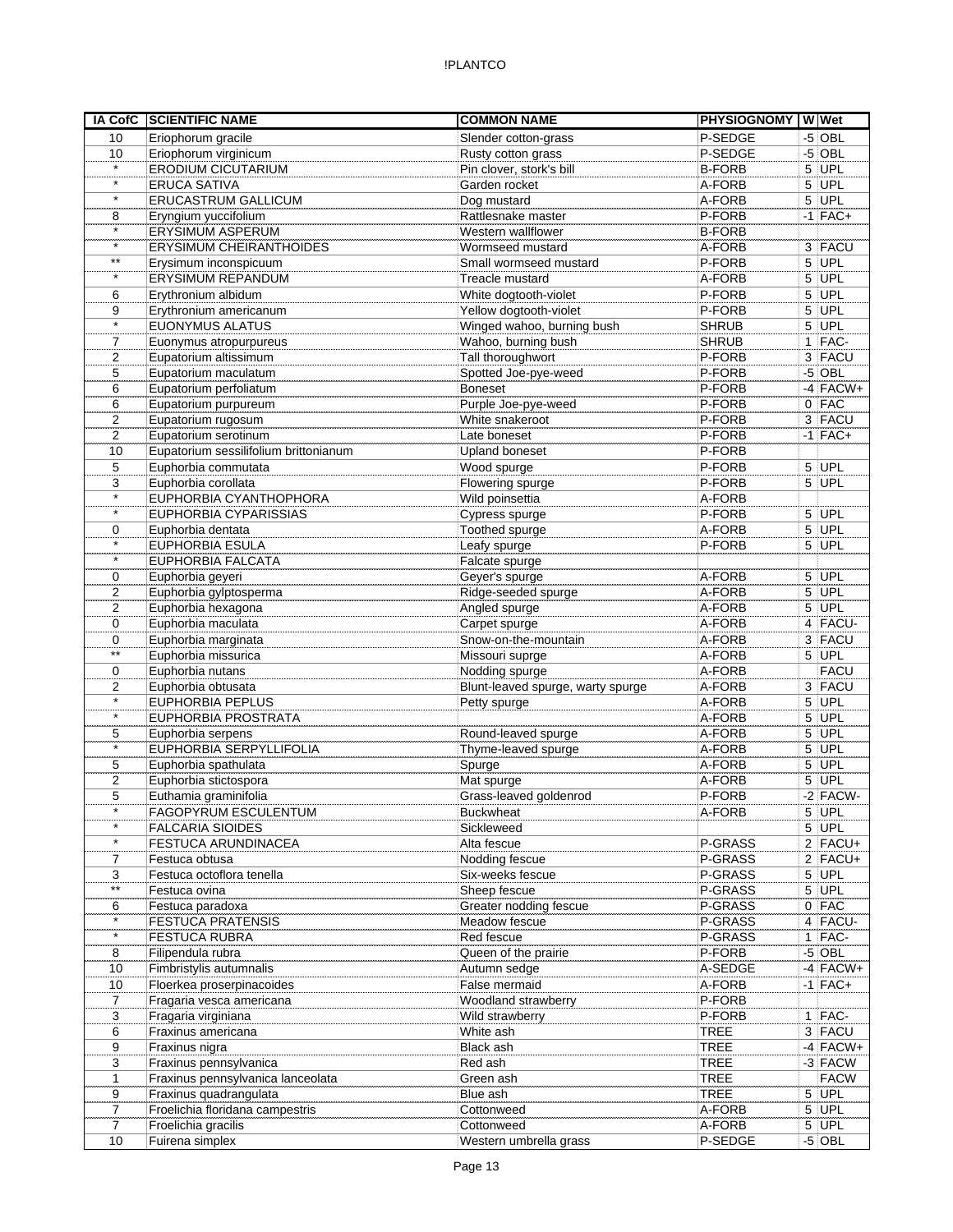|                     | IA CofC SCIENTIFIC NAME                | <b>COMMON NAME</b>                   | PHYSIOGNOMY W Wet |    |                        |
|---------------------|----------------------------------------|--------------------------------------|-------------------|----|------------------------|
| $\star$             | <b>FUMARIA OFFICINALIS</b>             | Fumitory                             | A-FORB            |    | $5$ UPL                |
| $\star$             | <b>GAILLARDIA PULCHELLA</b>            | Blanket flower, rose-ring gaillardia | A-FORB            |    | $5$ UPL                |
| 4                   | Galearis spectabilis                   | Showy orchis                         | P-FORB            |    | $5$ UPL                |
| $\star$             | <b>GALEOPSIS TETRAHIT</b>              | Hemp nettle                          | A-FORB            |    | $5$ UPL                |
| $\star$             | <b>GALINSOGA PARVIFLORA</b>            | Peruvian daisy                       | A-FORB            | 5  | UPL                    |
| $\star$             | GALINSOGA QUADRIRADIATA                | Peruvian daisy                       | A-FORB            |    | $5$ UPL                |
| 1                   | Galium aparine                         | Cleavers                             | A-FORB            |    | 3 FACU                 |
| 10                  | Galium asprellum                       | Rough bedstraw                       | P-FORB            |    | $-5$ OBL               |
| 7                   | Galium boreale                         | Northern bedstraw                    | P-FORB            |    | $0$ FAC                |
| 6                   | Galium circaezans                      | Wild licorice                        | P-FORB            |    | 4 FACU-                |
| 7                   | Galium concinnum                       | Shining bedstraw                     | P-FORB            |    | 3 FACU                 |
| 10                  | Galium labradoricum                    | Bog bedstraw                         | P-FORB            |    | $-5$ OBL<br>$-4$ FACW+ |
| $\overline{7}$<br>7 | Galium obtusum<br>Galium tinctorium    | Wild madder<br>Stiff bedstraw        | P-FORB<br>P-FORB  |    | $-5$ OBL               |
| 10                  | Galium trifidum                        | Small bedstraw                       | P-FORB            |    | $-4$ FACW+             |
| $\overline{7}$      | Galium triflorum                       | Sweet-scented bedstraw               | P-FORB            |    | $2$ FACU+              |
| $\star$             | <b>GALIUM VERUM</b>                    | Yellow bedstraw                      | P-FORB            |    | $5$ UPL                |
| 3                   | Gaura biennis                          | Bienniel gaura                       | <b>B-FORB</b>     |    | 4 FACU-                |
| $\overline{7}$      | Gaura coccinea                         | Scarlet gaura                        | P-FORB            |    | $5$ UPL                |
| $\overline{2}$      | Gaura parviflora                       | Small-flowered gaura                 | A-FORB            |    | 5 UPL                  |
| 8                   | Gaylussacia baccata                    | <b>Black huckleberry</b>             | <b>SHRUB</b>      |    | 3 FACU                 |
| 4                   | Gentiana alba                          | Pale gentian, yellow gentian         | P-FORB            |    | 3 FACU                 |
| 8                   | Gentiana andrewsii                     | Bottle gentian, closed gentian       | P-FORB            |    | $-3$ FACW              |
| 9                   | Gentiana puberulenta                   | Downy gentian                        | P-FORB            |    | 3 FACU                 |
| 9                   | Gentiana X billingtonii                | Soapwort gentian                     | P-FORB            |    |                        |
| $\overline{7}$      | Gentiana X curtisii                    |                                      | P-FORB            |    |                        |
| 8                   | Gentianella quinquefolia occidentalis  | Stiff gentian                        | A-FORB            |    | $0$ FAC                |
| 8                   | Gentianopsis crinita                   | Fringed gentian                      | A-FORB            |    | $-4$ FACW+             |
| 9                   | Gentianopsis procera                   | Small fringed gentian                | A-FORB            |    | $-5$ OBL               |
| 7                   | Geranium bicknellii                    | Northern cranesbill                  | A-FORB            |    | $5$ UPL                |
| 4                   | Geranium carolinianum                  | Cranesbill                           | A-FORB            |    | $5$ UPL                |
| 6                   | Geranium maculatum                     | Wild geranium                        | P-FORB            |    | 3 FACU                 |
| 6                   | Geum aleppicum strictum                | Yellow avens                         | P-FORB            |    | FAC+                   |
| $\overline{2}$      | Geum canadense                         | White avens                          | P-FORB            |    | $0$ FAC                |
| 4                   | Geum laciniatum                        | Rough avens                          | P-FORB            |    | $-3$ FACW              |
| 8                   | Geum triflorum                         | Prairie smoke, purple avens          | P-FORB            |    | 4 FACU-                |
| 4<br>$\star$        | Geum vernum                            | Spring avens                         | P-FORB            |    | $1$ FAC-               |
|                     | <b>GLECHOMA HEDERACEA</b>              | Creeping Charlie, ground ivy         | P-FORB            |    | 4 FACU-                |
| 0                   | Gleditsia triacanthos                  | Honey locust                         | <b>TREE</b>       |    | $0$ FAC                |
| 10                  | Glyceria borealis                      | Manna grass                          | P-GRASS           |    | $-5$ OBL               |
| 6                   | Glyceria grandis                       | American manna grass                 | P-GRASS           |    | $-5$ OBL               |
| 8                   | Glyceria septentrionalis               | Eastern manna grass                  | P-GRASS           | -5 | <b>OBL</b>             |
| 5<br>$\star$        | Glyceria striata<br><b>GLYCINE MAX</b> | Fowl manna grass<br>Soybean          | P-GRASS<br>A-FORB |    | $-5$ OBL<br>$5$ UPL    |
| 4                   | Glycyrrhiza lepidota                   | <b>Wild licorice</b>                 | P-FORB            |    | $4$ FACU-              |
| 1                   | Gnaphalium obtusifolium                | Everlasting                          | <b>B-FORB</b>     |    | $5$ UPL                |
| 0                   | Gnaphalium purpureum                   | Early cudweed                        | A-FORB            |    | 3 FACU                 |
| 9                   | Goodyera pubescens                     | Rattlesnake plantain                 | P-FORB            |    | $0$ FAC                |
| 6                   | Gratiola neglecta                      | Hedge hyssop                         | A-FORB            |    | $-5$ OBL               |
| $\star\star$        | <b>GRATIOLA VIRGINIANA</b>             | Round-fruited hedge hyssop           | A-FORB            |    | $-5$ OBL               |
| 0                   | Grindelia squarrosa                    | Gum plant                            | A-FORB            |    | 3 FACU                 |
| $\star$             | GUTIERREZIA DRACUNCULOIDES             | Broomweed                            | A-FORB            |    | $5$ UPL                |
| 10                  | Gymnocarpium dryopteris                | Oak fern                             | <b>FERN</b>       |    | $0$ FAC                |
| 10                  | Gymnocarpium robertianum               | Limestone oak fern                   | <b>FERN</b>       |    | 3 FACU                 |
| 5                   | Gymnocladus dioica                     | Kentucky coffee tree                 | <b>TREE</b>       |    | $5$ UPL                |
| 10                  | Hackelia deflexa americana             | Stickseed                            | P-FORB            |    | $5$ UPL                |
| 0                   | Hackelia virginiana                    | Stickseed                            | P-FORB            |    | $1$  FAC-              |
| 10                  | Hamamelis virginiana                   | Witch hazel                          | <b>SHRUB</b>      |    | 3 FACU                 |
| 2                   | Hedeoma hispidum                       | Rough pennyroyal                     | A-FORB            |    | $5$ UPL                |
| 4                   | Hedeoma pulegioides                    | American pennyroyal                  | A-FORB            |    | $5$ UPL                |
| 3                   | Hedyotis crassifolia                   | <b>Bluets</b>                        | P-FORB            |    | 4 FACU-                |
| 7                   | Hedyotis nigricans                     | Narrow-leaved bluets                 | P-FORB            |    | $5$ UPL                |
| 0                   | Helenium amarum                        | <b>Bitterweed</b>                    | A-FORB            |    | 3 FACU                 |
| 4                   | Helenium autumnale                     | Sneezeweed                           | P-FORB            |    | $-4$ FACW+             |
| $\star$             | HELEOCHLOA SCHOENOIDES                 | Rush-like Timothy                    | P-GRASS           |    | 3 FACU                 |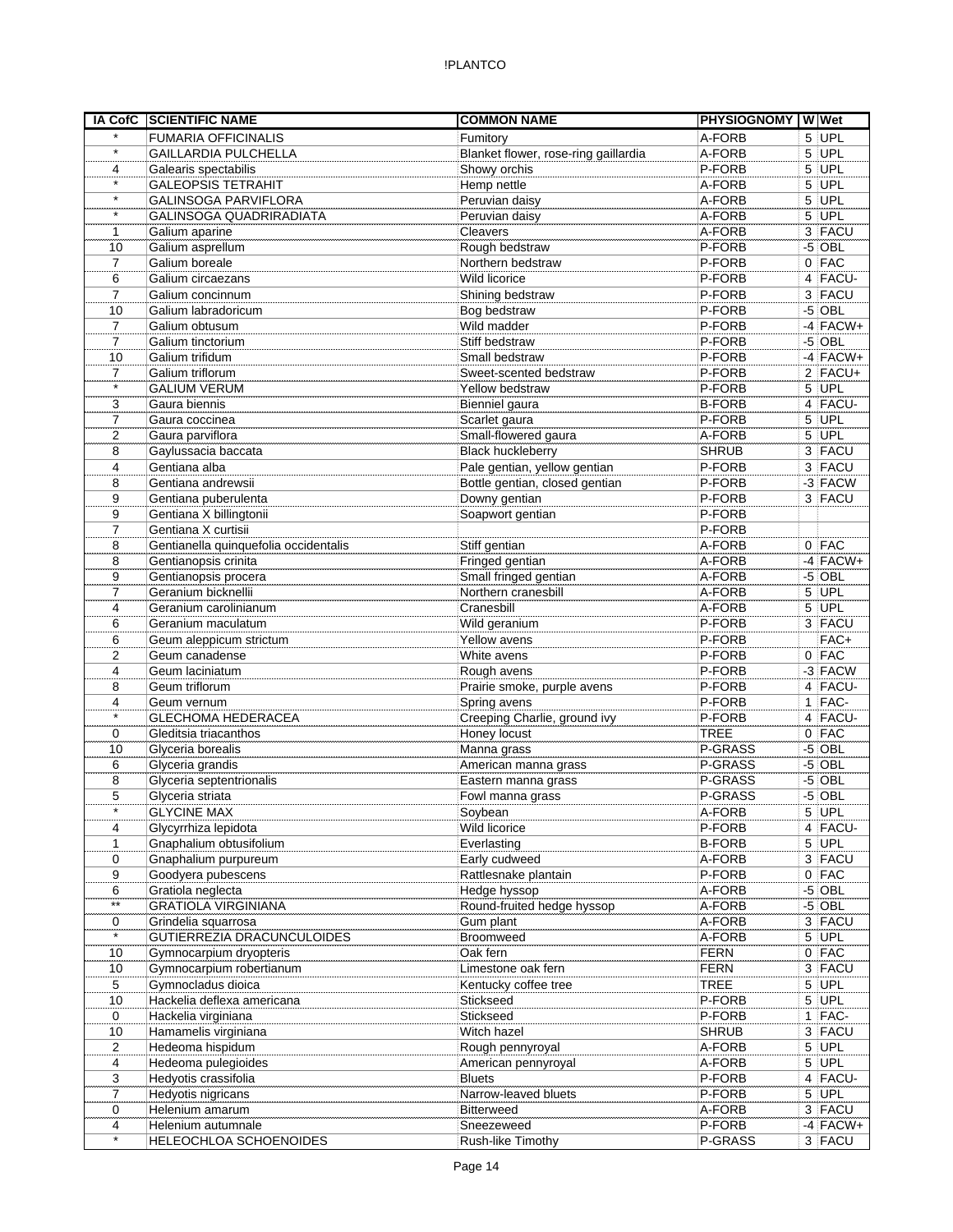| <b>IA CofC</b> | <b>SCIENTIFIC NAME</b>                     | <b>COMMON NAME</b>            | <b>PHYSIOGNOMY WWW</b> |            |
|----------------|--------------------------------------------|-------------------------------|------------------------|------------|
| $\overline{7}$ | Helianthemum bicknellii                    | Rockrose                      |                        | 5 UPL      |
| 7              | Helianthemum canadense                     | Common rockrose               |                        | $5$ UPL    |
| 0              | Helianthus annuus                          | Common sunflower              | A-FORB                 | $1$ FAC-   |
| 5              | Helianthus decapetalus                     | Pale sunflower                | P-FORB                 | $5$ UPL    |
| 5              | Helianthus divaricatus                     | Woodland sunflower            | P-FORB                 | 5 UPL      |
| $***$          | Helianthus giganteus                       | <b>Tall sunflower</b>         | P-FORB                 | -3 FACW    |
| 4              | Helianthus grosseserratus                  | Saw-tooth sunflower           | P-FORB                 | $-2$ FACW- |
| 5              | <b>Helianthus hirsutus</b>                 | <b>Bristly sunflower</b>      | P-FORB                 | $5$ UPL    |
| 4              | Helianthus maximiliani                     | Maximilian's sunflower        | P-FORB                 | $5$ UPL    |
| 6              | Helianthus mollis                          | Downy sunflower               | P-FORB                 | $5$ UPL    |
| 8              | Helianthus occidentalis                    | Western sunflower             | P-FORB                 | 4 FACU-    |
| $***$          | <b>HELIANTHUS PETIOLARIS</b>               | Petioled sunflower            | A-FORB                 | 5 UPL      |
| 8              | Helianthus rigidus                         | Prairie sunflower             | P-FORB                 | $5$ UPL    |
| 8              | Helianthus rigidus subrhomboideus          |                               | P-FORB                 | <b>UPL</b> |
| 5              | <b>Helianthus strumosus</b>                | Pale-leaved sunflower         | P-FORB                 | $5$ UPL    |
| 0              | Helianthus tuberosus                       | Jerusalem artichoke           | P-FORB                 | $0$ FAC    |
| 4              | Heliopsis helianthoides                    | Ox-eye                        | P-FORB                 | $5$ UPL    |
| $\star$        | HEMEROCALLIS FULVA                         | Day lily                      | P-FORB                 | $5$ UPL    |
| 8              | Hemicarpha micrantha                       |                               | A-SEDGE                | $-5$ OBL   |
| 6              | Hepatica nobilis acuta                     | Liverleaf                     | P-FORB                 | $5$ UPL    |
| 10             | Hepatica nobilis obtusa                    | Round-lobed liverleaf         | P-FORB                 | $5$ UPL    |
| 4<br>$\star$   | Heracleum lanatum                          | Cow parsnip                   | P-FORB                 | $-3$ FACW  |
|                | <b>HESPERIS MATRONALIS</b>                 | Dame's rocket                 | P-FORB                 | 5 UPL      |
| 10             | Heteranthera dubia                         | Water star grass              |                        | $-5$ OBL   |
| 10             | Heteranthera limosa                        | Duck salad                    | P-FORB                 | $-5$ OBL   |
| 5              | Heteranthera reniformis                    | Mud plantain                  | P-FORB                 | $-5$ OBL   |
| 5              | Heterotheca villosa                        |                               | P-FORB                 |            |
| 10             | Heuchera americana hirsuticaulis           | Tall alumroot                 | P-FORB                 | 4 FACU-    |
| 8              | Heuchera richardsonii                      | Alumroot                      | P-FORB                 | FAC-       |
| 6<br>$\star$   | <b>Hibiscus laevis</b>                     | Halberd-leaved rose mallow    | P-FORB                 | $-5$ OBL   |
| $\star$        | <b>HIBISCUS TRIONUM</b>                    | Flower-of-an-hour             | A-FORB                 | $5$ UPL    |
|                | HIERACIUM AURANTIACUM                      | King-devil                    | P-FORB                 | $5$ UPL    |
| 10             | Hieracium canadense                        | Hawkweed                      | P-FORB                 | $5$ UPL    |
| 4              | Hieracium longipilum                       | Hawkweed                      | P-FORB                 | 5 UPL      |
| 6<br>$\star$   | Hieracium scabrum                          | Rough hawkweed                | P-FORB<br>P-FORB       | 5 UPL      |
| 7              | HIERACIUM UMBELLATUM<br>Hierochloe odorata |                               | P-GRASS                | $-3$ FACW  |
| 10             | Hippuris vulgaris                          | Holy grass<br>Mare's-tail     | P-FORB                 | $-5$ OBL   |
| $\star$        | <b>HOLCUS LANATUS</b>                      | Velvet grass                  | P-GRASS                | 4 FACU-    |
| $\star$        | HOLOSTEUM UMBELLATUM                       | Jagged chickweed              | A-FORB                 | $5$ UPL    |
| 0              | Hordeum jubatum                            | Squirrel-tail barley          | P-GRASS                | $-1$ FAC+  |
| $\star$        | <b>HORDEUM PUSILLUM</b>                    | Little barley                 | A-GRASS                | <b>FAC</b> |
| $\star$        | HORDEUM VULGARE                            | <b>Barley</b>                 | A-GRASS                | $5$ UPL    |
| 10             | Hudsonia tomentosa                         | False heather                 | <b>SHRUB</b>           | $5$ UPL    |
| $\star$        | <b>HUMULUS JAPONICUS</b>                   | Japanese hops                 | H-VINE                 | 3 FACU     |
| 3              | Humulus lupulus                            | Common hops                   | H-VINE                 | 3 FACU     |
| 8              | Hybanthus concolor                         | Green violet                  | P-FORB                 | $2$ FACU+  |
| $\overline{7}$ | Hydrastis canadensis                       | Golden seal                   | P-FORB                 | 5 UPL      |
| 7              | Hydrophyllum appendiculatum                | Appendaged waterleaf          | P-FORB                 | 5 UPL      |
| 3              | Hydrophyllum virginianum                   | Virginia waterleaf            | P-FORB                 | $-2$ FACW- |
| 10             | Hypericum boreale                          | Northern St. John's wort      | P-FORB                 | $-5$ OBL   |
| 10             | Hypericum canadense                        | Canadian St. John's wort      | A-FORB                 | $-3$ UPL   |
| 5              | Hypericum drummondii                       | Nits and lice                 | A-FORB                 | $3$ FACU   |
| 6              | Hypericum gentianoides                     | Pineweed                      | A-FORB                 | 3 FACU     |
| 7              | Hypericum majus                            | Sand St. John's wort          | P-FORB                 | $-3$ FACW  |
| 7              | Hypericum mutilum                          | Dwarf St. John's wort         | P-FORB                 | $-3$ FACW  |
| $\star$        | <b>HYPERICUM PERFORATUM</b>                | Common St. John's wort        | P-FORB                 | $5$ UPL    |
| $\overline{7}$ | Hypericum prolificum                       | Shrubby St. John's wort       | <b>SHRUB</b>           | 3 FACU     |
| 5              | Hypericum punctatum                        | Spotted St. John's wort       | P-FORB                 | $-1$ FAC+  |
| 6              | Hypericum pyramidatum                      | Giant St. John's wort         | P-FORB                 | $-1$ FAC+  |
| 6              | Hypericum sphaerocarpum                    | Round-fruited St. John's wort | P-FORB                 | 3 FACU     |
| 7              | Hypoxis hirsuta                            | Yellow stargrass              | P-FORB                 | $0$ FAC    |
| 5              | Hystrix patula                             | Bottlebrush grass             | P-GRASS                | $5$ UPL    |
| $\star$        | <b>IBERIS UMBELLATA</b>                    | Candy tuft                    | A-FORB                 |            |
| 6              | llex verticillata                          | Winterberry                   | <b>SHRUB</b>           | $-4$ FACW+ |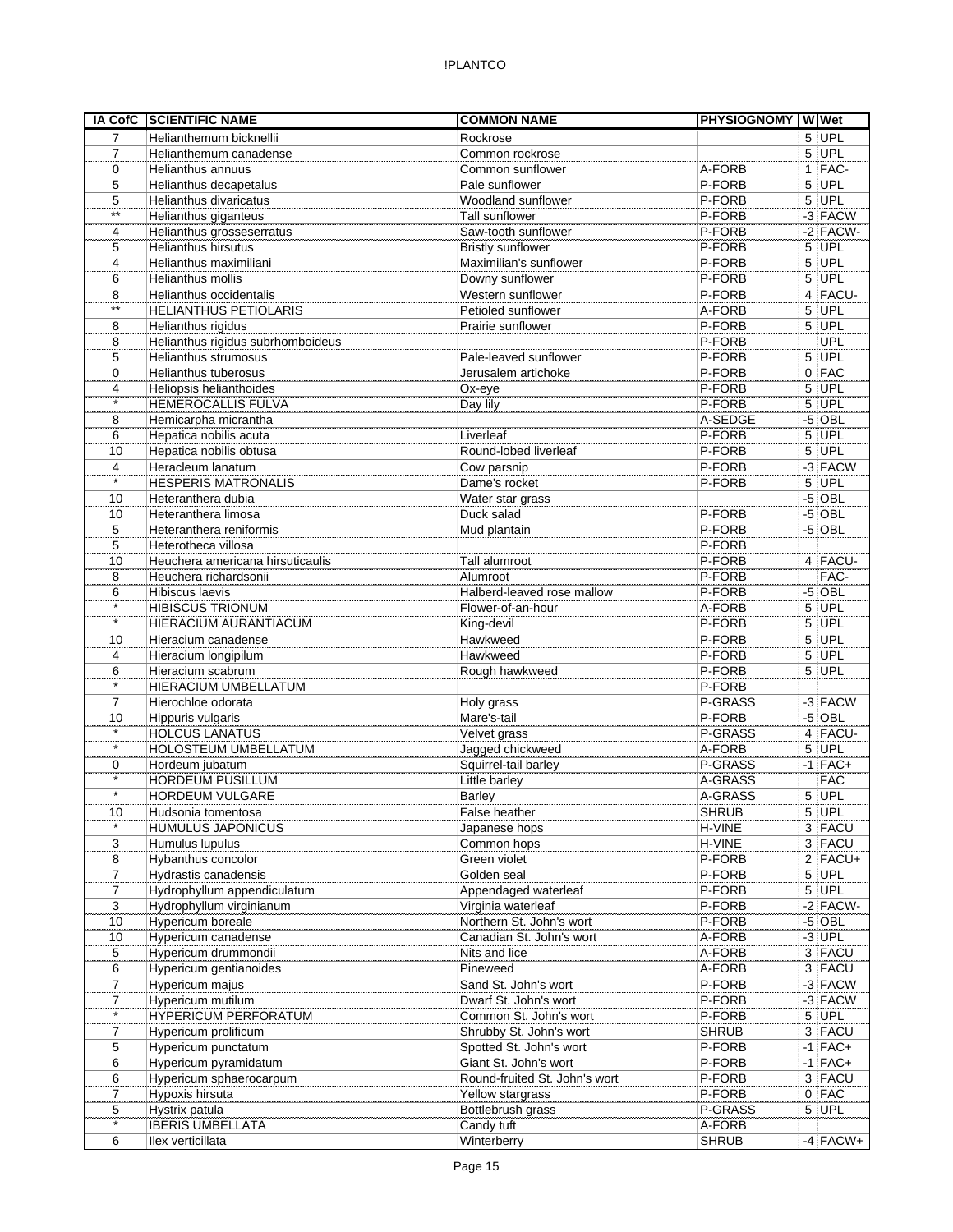| A-FORB<br>3<br>Spotted touch-me-not<br>Impatiens capensis<br>Pale touch-me-not, jewel weed<br>A-FORB<br>5<br>Impatiens pallida<br>$\star$<br><b>INULA HELENIUM</b><br>P-FORB<br>Elecampane<br>Purple rocket<br>P-FORB<br>$\overline{7}$<br>Iodanthus pinnatifidus<br>$\star$<br><b>IPOMOEA COCCINEA</b><br>Red morning glory<br>H-VINE<br>$\star$<br><b>IPOMOEA HEDERACEA</b><br>Ivy-leaved morning glory<br>A-FORB<br>Small morning glory<br>A-FORB<br>2<br>Ipomoea lacunosa<br>Wild sweet potato<br>P-FORB<br>4<br>Ipomoea pandurata<br>$\star$<br><b>IPOMOEA PURPUREA</b><br>Annual morning glory<br>A-FORB<br>$\star$<br><b>IPOMOPSIS RUBRA</b><br>Standing cypress<br><b>B-FORB</b><br>Blue flag<br>P-FORB<br>Iris shrevei<br>6<br>$\star$<br><b>Bearded</b> iris<br><b>IRIS X GERMANICA</b><br>P-FORB<br>Black-footed quillwort<br><b>FERN</b><br>10<br>Isoetes melanopoda<br>5<br>P-FORB<br>Isopyrum biternatum<br>False rue anemone<br>Iva annua<br>A-FORB<br>Sumpweed<br>1<br>Iva xanthifolia<br>Marsh elder<br>A-FORB<br>$\mathbf{1}$ | $0$ FAC | -3 FACW<br>$-3$ FACW<br>$5$ UPL<br>$-3$ FACW<br>$0$ FAC |
|-------------------------------------------------------------------------------------------------------------------------------------------------------------------------------------------------------------------------------------------------------------------------------------------------------------------------------------------------------------------------------------------------------------------------------------------------------------------------------------------------------------------------------------------------------------------------------------------------------------------------------------------------------------------------------------------------------------------------------------------------------------------------------------------------------------------------------------------------------------------------------------------------------------------------------------------------------------------------------------------------------------------------------------------------|---------|---------------------------------------------------------|
|                                                                                                                                                                                                                                                                                                                                                                                                                                                                                                                                                                                                                                                                                                                                                                                                                                                                                                                                                                                                                                                 |         |                                                         |
|                                                                                                                                                                                                                                                                                                                                                                                                                                                                                                                                                                                                                                                                                                                                                                                                                                                                                                                                                                                                                                                 |         |                                                         |
|                                                                                                                                                                                                                                                                                                                                                                                                                                                                                                                                                                                                                                                                                                                                                                                                                                                                                                                                                                                                                                                 |         |                                                         |
|                                                                                                                                                                                                                                                                                                                                                                                                                                                                                                                                                                                                                                                                                                                                                                                                                                                                                                                                                                                                                                                 |         |                                                         |
|                                                                                                                                                                                                                                                                                                                                                                                                                                                                                                                                                                                                                                                                                                                                                                                                                                                                                                                                                                                                                                                 |         |                                                         |
|                                                                                                                                                                                                                                                                                                                                                                                                                                                                                                                                                                                                                                                                                                                                                                                                                                                                                                                                                                                                                                                 |         |                                                         |
|                                                                                                                                                                                                                                                                                                                                                                                                                                                                                                                                                                                                                                                                                                                                                                                                                                                                                                                                                                                                                                                 |         | $-3$ FACW                                               |
|                                                                                                                                                                                                                                                                                                                                                                                                                                                                                                                                                                                                                                                                                                                                                                                                                                                                                                                                                                                                                                                 |         | 3 FACU                                                  |
|                                                                                                                                                                                                                                                                                                                                                                                                                                                                                                                                                                                                                                                                                                                                                                                                                                                                                                                                                                                                                                                 |         | 4 FACU-                                                 |
|                                                                                                                                                                                                                                                                                                                                                                                                                                                                                                                                                                                                                                                                                                                                                                                                                                                                                                                                                                                                                                                 |         | $5$ UPL                                                 |
|                                                                                                                                                                                                                                                                                                                                                                                                                                                                                                                                                                                                                                                                                                                                                                                                                                                                                                                                                                                                                                                 |         | $-5$ OBL                                                |
|                                                                                                                                                                                                                                                                                                                                                                                                                                                                                                                                                                                                                                                                                                                                                                                                                                                                                                                                                                                                                                                 |         | 5 UPL                                                   |
|                                                                                                                                                                                                                                                                                                                                                                                                                                                                                                                                                                                                                                                                                                                                                                                                                                                                                                                                                                                                                                                 |         | $-5$ OBL                                                |
|                                                                                                                                                                                                                                                                                                                                                                                                                                                                                                                                                                                                                                                                                                                                                                                                                                                                                                                                                                                                                                                 |         | $0$ FAC                                                 |
|                                                                                                                                                                                                                                                                                                                                                                                                                                                                                                                                                                                                                                                                                                                                                                                                                                                                                                                                                                                                                                                 |         | $0$ FAC                                                 |
|                                                                                                                                                                                                                                                                                                                                                                                                                                                                                                                                                                                                                                                                                                                                                                                                                                                                                                                                                                                                                                                 |         | $0$ FAC                                                 |
| Jeffersonia diphylla<br>Twinleaf<br>P-FORB<br>10                                                                                                                                                                                                                                                                                                                                                                                                                                                                                                                                                                                                                                                                                                                                                                                                                                                                                                                                                                                                |         | $5$ UPL                                                 |
| Juglans cinerea<br><b>Butternut</b><br>TREE<br>6                                                                                                                                                                                                                                                                                                                                                                                                                                                                                                                                                                                                                                                                                                                                                                                                                                                                                                                                                                                                |         | $2$ FACU+                                               |
| 4<br>Juglans nigra<br><b>TREE</b><br><b>Black walnut</b>                                                                                                                                                                                                                                                                                                                                                                                                                                                                                                                                                                                                                                                                                                                                                                                                                                                                                                                                                                                        |         | 3 FACU                                                  |
| P-FORB<br>5<br>Juncus acuminatus<br>Sharp-fruited rush                                                                                                                                                                                                                                                                                                                                                                                                                                                                                                                                                                                                                                                                                                                                                                                                                                                                                                                                                                                          |         | $-5$ OBL                                                |
| Juncus alpinus fuscescens<br>Richardson's rush<br>P-FORB<br>10                                                                                                                                                                                                                                                                                                                                                                                                                                                                                                                                                                                                                                                                                                                                                                                                                                                                                                                                                                                  |         | OBL                                                     |
| 6<br>Juncus balticus littoralis<br>P-FORB<br>Bog rush                                                                                                                                                                                                                                                                                                                                                                                                                                                                                                                                                                                                                                                                                                                                                                                                                                                                                                                                                                                           |         | $-5$ OBL<br>$-4$ FACW+                                  |
| Juncus bufonius<br>Toad rush<br>A-FORB<br>5                                                                                                                                                                                                                                                                                                                                                                                                                                                                                                                                                                                                                                                                                                                                                                                                                                                                                                                                                                                                     |         |                                                         |
| Juncus canadensis<br>Canadian rush<br>P-FORB<br>7                                                                                                                                                                                                                                                                                                                                                                                                                                                                                                                                                                                                                                                                                                                                                                                                                                                                                                                                                                                               |         | $-5$ OBL                                                |
| 2<br>Juncus dudleyi<br>P-FORB<br>Dudley's rush                                                                                                                                                                                                                                                                                                                                                                                                                                                                                                                                                                                                                                                                                                                                                                                                                                                                                                                                                                                                  |         | $0$ FAC                                                 |
| P-FORB<br>$\overline{\mathbf{4}}$<br>Juncus effusus<br>Common rush                                                                                                                                                                                                                                                                                                                                                                                                                                                                                                                                                                                                                                                                                                                                                                                                                                                                                                                                                                              |         | $-5$ OBL                                                |
| P-FORB<br>10<br>Juncus greenei<br>Greene's rush                                                                                                                                                                                                                                                                                                                                                                                                                                                                                                                                                                                                                                                                                                                                                                                                                                                                                                                                                                                                 |         | $0$ FAC                                                 |
| $\overline{2}$<br>Juncus interior<br>P-FORB<br>Inland rush                                                                                                                                                                                                                                                                                                                                                                                                                                                                                                                                                                                                                                                                                                                                                                                                                                                                                                                                                                                      |         | $-1$ FAC+                                               |
| 5<br>P-FORB<br>Juncus marginatus<br>Grass-leaved rush                                                                                                                                                                                                                                                                                                                                                                                                                                                                                                                                                                                                                                                                                                                                                                                                                                                                                                                                                                                           |         | $-3$ FACW                                               |
| P-FORB<br>4<br>Juncus nodosus<br>Joint rush                                                                                                                                                                                                                                                                                                                                                                                                                                                                                                                                                                                                                                                                                                                                                                                                                                                                                                                                                                                                     |         | $-5$ OBL                                                |
| Path rush<br>P-FORB<br>0<br>Juncus tenuis                                                                                                                                                                                                                                                                                                                                                                                                                                                                                                                                                                                                                                                                                                                                                                                                                                                                                                                                                                                                       |         | $0$ FAC                                                 |
| P-FORB<br>3<br>Juncus torreyi<br>Torrey's rush                                                                                                                                                                                                                                                                                                                                                                                                                                                                                                                                                                                                                                                                                                                                                                                                                                                                                                                                                                                                  |         | $-3$ FACW                                               |
| 10<br>Juncus vaseyi<br>P-FORB<br>Vasey's rush                                                                                                                                                                                                                                                                                                                                                                                                                                                                                                                                                                                                                                                                                                                                                                                                                                                                                                                                                                                                   |         | $-3$ FACW                                               |
| Juncus X nodosiformis<br>10                                                                                                                                                                                                                                                                                                                                                                                                                                                                                                                                                                                                                                                                                                                                                                                                                                                                                                                                                                                                                     |         |                                                         |
| 5<br>Juniperus communis depressa<br><b>SHRUB</b><br>Common juniper<br><b>SHRUB</b>                                                                                                                                                                                                                                                                                                                                                                                                                                                                                                                                                                                                                                                                                                                                                                                                                                                                                                                                                              |         | $5$ UPL<br>$1$ FAC-                                     |
| Juniperus horizontalis<br>Creeping juniper<br>10<br>Juniperus virginiana<br>Red cedar<br><b>TREE</b><br>$\mathbf{1}$                                                                                                                                                                                                                                                                                                                                                                                                                                                                                                                                                                                                                                                                                                                                                                                                                                                                                                                            |         | 3 FACU                                                  |
| Water willow<br>P-FORB<br>6<br>Justicia americana                                                                                                                                                                                                                                                                                                                                                                                                                                                                                                                                                                                                                                                                                                                                                                                                                                                                                                                                                                                               |         | $-5$ OBL                                                |
| $\star$<br>KOCHIA SCOPARIA<br>A-FORB                                                                                                                                                                                                                                                                                                                                                                                                                                                                                                                                                                                                                                                                                                                                                                                                                                                                                                                                                                                                            |         | $4$ FACU-                                               |
| Summer cypress<br>Koeleria macrantha<br>P-GRASS<br>7                                                                                                                                                                                                                                                                                                                                                                                                                                                                                                                                                                                                                                                                                                                                                                                                                                                                                                                                                                                            |         | 5 UPL                                                   |
| June grass<br>$\overline{7}$<br>Krigia biflora<br>False dandelion<br>P-FORB                                                                                                                                                                                                                                                                                                                                                                                                                                                                                                                                                                                                                                                                                                                                                                                                                                                                                                                                                                     |         | 3 FACU                                                  |
| $\star$<br><b>KRIGIA DANDELION</b><br>Dwarf dandelion<br>P-FORB                                                                                                                                                                                                                                                                                                                                                                                                                                                                                                                                                                                                                                                                                                                                                                                                                                                                                                                                                                                 |         | 3 FACU                                                  |
| 7<br>Krigia virginica<br>P-FORB<br>Dwarf dandelion                                                                                                                                                                                                                                                                                                                                                                                                                                                                                                                                                                                                                                                                                                                                                                                                                                                                                                                                                                                              |         | $5$ UPL                                                 |
| KUMMEROWIA STIPULACEA<br>A-FORB<br>$\star$<br>Korean clover                                                                                                                                                                                                                                                                                                                                                                                                                                                                                                                                                                                                                                                                                                                                                                                                                                                                                                                                                                                     |         | $3$ FACU                                                |
| $\star$<br>KUMMEROWIA STRIATA<br>A-FORB                                                                                                                                                                                                                                                                                                                                                                                                                                                                                                                                                                                                                                                                                                                                                                                                                                                                                                                                                                                                         |         | 3 FACU                                                  |
| Japanese clover<br>Tall blue lettuce<br><b>B-FORB</b><br>2<br>Lactuca biennis                                                                                                                                                                                                                                                                                                                                                                                                                                                                                                                                                                                                                                                                                                                                                                                                                                                                                                                                                                   |         | $0$ FAC                                                 |
| 1<br>Lactuca canadensis<br>Wild lettuce<br><b>B-FORB</b>                                                                                                                                                                                                                                                                                                                                                                                                                                                                                                                                                                                                                                                                                                                                                                                                                                                                                                                                                                                        |         | $2$ FACU+                                               |
| <b>B-FORB</b><br>4<br>Lactuca floridana<br><b>Blue lettuce</b>                                                                                                                                                                                                                                                                                                                                                                                                                                                                                                                                                                                                                                                                                                                                                                                                                                                                                                                                                                                  |         | $1$ FAC-                                                |
| Lactuca ludoviciana<br>Prairie lettuce<br><b>B-FORB</b><br>5                                                                                                                                                                                                                                                                                                                                                                                                                                                                                                                                                                                                                                                                                                                                                                                                                                                                                                                                                                                    |         | $5$ UPL                                                 |
| $\star$<br>LACTUCA SALIGNA<br>Willow-leaved lettuce<br><b>B-FORB</b>                                                                                                                                                                                                                                                                                                                                                                                                                                                                                                                                                                                                                                                                                                                                                                                                                                                                                                                                                                            |         | 3 FACU                                                  |
| $\star$<br><b>B-FORB</b><br>LACTUCA SERRIOLA<br>Prickly lettuce                                                                                                                                                                                                                                                                                                                                                                                                                                                                                                                                                                                                                                                                                                                                                                                                                                                                                                                                                                                 |         | $0$ FAC                                                 |
| Showy blue lettuce<br>P-FORB<br>2<br>Lactuca tatarica pulchella                                                                                                                                                                                                                                                                                                                                                                                                                                                                                                                                                                                                                                                                                                                                                                                                                                                                                                                                                                                 |         |                                                         |
| $\star$<br>Dead nettle, henbit<br>A-FORB<br>LAMIUM AMPLEXICAULE                                                                                                                                                                                                                                                                                                                                                                                                                                                                                                                                                                                                                                                                                                                                                                                                                                                                                                                                                                                 |         | $5$ UPL                                                 |
| $\star$<br>A-FORB<br>LAMIUM PURPUREUM<br>Purple dead nettle                                                                                                                                                                                                                                                                                                                                                                                                                                                                                                                                                                                                                                                                                                                                                                                                                                                                                                                                                                                     |         | $5$ UPL                                                 |
| Wood nettle<br>P-FORB<br>3<br>Laportea canadensis                                                                                                                                                                                                                                                                                                                                                                                                                                                                                                                                                                                                                                                                                                                                                                                                                                                                                                                                                                                               |         | $-3$ FACW                                               |
| $\star$<br>Beggar's-lice<br>LAPPULA ECHINATA<br>A-FORB                                                                                                                                                                                                                                                                                                                                                                                                                                                                                                                                                                                                                                                                                                                                                                                                                                                                                                                                                                                          |         | $5$ UPL                                                 |
| $\overline{\phantom{a}}$<br>Western beggar's-lice<br>A-FORB<br>LAPPULA REDOWSKII                                                                                                                                                                                                                                                                                                                                                                                                                                                                                                                                                                                                                                                                                                                                                                                                                                                                                                                                                                |         | $5$ UPL                                                 |
| P-FORB<br>7<br>Lathyrus ochroleucus<br>Wild pea, vetchling                                                                                                                                                                                                                                                                                                                                                                                                                                                                                                                                                                                                                                                                                                                                                                                                                                                                                                                                                                                      |         | $5$ UPL                                                 |
| Marsh vetchling<br>P-FORB<br>Lathyrus palustris<br>7                                                                                                                                                                                                                                                                                                                                                                                                                                                                                                                                                                                                                                                                                                                                                                                                                                                                                                                                                                                            |         | $-3$ FACW                                               |
| $\star$<br>LATHYRUS TUBEROSUS<br>P-FORB<br>Dutch mice                                                                                                                                                                                                                                                                                                                                                                                                                                                                                                                                                                                                                                                                                                                                                                                                                                                                                                                                                                                           |         | $5$ UPL                                                 |
| $\overline{7}$<br>P-FORB<br>Lathyrus venosus<br>Veiny pea                                                                                                                                                                                                                                                                                                                                                                                                                                                                                                                                                                                                                                                                                                                                                                                                                                                                                                                                                                                       |         | $0$ FAC                                                 |
| P-FORB<br>Lechea intermedia<br>Savanna pinweed<br>10                                                                                                                                                                                                                                                                                                                                                                                                                                                                                                                                                                                                                                                                                                                                                                                                                                                                                                                                                                                            |         | $5$ UPL                                                 |
| $\star\star$<br>P-FORB<br>Lechea racemulosa                                                                                                                                                                                                                                                                                                                                                                                                                                                                                                                                                                                                                                                                                                                                                                                                                                                                                                                                                                                                     |         | $5$ UPL                                                 |
| P-FORB<br>Lechea stricta<br>Bushy pinweed<br>10                                                                                                                                                                                                                                                                                                                                                                                                                                                                                                                                                                                                                                                                                                                                                                                                                                                                                                                                                                                                 |         | $5$ UPL                                                 |
| Slender-leaved pinweed<br>P-FORB<br>Lechea tenuifolia<br>7                                                                                                                                                                                                                                                                                                                                                                                                                                                                                                                                                                                                                                                                                                                                                                                                                                                                                                                                                                                      |         | $5$ UPL                                                 |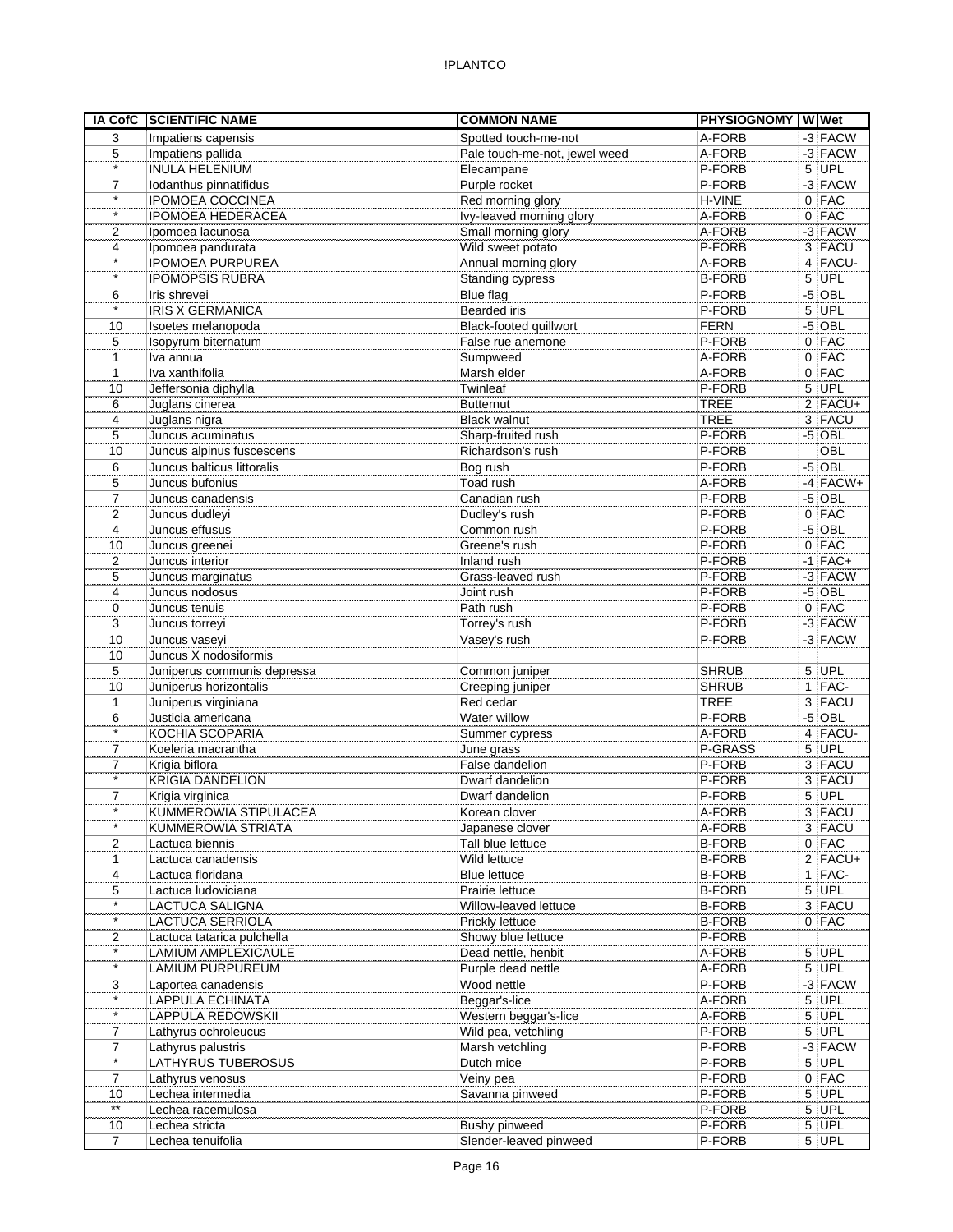| IA CofC        | <b>SCIENTIFIC NAME</b>                              | <b>COMMON NAME</b>         | <b>PHYSIOGNOMY WWet</b> |    |                        |
|----------------|-----------------------------------------------------|----------------------------|-------------------------|----|------------------------|
| 10             | Lechea villosa                                      | Hairy pinweed              | P-FORB                  |    | 5 UPL                  |
| $\overline{7}$ | Leersia lenticularis                                | Catchfly grass             | P-GRASS                 |    | $-5$ OBL               |
| $\overline{2}$ | Leersia oryzoides                                   | Rice cut-grass             | P-GRASS                 |    | $-5$ OBL               |
| 6              | Leersia virginica                                   | Whitegrass                 | P-GRASS                 |    | $-3$ FACW              |
| 3              | Lemna minor                                         | Duckweed                   | A-FORB                  | -5 | <b>OBL</b>             |
| 10             | Lemna perpusilla                                    | Least duckweed             | A-FORB                  |    | $-5$ OBL               |
| 6              | Lemna trisulca                                      | Star duckweed              | A-FORB                  |    | $-5$ OBL               |
| $\star$        | LEONTODON AUTUMNALIS                                | Fall dandelion             | P-FORB                  |    | $5$ UPL                |
| $\star$        | LEONURUS CARDIACA                                   | Motherwort                 | P-FORB                  |    | $5$ UPL                |
| $\star$        | LEONURUS MARRUBIASTRUM                              | Lion's tail                | <b>B-FORB</b>           |    | $5$ UPL                |
| $\star$        | LEONURUS SIBIRICUS                                  | Siberian lion's tail       | <b>B-FORB</b>           |    | $5$ UPL                |
| $\star$        | <b>LEPIDIUM CAMPESTRE</b>                           | Field cress                | <b>B-FORB</b>           |    | $5$ UPL                |
| 0              | Lepidium densiflorum                                | Peppergrass                | A-FORB                  |    | $0$ FAC                |
| $\star$        | LEPIDIUM PERFOLIATUM                                | Perfoliate peppergrass     | P-FORB                  |    | $0$ FAC                |
| 0              | Lepidium virginicum                                 | Poor-man's pepper          | A-FORB                  |    | $4$ FACU-              |
| $\mathbf 0$    | Leptochloa fascicularis                             | Salt meadow grass          | A-GRASS                 |    | $-5$ OBL               |
| 5              | Leptoloma cognatum                                  | Fall witchgrass            | P-GRASS                 |    | $5$ UPL                |
| 3              | Lespedeza capitata                                  | Round-headed bush clover   | P-FORB                  |    | 3 FACU                 |
| $\star$        | LESPEDEZA CUNEATA                                   | Silky bush clover          | P-FORB                  |    | $5$ UPL                |
| $\star$        | LESPEDEZA DAURICA                                   | Asian lespedeza            | P-FORB                  |    | $5$ UPL                |
| $\overline{7}$ | Lespedeza leptostachya                              | Prairie bush clover        | P-FORB                  |    | $5$ UPL                |
| 5              | Lespedeza repens                                    | Creeping bush clover       | P-FORB                  | 5  | UPL                    |
| 6              | Lespedeza violacea                                  | Violet bush clover         | P-FORB                  |    | $5$ UPL                |
| 5              | Lespedeza virginica                                 | Slender bush clover        | P-FORB                  |    | $5$ UPL                |
| 6              | Lesquerella ludoviciana                             | Silvery bladder-pod        | P-FORB                  |    | $5$ UPL                |
| $\star$        | LEUCANTHEMUM VULGARE                                | Ox-eye daisy               | P-FORB                  |    | $5$ UPL                |
|                | Leucospora multifida                                | Obe-wan-conobea            | A-FORB                  |    | $-4$ FACW+             |
| 4              |                                                     |                            |                         |    |                        |
| 8              | Liatris aspera                                      | <b>Blazing</b> star        | P-FORB                  |    | $5$ UPL                |
| 10             | Liatris cylindracea                                 | <b>Blazing star</b>        | P-FORB                  |    | $5$ UPL                |
| 6              | Liatris ligulistylis                                | <b>Blazing star</b>        | P-FORB                  |    | 5 UPL                  |
| 8              | Liatris punctata                                    | Dotted blazing star        | P-FORB                  |    | $5$ UPL                |
| 6              | Liatris pycnostachya                                | Prairie blazing star       | P-FORB                  |    | $1$  FAC-              |
| 8<br>$\star$   | Liatris squarrosa                                   | <b>Blazing star</b>        | P-FORB                  |    | $5$ UPL                |
|                | LILIUM LANCIFOLIUM                                  | <b>Tiger lily</b>          | P-FORB                  |    | $5$ UPL                |
| 6              | Lilium michiganense                                 | Michigan lily              | P-FORB                  |    | $-1$ FAC+              |
| 9              | Lilium philadelphicum andinum                       | Wood lily                  | P-FORB                  |    | $1$ FAC-               |
| 4              | Linaria canadensis                                  | Toadflax                   | A-FORB                  |    | $5$ UPL                |
| $\star$        | LINARIA MACEDONICA                                  |                            |                         |    |                        |
| $\star$        | <b>LINARIA VULGARIS</b>                             | Butter & eggs              | A-FORB                  |    | $5$ UPL                |
| 4              | Lindernia anagallidea                               | False pimpernel            | A-FORB                  |    | $-5$ OBL               |
| 4              | Lindernia dubia                                     | False pimpernel            | A-FORB                  |    | $-5$ OBL               |
| 10             | Linnaea borealis americana                          | Twinflower                 | <b>SHRUB</b>            |    | $0$ FAC                |
| 10             | Linum medium texanum                                | Wild flax                  | P-FORB                  |    | 3 FACU                 |
| $\star$        | <b>LINUM PERENNE</b>                                | Flax                       | P-FORB                  |    |                        |
| $\overline{7}$ | Linum rigidum                                       | Stiff flax                 | P-FORB                  |    | $5$ UPL                |
| 7              | Linum sulcatum                                      | Wild flax                  | P-FORB                  |    | $5$ UPL                |
| $\star$        | LINUM USITATISSIMUM                                 | Cultivated flax            | A-FORB                  |    | $5$ UPL                |
| 4              | Liparis liliifolia                                  | Twayblade                  | P-FORB                  |    | $4$ FACU-              |
| 7              | Liparis loeselii                                    | Bog twayblade              | P-FORB                  |    | $-4$ FACW+             |
| $\star$        | LIRIODENDRON TULIPIFERA                             | Tulip tree, yellow poplar  | <b>TREE</b>             |    | $2$ FACU+              |
| $\star$        | LITHOSPERMUM ARVENSE                                | Corn-gromwell              | A-FORB                  |    | 5 UPL                  |
| 7              | Lithospermum canescens                              | Hoary puccoon              | P-FORB                  |    | $5$ UPL                |
| 6              | Lithospermum caroliniense                           | Hairy puccoon              | P-FORB                  |    | $5$ UPL                |
| 5              | Lithospermum incisum                                | Fringed puccoon            | P-FORB                  |    | $5$ UPL                |
| 9              | Lithospermum latifolium                             | American gromwell          | P-FORB                  |    | $5$ UPL                |
| 5              | Lobelia cardinalis                                  | Cardinal flower            | P-FORB                  |    | $-5$ OBL               |
| 2              | Lobelia inflata                                     | Indian tobacco             | A-FORB                  |    | 4 FACU-                |
| 10             | Lobelia kalmii                                      | Kalm's lobelia             | P-FORB                  |    | $-5$ OBL               |
| 3              | Lobelia siphilitica                                 | Great lobelia              | P-FORB                  |    | $-4$ FACW+             |
| 6              | Lobelia spicata                                     | Spiked lobelia             | P-FORB                  |    | $0$   FAC              |
| $\star$        | LOBULARIA MARITIMA                                  | Sweet alyssum              | A-FORB                  |    | $5$ UPL                |
| $\star$        | <b>LOLIUM PERENNE</b>                               | Perennial rye grass        | P-GRASS                 |    | 3 FACU                 |
| $\star$        |                                                     |                            |                         |    |                        |
|                |                                                     |                            |                         |    |                        |
| $\star$        | LOLIUM PERENNE ITALICUM<br><b>LOLIUM TEMULENTUM</b> | Annual rye grass<br>Darnel | A-GRASS<br>A-GRASS      |    | <b>FACU</b><br>$5$ UPL |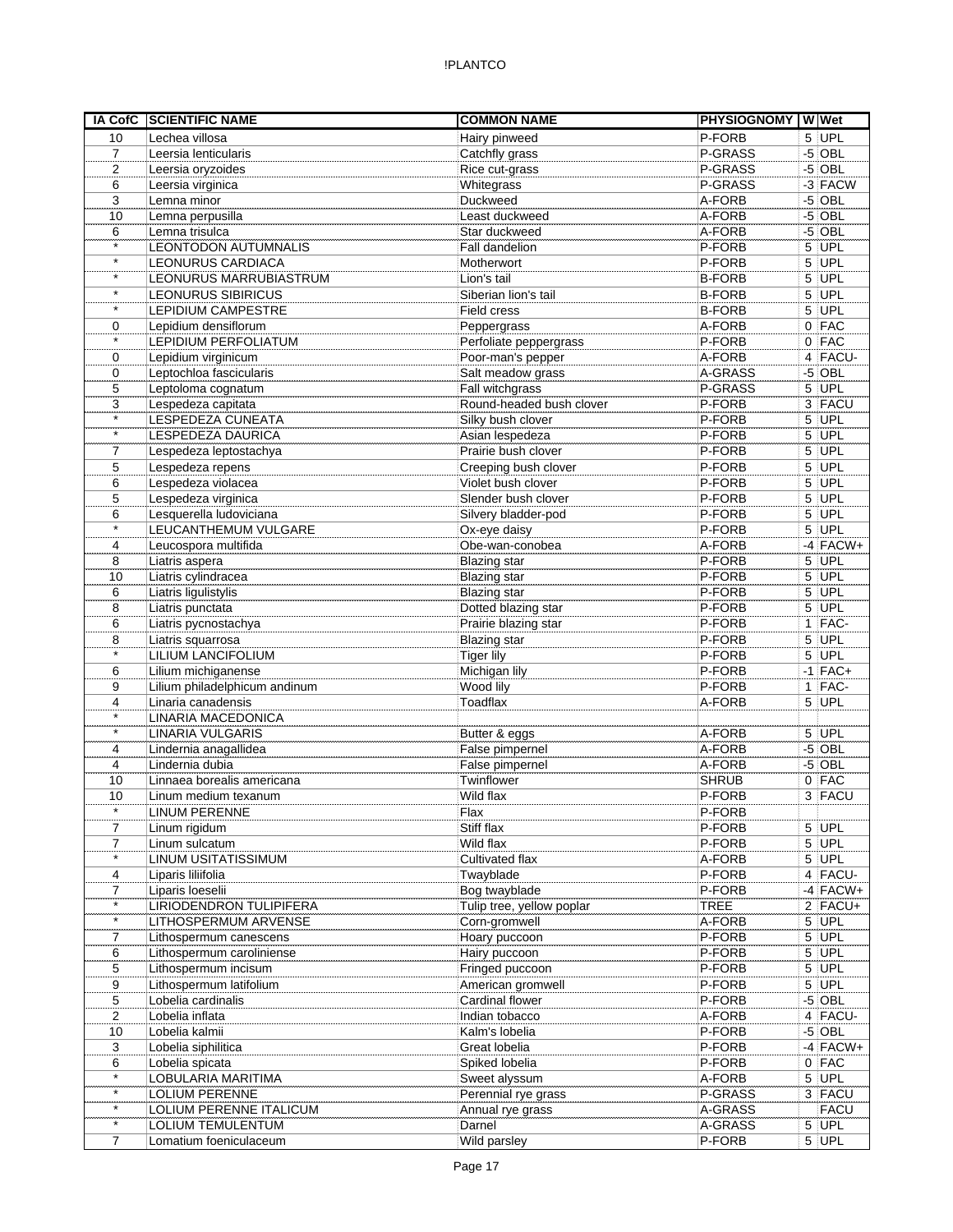| IA CofC                   | <b>SCIENTIFIC NAME</b>                         | <b>COMMON NAME</b>                       | <b>PHYSIOGNOMY WWet</b>    |      |                    |
|---------------------------|------------------------------------------------|------------------------------------------|----------------------------|------|--------------------|
| 6                         | Lomatium orientale                             |                                          | P-FORB                     |      |                    |
| 10                        | Lonicera dioica glaucescens                    | Wild honeysuckle                         | W-VINE                     |      | $5$ UPL            |
| $\star$                   | <b>LONICERA MORROWI</b>                        | Morrow's honeysuckle                     | <b>SHRUB</b>               |      | $5$ UPL            |
| $\overline{7}$            | Lonicera prolifera                             | Wild honeysuckle                         | W-VINE                     |      | $5$ UPL            |
| $\star$                   | LONICERA SEMPERVIRENS                          | Trumpet honeysuckle                      | <b>SHRUB</b>               |      | 1 FAC-             |
| $\star$                   | <b>LONICERA TATARICA</b>                       | Tartarian honeysuckle                    | <b>SHRUB</b>               |      | 3 FACU             |
| $\star$                   | LOTUS CORNICULATUS                             | Bird's-foot trefoil                      | P-FORB                     |      | $1$  FAC-          |
| 7                         | Lotus purshianus                               | Prairie trefoil                          | A-FORB                     |      | $5$ UPL            |
| 4                         | Ludwigia alternifolia                          | Seedbox                                  | P-FORB                     |      | $-5$ OBL           |
| 4                         | Ludwigia palustris                             | Water purslane                           | P-FORB                     |      | $-5$ OBL           |
| 0                         | Ludwigia peploides glabrescens                 | Creeping primrose willow                 | P-FORB                     |      | $-5$ OBL           |
| $\overline{7}$            | Ludwigia polycarpa                             | False loosestrife                        | P-FORB                     |      | $-5$ OBL           |
| 10                        | Lupinus perennis                               | Wild lupine                              | P-FORB                     |      | $5$ UPL            |
| 10                        | Luzula acuminata                               | Hairy wood rush                          | P-FORB                     |      | $1$ FAC-           |
| $\overline{7}$<br>$\star$ | Luzula multiflora                              | Common wood rush                         | P-FORB                     |      | 3 FACU             |
| $\star$                   | <b>LYCIUM HALIMIFOLIUM</b>                     | Matrimony vine                           |                            |      | $5$ UPL<br>$5$ UPL |
|                           | LYCOPERSICON ESCULENTUM                        | Tomato                                   | A-FORB<br>FERN             |      | $0$ FAC            |
| 10                        | Lycopodium clavatum                            | Ground pine                              |                            |      |                    |
| 10<br>$\overline{7}$      | Lycopodium dendroideum<br>Lycopodium digitatum | Tree clubmoss<br>Ground cedar            | <b>FERN</b><br><b>FERN</b> |      | $0$ FAC<br>$5$ UPL |
| 5                         | Lycopodium inundatum                           | Bog clubmoss                             | <b>FERN</b>                |      | $-5$ OBL           |
| 8                         | Lycopodium lucidulum                           | Shining clubmoss                         | <b>FERN</b>                |      | $-1$ FAC+          |
| 10                        | Lycopodium porophilum                          | Rock clubmoss                            | <b>FERN</b>                |      | 4 FACU-            |
| 10                        | Lycopodium X bartleyi                          |                                          | <b>FERN</b>                |      |                    |
| 4                         | Lycopus americanus                             | Water horehound                          | P-FORB                     |      | $-5$ OBL           |
| 4                         | Lycopus asper                                  | Rough water horehound                    | P-FORB                     |      | $-5$ OBL           |
| 7                         | Lycopus uniflorus                              | Northern bugleweed                       | P-FORB                     |      | $-5$ OBL           |
| $\overline{7}$            | Lycopus virginicus                             | Bugle weed                               | P-FORB                     |      | $-5$ OBL           |
| $\overline{7}$            | Lygodesmia juncea                              | Skeletonweed                             | P-FORB                     | 5    | UPL                |
| 5                         | Lygodesmia rostrata                            | Annual skeletonweed                      | A-FORB                     |      |                    |
| 4                         | Lysimachia ciliata                             | Fringed loosestrife                      | P-FORB                     |      | $-3$ FACW          |
| $\star$                   | LYSIMACHIA CLETHROIDES                         | White loosestrife                        | P-FORB                     |      | $5$ UPL            |
| 6                         | Lysimachia hybrida                             | Loosestrife                              | P-FORB                     |      | $-5$ OBL           |
| $\overline{7}$            | Lysimachia lanceolata                          | Lance-leaved loosestrife                 | P-FORB                     |      | $0$ FAC            |
| $\star$                   | LYSIMACHIA NUMMULARIA                          | Moneywort                                | P-FORB                     |      | $-4$ FACW+         |
| $\star$                   | LYSIMACHIA PUNCTATA                            | Dotted loosestrife                       | P-FORB                     |      | $-5$ OBL           |
| $\overline{7}$            | Lysimachia quadriflora                         | Narrow-leaved loosestrife                | P-FORB                     |      | $5$ UPL            |
| $\overline{7}$            | Lysimachia terrestris                          | Swamp loosestrife, swamp candle          | P-FORB                     |      | $-5$ OBL           |
| $\overline{7}$            | Lysimachia thrysiflora                         | Tufted loosestrife                       | P-FORB                     | $-5$ | <b>OBL</b>         |
| 3                         | Lythrum alatum                                 | Winged loosestrife                       | P-FORB                     | -5   | OBL                |
| $\star$                   | LYTHRUM SALICARIA                              | Purple loosestrife                       | P-FORB                     |      | $-5$ OBL           |
| 8<br>$\star$              | Machaeranthera spinulosa                       |                                          |                            |      |                    |
|                           | <b>MACLURA POMIFERA</b>                        | Osage orange, hedge apple                | <b>TREE</b>                |      | 3 FACU             |
|                           | <b>MADIA SATIVA CONGESTA</b>                   | Tarweed                                  |                            |      |                    |
| 8                         | Maianthemum canadense                          | Canada mayflower<br>Adder's mouth orchid | P-FORB<br>P-FORB           |      | $0$ FAC            |
| 10<br>$\overline{4}$      | Malaxis unifolia<br>Malus ioensis              | Wild crab                                | <b>TREE</b>                |      | $0$ FAC<br>$5$ UPL |
| $\star$                   | <b>MALUS SYLVESTRIS</b>                        | Apple                                    | <b>TREE</b>                |      |                    |
| $\star$                   | MALVA NEGLECTA                                 | Cheeses                                  | <b>B-FORB</b>              |      | $5$ UPL            |
| $\star$                   | <b>MALVA PARVIFLORA</b>                        | Little mallow                            |                            |      | $5$ UPL            |
| $\star$                   | <b>MALVA ROTUNDIFOLIA</b>                      | Round-leaved mallow                      | <b>B-FORB</b>              |      | $5$ UPL            |
| $\star$                   | MALVA SYLVESTRIS                               | High mallow                              | <b>B-FORB</b>              |      | $5$ UPL            |
| $\star$                   | MALVA VERTICILLATA                             | Curled mallow                            | A-FORB                     |      | $5$ UPL            |
| 5                         | Malvastrum hispidum                            |                                          | A-FORB                     |      |                    |
| $\star$                   | MARRUBIUM VULGARE                              | Common horehound                         | P-FORB                     |      | $0$ FAC            |
| $\star$                   | MARSILEA QUADRIFOLIA                           | European water-clover                    | P-FORB                     |      | $-5$ OBL           |
| 2                         | Marsilea vestita                               | Hairy water-clover                       | P-FORB                     |      | OBL                |
| $\star$                   | MATRICARIA CHAMOMILLA                          | Wild chamomile                           | A-FORB                     |      | $5$ UPL            |
| $\star$                   | <b>MATRICARIA MARITIMA</b>                     |                                          | A-FORB                     |      | <b>FAC</b>         |
| $\star$                   | MATRICARIA MATRICARIOIDES                      | Pineapple weed                           | A-FORB                     |      | 3 FACU             |
| 8                         | Matteuccia struthiopteris pensylvanica         | Ostrich fern                             | <b>FERN</b>                |      | $-3$ FACW          |
|                           | <b>MEDICAGO FALCATA</b>                        | Yellow alfalfa                           | P-FORB                     |      | $5$ UPL            |
| $\star$                   | MEDICAGO LUPULINA                              | <b>Black medic</b>                       | A-FORB                     |      | $1$ FAC-           |
| $\star$                   | <b>MEDICAGO SATIVA</b>                         | Alfalfa                                  | P-FORB                     |      | $5$ UPL            |
| 10                        | Megalodonta beckii                             | Water marigold                           | P-FORB                     |      | $-5$ OBL           |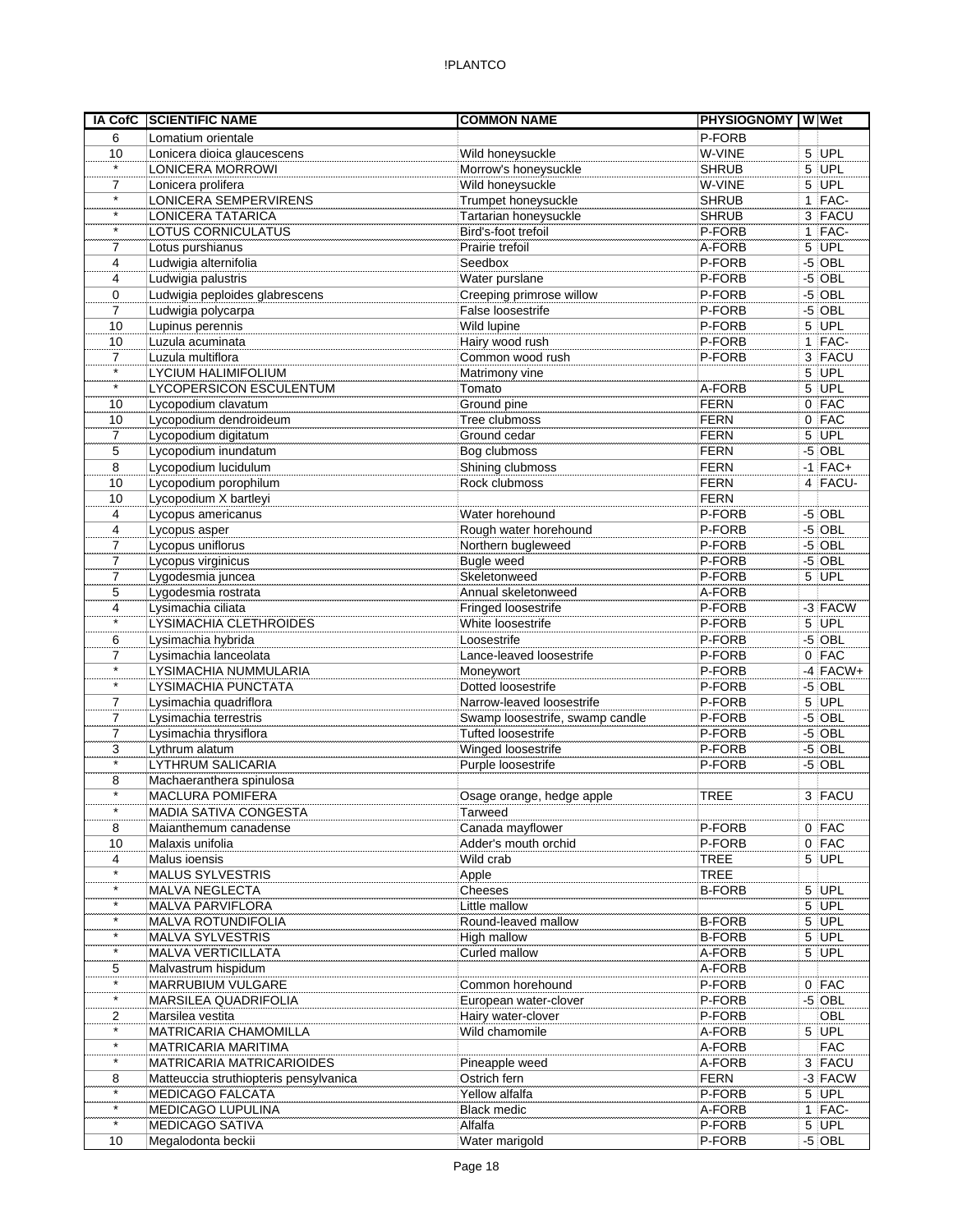|                | IA CofC SCIENTIFIC NAME          | <b>COMMON NAME</b>               | <b>PHYSIOGNOMY WWet</b> |             |
|----------------|----------------------------------|----------------------------------|-------------------------|-------------|
| 8              | Melanthium virginicum            | Bunch-flower                     | P-FORB                  | $-4$ FACW+  |
| 8              | Melica mutica                    | Two-flowered melic grass         | P-GRASS                 | $5$ UPL     |
| 7              | Melica nitens                    | Three-flowered melic grass       | P-GRASS                 | $5$ UPL     |
| $\star$        | MELILOTUS ALBA                   | White sweet clover               | <b>B-FORB</b>           | 3 FACU      |
| $\star$        | <b>MELILOTUS OFFICINALIS</b>     | Yellow sweet clover              | <b>B-FORB</b>           | 3 FACU      |
| 5              | Menispermum canadense            | Moonseed                         | W-VINE                  | $-1$ FAC+   |
| 4              | Mentha arvensis                  | Wild mint                        | P-FORB                  | $-3$ FACW   |
| $\star$        | <b>MENTHA SPICATA</b>            | Spearmint                        | P-FORB                  | $-4$ FACW+  |
| $\star$        | <b>MENTHA X GENTILIS</b>         | Little-leaved mint               | P-FORB                  | $-4$ FACW+  |
| $\star$        | <b>MENTHA X PIPERITA</b>         | Peppermint                       | P-FORB                  | $-5$ OBL    |
| 5              | Mentzelia decapetala             | Sand lily                        | P-FORB                  | $5$ UPL     |
| 10             | Menyanthes trifoliata            | <b>Buckbean</b>                  | P-FORB                  | $-5$ OBL    |
| 10             | Mertensia paniculata             | Tall bluebells                   | P-FORB                  | <b>FAC</b>  |
| $\overline{4}$ | Mertensia virginica              | Bluebell                         | P-FORB                  | $-3$ FACW   |
| 10             | Milium effusum                   | Millet-grass                     | P-GRASS                 | $2$ FACU+   |
| 6              | Mimulus alatus                   | Winged monkey flower             | P-FORB                  | $-5$ OBL    |
| 8              | Mimulus glabratus fremontii      | Yellow monkey flower             | P-FORB                  | $-5$ OBL    |
| 3              | Mimulus ringens                  | Monkey flower                    | P-FORB                  | $-5$ OBL    |
| 10             | Minuartia michauxii              | Rock sandwort                    |                         |             |
| 5              | Mirabilis albida                 | Pale four-o'clock                | P-FORB                  | $5$ UPL     |
| 5              | Mirabilis hirsuta                | Hairy four-o'clock               | P-FORB                  | $5$ UPL     |
| 0              | Mirabilis nyctaginea             | Wild four-o'clock                | P-FORB                  | $5$ UPL     |
| $\star$        | <b>MISCANTHUS SACCHARIFLORUS</b> | Plume grass                      | P-GRASS                 | $5$ UPL     |
| 10             | Mitchella repens                 | Partridge berry                  | SHRUB                   | $2$ FACU+   |
| 8              | Mitella diphylla                 | Bishop's cap, mitrewort          | P-FORB                  | $2$ FACU+   |
| 10             | Mitella nuda                     | Small Bishop's cap               | P-FORB                  | <b>FACW</b> |
| 10             | Moehringia lateriflora           | Sandwort                         | P-FORB                  | 3 FACU      |
| $\star$        | <b>MOLLUGO VERTICILLATA</b>      | Carpetweed                       | A-FORB                  | $0$ FAC     |
| $\star$        | MONARDA DIDYMA                   |                                  | P-FORB                  | $5$ UPL     |
|                |                                  | Oswego tea                       | P-FORB                  | 3 FACU      |
| 2              | Monarda fistulosa                | Wild bergamot, horsemint         |                         |             |
| 6<br>$\star$   | Monarda punctata villicaulis     | Spotted horsemint                | P-FORB                  | $5$ UPL     |
|                | MONOLEPIS NUTTALLIANA            | Poverty weed                     | A-FORB                  | $5$ UPL     |
| 8              | Monotropa hypopithys             | Pine-sap                         | P-FORB                  | $5$ UPL     |
| 7              | Monotropa uniflora               | Indian pipe                      | P-FORB                  | 3 FACU      |
| 10<br>$\star$  | Montia chamissoi                 | Chamisso's miner's-lettuce       | A-FORB                  | OBL         |
|                | <b>MORUS ALBA</b>                | Chinese mulberry, white mulberry | <b>TREE</b>             | $0$ FAC     |
| 4              | Morus rubra                      | Red mulberry                     | <b>TREE</b>             | $1$ FAC-    |
| 3              | Muhlenbergia asperifolia         | Scratchgrass                     | P-GRASS                 | $-3$ FACW   |
| 6              | Muhlenbergia bushii              | Short-leaved satin grass         | P-GRASS                 | $5$ UPL     |
| 10             | Muhlenbergia cuspidata           | Plains muhly                     | P-GRASS                 | 5 UPL       |
| 3              | Muhlenbergia frondosa            | Wirestem muhly                   | P-GRASS                 | $-3$ FACW   |
| 10             | Muhlenbergia glomerata           | Marsh wild Timothy               | P-GRASS                 | $-5$ OBL    |
| 5              | Muhlenbergia mexicana            | Leafy satin grass                | P-GRASS                 | $-3$ FACW   |
| 4              | Muhlenbergia racemosa            | Marsh muhly                      | P-GRASS                 | $-3$ FACW   |
| $\mathbf{1}$   | Muhlenbergia schreberi           | Nimblewill                       | P-GRASS                 | $0$ FAC     |
| 7              | Muhlenbergia sobolifera          | Rock muhly                       | P-GRASS                 | $5$ UPL     |
| 7              | Muhlenbergia sylvatica           | Forest muhly                     | P-GRASS                 | $-3$ FACW   |
| $\overline{7}$ | Muhlenbergia tenuiflora          | Slender satin grass              | P-GRASS                 | $5$ UPL     |
| $\star$        | <b>MYOSOTIS MICRANTHA</b>        | Blue scorpion grass              | A or B-GRASS            |             |
| 5              | Myosotis verna                   | Forget-me-not                    | A-FORB                  | FAC-        |
| $\star$        | MYOSOTON AQUATICUM               | Giant chickweed                  | P-FORB                  | FAC+        |
| 0              | Myosurus minimus                 | Mousetail                        | A-FORB                  | $-3$ FACW   |
| 7              | Myriophyllum exalbescens         | American milfoil                 | P-FORB                  |             |
| 10             | Myriophyllum heterophyllum       | Water milfoil                    | P-FORB                  | $-5$ OBL    |
| 10             | Myriophyllum pinnatum            | Rough water milfoil              | P-FORB                  | $-5$ OBL    |
| $\star$        | MYRIOPHYLLUM SPICATUM            | Spiked water milfoil             | P-FORB                  | $-5$ OBL    |
| 10             | Myriophyllum verticillatum       | Whorled water milfoil            | P-FORB                  | OBL         |
| 5              | Najas flexilis                   | Common naiad                     | A-FORB                  | $-5$ OBL    |
| 5              | Najas guadalupensis              | Southern naiad                   | A-FORB                  | $-5$ OBL    |
| 6              | Napaea dioica                    | Glade mallow                     | P-FORB                  | $-2$ FACW-  |
| $\star$        | NASTURTIUM OFFICINALE            | Watercress                       | P-FORB                  | $-5$ OBL    |
| $\star$        | NAVARRETIA INTERTEXTA            |                                  |                         |             |
| 5              | Nelumbo lutea                    | American lotus                   | P-FORB                  | $-5$ OBL    |
| $\star$        | NEPETA CATARIA                   | Catnip                           | P-FORB                  | $1$ FAC-    |
| $\star$        | <b>NESLIA PANICULATA</b>         | <b>Ball mustard</b>              | A-FORB                  | $5$ UPL     |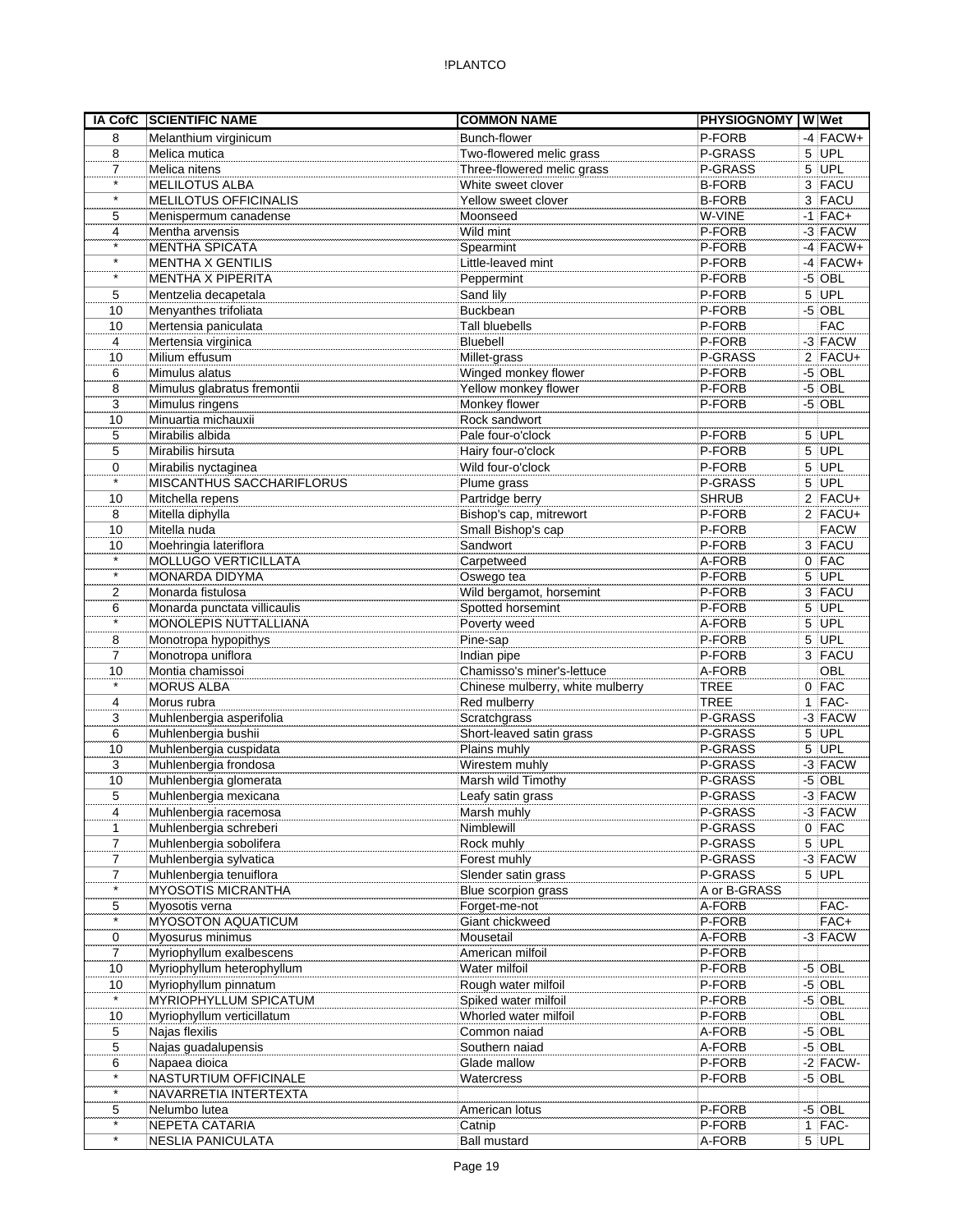| <b>IA CofC</b>       | <b>SCIENTIFIC NAME</b>                                | <b>COMMON NAME</b>                | <b>PHYSIOGNOMY WWet</b> |                |              |
|----------------------|-------------------------------------------------------|-----------------------------------|-------------------------|----------------|--------------|
| $\star$              | NICANDRA PHYSALODES                                   | Apple of Peru                     | A-FORB                  |                | 5 UPL        |
| 8                    | Nothocalais cuspidata                                 | Prairie dandelion                 | P-FORB                  |                | $5$ UPL      |
| 4                    | Nuphar luteum variegatum                              | Yellow water lily                 | P-FORB                  | $-5$           | <b>OBL</b>   |
| 4                    | Nymphaea tuberosa                                     | White water lily                  | P-FORB                  |                | $-5$ OBL     |
| $\Omega$             | Oenothera biennis centralis                           | Common evening primrose           | <b>B-FORB</b>           |                | <b>FACU</b>  |
| 4                    | Oenothera laciniata                                   | Ragged evening primrose           | A-FORB                  |                | 3 FACU       |
| 0                    | Oenothera parviflora                                  | Evening primrose                  | <b>B-FORB</b>           |                | 4 FACU-      |
| 8                    | Oenothera perennis                                    | Small sundrops                    | P-FORB                  |                | $0$ FAC      |
| $\overline{7}$       | Oenothera pilosella                                   | Prairie sundrops                  | P-FORB                  |                | $1$  FAC-    |
| 8                    | Oenothera rhombipetala                                | Sand primrose                     | <b>B-FORB</b>           |                | 3 FACU       |
| $\star\star$         | Oenothera speciosa                                    | Showy evening primrose            | P-FORB                  |                | $5$ UPL      |
| $\Omega$             | Oenothera villosa                                     | Gray evening primrose             | <b>B-FORB</b>           |                | <b>FAC</b>   |
| 6                    | Onoclea sensibilis                                    | Sensitive fern                    | <b>FERN</b>             |                | $-3$ FACW    |
| $\star$              | ONOPORDUM ACANTHIUM                                   | Scotch thistle                    | <b>B-FORB</b>           |                | $5$ UPL      |
|                      |                                                       |                                   | P-FORB                  |                |              |
| 4                    | Onosmodium molle hispidissimum                        | False gromwell                    |                         |                |              |
| 4<br>$^{\star\star}$ | Onosmodium molle occidentale                          | False gromwell                    | P-FORB                  |                | $5$ UPL      |
|                      | Ophioglossum pusillum                                 | Northern adder's-tongue           | <b>FERN</b>             |                |              |
| 5                    | Opuntia fragilis                                      | Little prickly pear               | <b>SHRUB</b>            |                | 5 UPL        |
| 8                    | Opuntia humifusa                                      | Eastern prickly pear              | <b>SHRUB</b>            |                | $5$ UPL      |
| 5                    | Opuntia macrorhiza                                    | Prickly pear                      | <b>SHRUB</b>            |                | $5$ UPL      |
| 6                    | Orexilum onobrychis                                   |                                   |                         |                |              |
| $\star$              | ORNITHOGALUM UMBELLATUM                               | Star of Bethlehem                 | P-FORB                  |                | $1$  FAC-    |
| 10                   | Orobanche fasciculata                                 | Clustered broomrape               | P-FORB                  |                | $5$ UPL      |
| 10                   | Orobanche ludoviciana                                 | Broomrape                         | P-FORB                  |                | $5$ UPL      |
| 9                    | Orobanche uniflora                                    | One-flowered cancer-root          | P-FORB                  |                | $5$ UPL      |
| 10                   | Oryzopsis asperifolia                                 | Rough-leaved rice-grass           | P-GRASS                 |                | $5$ UPL      |
| 10                   | Oryzopsis pungens                                     | Short-horned rice-grass           | P-GRASS                 |                | 5 UPL        |
| 10                   | Oryzopsis racemosa                                    | Black-seeded rice-grass           | P-GRASS                 |                | $5$ UPL      |
| 3                    | Osmorhiza claytoni                                    | Sweet cicely                      | P-FORB                  |                | $4$ FACU-    |
| 5                    | Osmorhiza longistylis                                 | Anise root                        | P-FORB                  |                | 4 FACU-      |
| 9                    | Osmunda cinnamomea                                    | Cinnamon fern                     | <b>FERN</b>             |                | $-3$ FACW    |
| $\overline{7}$       | Osmunda claytoniana                                   | Interrupted fern                  | <b>FERN</b>             |                | $-1$ FAC+    |
| 10                   | Osmunda regalis spectabilis                           | Royal fern                        | <b>FERN</b>             |                | $-5$ OBL     |
| 5                    | Ostrya virginiana                                     | Ironwood, hop hornbeam            | <b>TREE</b>             |                | $4$ FACU-    |
| 0                    | Oxalis dillenii                                       | Yellow wood sorrel                | P-FORB                  |                | $5$ UPL      |
| 0                    | Oxalis stricta                                        | Yellow wood sorrel, lady's sorrel | P-FORB                  |                | 3 FACU       |
| $\overline{7}$       | Oxalis violacea                                       | Violet wood sorrel                | P-FORB                  |                | $5$ UPL      |
| 8                    | Oxypolis rigidior                                     | Cowbane                           | P-FORB                  |                | $-5$ OBL     |
| 8                    | Oxytropis lambertii                                   | Locoweed, Lambert's crazy weed    | P-FORB                  | $\overline{4}$ | <b>FACU-</b> |
| 8                    | Panax quinquefolius                                   | Ginseng                           | P-FORB                  |                | $5$ UPL      |
| 0                    | Panicum capillare                                     | Old witchgrass                    | A-GRASS                 |                | $0$ FAC      |
| 0                    | Panicum dichotomiflorum                               | Knee grass, spreading witchgrass  | A-GRASS                 |                | $-2$ FACW-   |
| 5                    | Panicum gattingeri                                    | Gattinger's panic grass           | A-GRASS                 |                | $0$ FAC      |
| $\star$              | PANICUM HILLMANII                                     |                                   | A-GRASS                 |                |              |
| $\star$              | PANICUM MILIACEUM                                     | Proso millet                      | A-GRASS                 |                | $0$ FAC      |
| 5                    | Panicum philadelphicum                                | Philadelphia panic grass          | A-GRASS                 |                | $5$ UPL      |
| 5                    | Panicum virgatum                                      | Switchgrass                       | A-GRASS                 |                | $-1$ FAC+    |
| 3                    | Parietaria pensylvanica                               | Pellitory                         | A-FORB                  |                | 3 FACU       |
| 8                    | Parnassia glauca                                      | Grass of Parnassus                | P-FORB                  |                | $-5$ OBL     |
| 5                    | Paronychia canadensis                                 | Tall forked chickweed             | A-FORB                  |                | $5$ UPL      |
| 5                    | Paronychia fastigiata                                 | Low forked chickweed              | A-FORB                  |                | $5$ UPL      |
| 9                    | Parthenium integrifolium                              | Feverfew, wild quinine            | P-FORB                  |                | $5$ UPL      |
|                      |                                                       |                                   | W-VINE                  |                |              |
| 2                    | Parthenocissus quinquefolia<br>Parthenocissus vitacea | Virginia creeper                  | W-VINE                  |                | $1$ FAC-     |
| 1                    | Paspalum setaceum ciliatifolium                       | Woodbine                          |                         |                | <b>FACU</b>  |
| 4                    |                                                       | Bead grass                        | P-GRASS                 |                | <b>FAC</b>   |
| 4                    | Paspalum setaceum muhlenbergii                        |                                   | P-GRASS                 |                | <b>FAC</b>   |
| 4<br>$\star$         | Paspalum setaceum stramineum                          |                                   | P-GRASS                 |                | <b>FAC</b>   |
|                      | PASTINACA SATIVA                                      | Wild parsnip                      | <b>B-FORB</b>           |                | $5$ UPL      |
| $\overline{7}$       | Pedicularis canadensis                                | Lousewort                         | P-FORB                  |                | $2$ FACU+    |
| $\overline{7}$       | Pedicularis lanceolata                                | Swamp lousewort                   | P-FORB                  |                | $-4$ FACW+   |
| 5                    | Pediomelum argophyllum                                | Silvery scurf-pea                 | P-FORB                  |                |              |
| 8                    | Pediomelum esculentum                                 | Prairie turnip                    | P-FORB                  |                |              |
| 10                   | Pellaea atropurpurea                                  | Purple cliff-brake                | <b>FERN</b>             |                | $5$ UPL      |
| 10                   | Pellaea glabella                                      | Smooth cliff-brake                | <b>FERN</b>             |                | $5$ UPL      |
| 10                   | Peltandra virginica                                   | Arrow arum                        | P-FORB                  |                | $-5$ OBL     |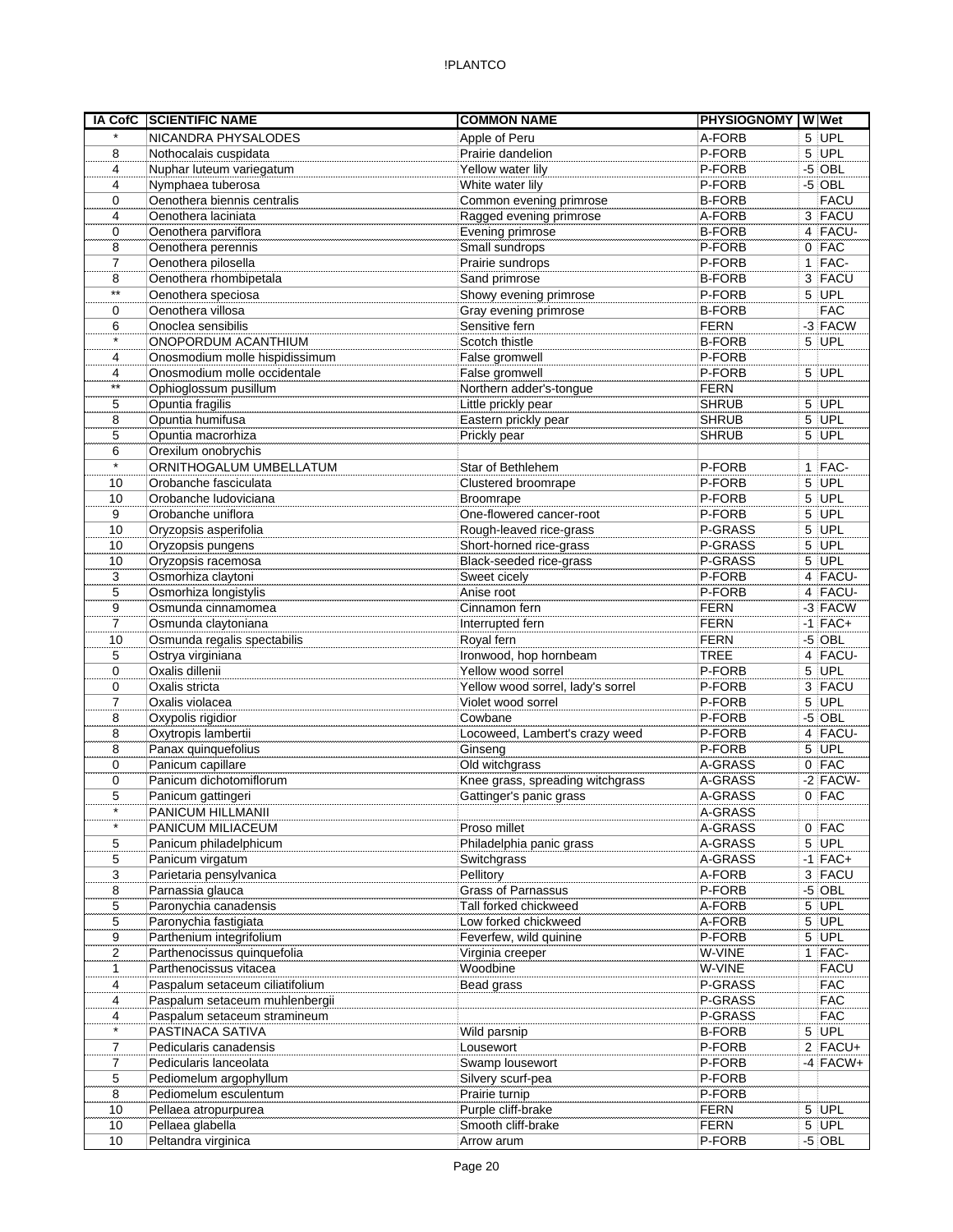| <b>IA CofC</b>                 | <b>SCIENTIFIC NAME</b>                        | <b>COMMON NAME</b>                                      | <b>PHYSIOGNOMY WWW</b> |   |            |
|--------------------------------|-----------------------------------------------|---------------------------------------------------------|------------------------|---|------------|
| $\star$                        | PENNISETUM PETIOLARE                          |                                                         |                        |   |            |
| 4                              | Penstemon albidus                             | White beardtongue                                       | P-FORB                 |   |            |
| 6                              | Penstemon cobaea                              | Showy beardtongue                                       | P-FORB                 |   | $5$ UPL    |
| 4                              | Penstemon digitalis                           | Foxglove penstemon                                      | P-FORB                 |   | $1$ FAC-   |
| 5                              | Penstemon gracilis                            | Slender beardtongue                                     | P-FORB                 |   |            |
| 5                              | Penstemon grandiflorus                        | Large-flowered beardtongue                              | P-FORB                 |   | $5$ UPL    |
| 4                              | Penstemon pallidus                            | Pale beardtongue                                        | P-FORB                 |   | $5$ UPL    |
| 5                              | Penstemon tubiflorus                          | Western beardtongue                                     | P-FORB                 |   | $5$ UPL    |
| 3                              | Penthorum sedoides                            | Ditch stonecrop                                         | P-FORB                 |   | $-5$ OBL   |
| $\star$                        | PERILLA FRUTESCENS                            | Beefsteak plant                                         | A-FORB                 |   | $0$ FAC    |
| $\star$                        | PETUNIA AXILLARIS                             | Petunia                                                 | A-FORB                 |   | $5$ UPL    |
| $***$                          | PHALARIS ARUNDINACEA                          | Reed canary grass                                       | P-GRASS                |   | $-4$ FACW+ |
| $\star$                        | PHALARIS CANARIENSIS                          | Canary grass                                            | P-GRASS                |   | 3 FACU     |
| $\star$                        | PHILADELPHUS PUBESCENS                        | Mock orange                                             | <b>SHRUB</b>           |   | $5$ UPL    |
| $^\star$                       | PHLEUM PRATENSE                               | Timothy                                                 | P-GRASS                |   | 3 FACU     |
| 5                              | Phlox bifida                                  | Cleft phlox                                             | P-FORB                 |   | $5$ UPL    |
| 5                              | Phlox divaricata                              | Sweet William, blue phlox                               | P-FORB                 |   | 3 FACU     |
| 7                              | Phlox maculata                                | Wild sweet William                                      | P-FORB                 |   | $-5$ OBL   |
| $\star$                        | PHLOX PANICULATA                              | Garden phlox                                            | P-FORB                 |   | 3 FACU     |
| $\overline{7}$                 | Phlox pilosa                                  | Prairie phlox                                           | P-FORB                 |   | $1$ FAC-   |
| $\star$                        | PHLOX SUBULATA                                | Moss-pink                                               | <b>SHRUB</b>           |   | 5 UPL      |
| 0                              | Phragmites australis                          | Reed                                                    | P-GRASS                |   | $-4$ FACW+ |
| 4                              | Phryma leptostachya                           | Lopseed                                                 | P-FORB                 | 5 | UPL        |
| 3                              | Phyla lanceolata                              | Fogfruit                                                | P-FORB                 |   | $-5$ OBL   |
| 2                              | Physalis heterophylla                         | Ground cherry                                           | P-FORB                 |   | $5$ UPL    |
| $\star$                        | PHYSALIS IXOCARPA                             | Tomatillo                                               | A-FORB                 | 5 | UPL        |
| $\overline{2}$                 | Physalis pubescens                            | Annual ground cherry                                    | A-FORB                 |   | $5$ UPL    |
|                                | PHYSALIS PUBESCENS INTEGRIFOLIUM              | Strawberry tomato                                       | A-FORB                 |   |            |
| 4                              | Physalis virginiana                           | Ground cherry                                           | P-FORB                 |   | $5$ UPL    |
| 8                              | Physocarpus opulifolius                       | Ninebark                                                | <b>SHRUB</b>           |   | $-2$ FACW- |
| 6                              | Physostegia parviflora                        | Obedient plant                                          |                        |   | FACW-      |
| 6                              | Physostegia virginiana                        | False dragonhead                                        | P-FORB                 |   | -3 FACW    |
| $\Omega$                       | Phytolacca americana                          | Pokeweed                                                | P-FORB                 |   | $1$ FAC-   |
| $\star$                        | PICRIS ECHIOIDES                              | Ox-tongue                                               | A-FORB                 |   | $5$ UPL    |
| 5                              | Pilea fontana                                 | Bog clearweed                                           | A-FORB                 |   | $-3$ FACW  |
| 3                              | Pilea pumila                                  | Clearweed                                               | A-FORB                 |   | $-3$ FACW  |
| 10                             | Pinus strobus                                 | Eastern white pine                                      | <b>TREE</b>            |   | 3 FACU     |
| $\mathbf 0$                    | Plantago aristata                             | Bracted plantain                                        | A-FORB                 |   | $5$ UPL    |
| 10                             | Plantago cordata                              | Heart-leaved plantain                                   | P-FORB                 |   | $-5$ OBL   |
| $\star$                        | PLANTAGO INDICA                               | Indian plantain                                         | A-FORB                 |   |            |
| $\star$                        | PLANTAGO LANCEOLATA                           | Buckhorn plantain                                       | P-FORB                 |   | $0$ FAC    |
| $\star$                        | PLANTAGO MAJOR                                | Common plantain                                         | P-FORB                 |   | $-1$ FAC+  |
| 2                              | Plantago patagonica                           | Wooly plantain                                          | A-FORB                 |   | $5$ UPL    |
|                                |                                               | Common plantain, Rugel's plantain                       |                        |   | $0$ FAC    |
| 0<br>0                         | Plantago rugelii<br>Plantago virginica        | Dwarf plantain                                          | A-FORB<br>A-FORB       |   | 4 FACU-    |
| 9                              | Platanthera clavellata                        | Wood orchid                                             | P-FORB                 |   | $-5$ OBL   |
| 9                              | Platanthera flava herbiola                    | Tubercled orchid                                        | P-FORB                 |   | $-3$ FACW  |
| 10                             | Platanthera hookeri                           | Round-leaved orchid                                     | P-FORB                 |   | $-1$ FAC+  |
| 8                              | Platanthera hyperboea huronensis              | Leafy northern green orchid                             | P-FORB                 |   | $-4$ FACW+ |
| 4                              | Platanthera lacera                            | Green fringed orchid                                    | P-FORB                 |   | $-3$ FACW  |
| 9                              | Platanthera leucophaea                        | Eastern prairie fringed orchid                          | P-FORB                 |   | $-4$ FACW+ |
| 9                              |                                               |                                                         | P-FORB                 |   |            |
|                                | Platanthera praeclara                         | Western prairie fringed orchid<br>Purple fringed orchid | P-FORB                 |   | $-3$ FACW  |
| 10<br>5                        | Platanthera psycodes<br>Platanus occidentalis | Sycamore                                                | <b>TREE</b>            |   | $-3$ FACW  |
| $\star$                        |                                               |                                                         | A-GRASS                |   | $1$ FAC-   |
|                                | POA ANNUA                                     | Annual bluegrass                                        | P-GRASS                |   | $0$ FAC    |
| 10<br>$\star$                  | Poa arida                                     | Plains bluegrass                                        |                        |   |            |
|                                | POA BULBOSA                                   | <b>Bulbous bluegrass</b>                                | P-GRASS                |   | $5$ UPL    |
| $\mathbf{1}$<br>$\star$        | Poa chapmaniana                               | Spear grass                                             | A-GRASS                |   | 3 FACU     |
|                                | POA COMPRESSA                                 | Canadian bluegrass                                      | P-GRASS                |   | $2$ FACU+  |
| 10<br>$\overline{\phantom{a}}$ | Poa languida                                  | Weak bluegrass                                          | P-GRASS                |   | $5$ UPL    |
|                                | POA NEMORALIS                                 | Woodland bluegrass                                      | P-GRASS                |   | $0$ FAC    |
| 10                             | Poa paludigena                                | Marsh bluegrass                                         | P-GRASS                |   | $-5$ OBL   |
| 5<br>$\star$                   | Poa palustris                                 | Foul meadow grass                                       | P-GRASS                |   | $-4$ FACW+ |
|                                | POA PRATENSIS                                 | Kentucky bluegrass                                      | P-GRASS                |   | $1$  FAC-  |
| 10                             | Poa sylvestris                                | Woodland bluegrass                                      | P-GRASS                |   | $0$ FAC    |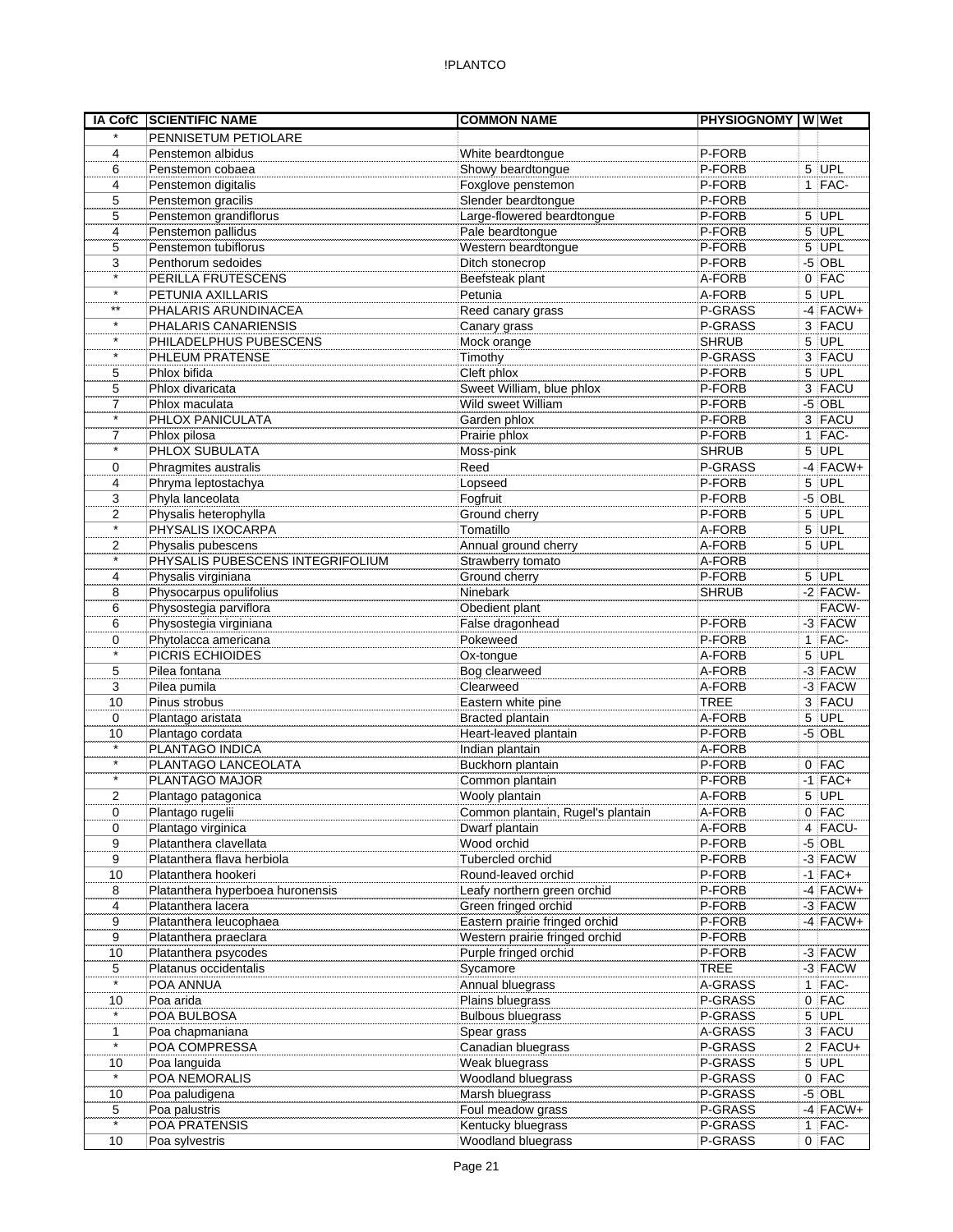| IA CofC        | <b>SCIENTIFIC NAME</b>             | <b>COMMON NAME</b>           | <b>PHYSIOGNOMY WWet</b> |              |            |
|----------------|------------------------------------|------------------------------|-------------------------|--------------|------------|
| $\star$        | <b>POA TRIVIALIS</b>               | Meadow grass                 | P-GRASS                 |              | -3 FACW    |
| 10             | Poa wolfii                         | Meadow bluegrass             | P-GRASS                 |              | $5$ UPL    |
| $\overline{4}$ | Podophyllum peltatum               | Mayapple                     | P-FORB                  |              | 3 FACU     |
| $\mathbf{1}$   | Polanisia dodecandra               | Clammy weed                  | A-FORB                  |              | $5$ UPL    |
| 2              | Polanisia dodecandra trachysperma  | Clammy weed                  | A-FORB                  | 5            | <b>UPL</b> |
| 8              | Polanisia jamesii                  | James' clammy weed           | A-FORB                  | 5            | UPL        |
| 6              | Polemonium reptans                 | Jacob's ladder               | P-FORB                  |              | $0$ FAC    |
| 8              | Polygala cruciata                  | Milkwort                     | A-FORB                  |              | FACW+      |
| 10             | Polygala incarnata                 | Pink milkwort                | A-FORB                  |              | 4 FACU-    |
| 10             | Polygala polygama obtusata         | Purple milkwort              | <b>B-FORB</b>           |              | $4$ FACU-  |
| 6              | Polygala sanguinea                 | Field milkwort               | A-FORB                  |              | 3 FACU     |
| $\overline{7}$ | Polygala senega                    | Seneca snakeroot             | P-FORB                  |              | 3 FACU     |
| $\overline{7}$ | Polygala verticillata              | Whorled milkwort             | A-FORB                  | 5            | UPL        |
| 4              | Polygonatum biflorum               | Solomon's seal               | P-FORB                  |              | 3 FACU     |
| 10             | Polygonatum pubescens              | Downy solomon's seal         | P-FORB                  |              | 5 UPL      |
| 10             | Polygonella articulata             | Jointweed                    | A-FORB                  | 5            | UPL        |
| 0              | Polygonum achoreum                 | Beak-seeded knotweed         | A-FORB                  |              | $0$ FAC    |
| 3              |                                    |                              | P-FORB                  |              | OBL        |
|                | Polygonum amphibium emersum        | Water smartweed              |                         |              |            |
| 3<br>$\star$   | Polygonum amphibium stipulaceum    |                              | P-FORB                  |              | OBL        |
| $\star$        | POLYGONUM AVICULARE                | Knotweed                     | A-FORB                  | $\mathbf{1}$ | FAC-       |
| $\star$        | POLYGONUM CESPITOSUM LONGISETUM    | Creeping smartweed           | A-FORB                  | 5            | <b>UPL</b> |
|                | POLYGONUM CONVOLVULUS              | <b>Black bindweed</b>        | A-FORB                  |              | $1$  FAC-  |
| $\star$        | POLYGONUM CUSPIDATUM               | Japanese bamboo              | <b>SHRUB</b>            |              | 3 FACU     |
| 10             | Polygonum douglasii                | Knotweed                     | A-FORB                  |              |            |
| $\mathbf{1}$   | Polygonum erectum                  | Erect knotweed               | A-FORB                  |              | 3 FACU     |
| 3              | Polygonum hydropiper               | Water pepper                 | A-FORB                  |              | $-5$ OBL   |
| 6              | Polygonum hydropiperoides          | Mild water pepper            | P-FORB                  |              | $-5$ OBL   |
| 0              | Polygonum lapathifolium            | Curttop lady's thumb         | A-FORB                  |              | $-4$ FACW+ |
| $\star$        | POLYGONUM ORIENTALE                | Kiss-me-over-the-garden-gate | A-FORB                  |              | $5$ UPL    |
| 0              | Polygonum pensylvanicum laevigatum | Pinkweed                     | A-FORB                  |              | FACW+      |
| $\star$        | POLYGONUM PERSICARIA               | Lady's thumb                 | A-FORB                  |              | $-3$ FACW  |
| 4              | Polygonum punctatum                | Water smartweed              | A-FORB                  |              | $-5$ OBL   |
| 3              | Polygonum ramosissimum             | Bushy knotweed               | A-FORB                  |              | $1$ FAC-   |
| 4              | Polygonum sagittatum               | Tearthumb                    | A-FORB                  |              | $-5$ OBL   |
| $\overline{2}$ | Polygonum scandens                 | Climbing false buckwheat     | H-VINE                  | 0            | FAC        |
| 7              | Polygonum tenue                    | Slender knotweed             | A-FORB                  | 5            | UPL        |
| 5              | Polygonum virginianum              | Jumpseed                     | P-FORB                  |              | $0$ FAC    |
| 5              | Polymnia canadensis                | Leafcup                      | P-FORB                  | 5            | UPL        |
| 10             | Polypodium virginianum             | Common polypody fern         | <b>FERN</b>             | 5            | UPL        |
| 8              | Polystichum acrostichoides         | Christmas fern               | <b>FERN</b>             | $\,$ 5 $\,$  | UPL        |
| 8              | Polytaenia nuttallii               | Prairie parsley              | P-FORB                  | 5            | UPL        |
| 7              | Pontederia cordata                 | Pickerel-weed                | P-FORB                  |              | $-5$ OBL   |
| $\star$        | POPULUS ALBA                       | Silver poplar                | TREE                    |              | $5$ UPL    |
|                | POPULUS BALSAMIFERA                | Balsam poplar                | <b>TREE</b>             |              | $-3$ FACW  |
| $\mathbf{1}$   | Populus deltoides                  | Cottonwood                   | <b>TREE</b>             |              | $-1$ FAC+  |
| 1              | Populus deltoides monilifera       | Eastern cottonweed           | <b>TREE</b>             |              | FAC+       |
| 4              | Populus grandidentata              |                              | <b>TREE</b>             |              | 3 FACU     |
| $\star$        |                                    | Big-tooth aspen              | <b>TREE</b>             |              |            |
|                | POPULUS NIGRA ITALICA              | Lombardy poplar              |                         |              | $5$ UPL    |
| 2<br>$\star$   | Populus tremuloides                | Quaking aspen                | <b>TREE</b>             |              | 0 FAC      |
| $\star$        | POPULUS X ROULEAUIANA              |                              | <b>TREE</b>             |              |            |
| $\star$        | PORTULACCA GRANDIFLORA             | Moss-rose                    | A-FORB                  |              | $5$ UPL    |
|                | PORTULACCA OLERACEA                | Common purslane              | A-FORB                  |              | $1$ FAC-   |
| 10             | Potamogeton amplifolius            | Large-leaved pondweed        | P-FORB                  |              | $-5$ OBL   |
| $\star$        | POTAMOGETON CRISPUS                | Curly pondweed               | P-FORB                  |              | $-5$ OBL   |
| 10             | Potamogeton diversifolius          | Water-thread pondweed        | P-FORB                  |              | $-5$ OBL   |
| 10             | Potamogeton epihydrus              | Ribbon-leaved pondweed       | P-FORB                  |              | $-5$ OBL   |
| $\overline{7}$ | Potamogeton foliosus               | Leafy pondweed               | P-FORB                  |              | $-5$ OBL   |
| 10             | Potamogeton friesii                | Fries's pondweed             | P-FORB                  |              | $-5$ OBL   |
| 10             | Potamogeton gramineus              | Grass-leaved pondweed        | P-FORB                  |              | $-5$ OBL   |
| $\overline{7}$ | Potamogeton illinoensis            | Illinois pondweed            | P-FORB                  |              | $-5$ OBL   |
| 10             | Potamogeton natans                 | Common pondweed              | P-FORB                  |              | $-5$ OBL   |
| 7              | Potamogeton nodosus                | American pondweed            | P-FORB                  |              | $-5$ OBL   |
| 3              | Potamogeton pectinatus             | Sago pondweed                | P-FORB                  |              | $-5$ OBL   |
| 10             | Potamogeton praelongus             | White-stemmed pondweed       | P-FORB                  |              | $-5$ OBL   |
| 7              | Potamogeton pusillus               | Baby pondweed                | P-FORB                  |              | $-5$ OBL   |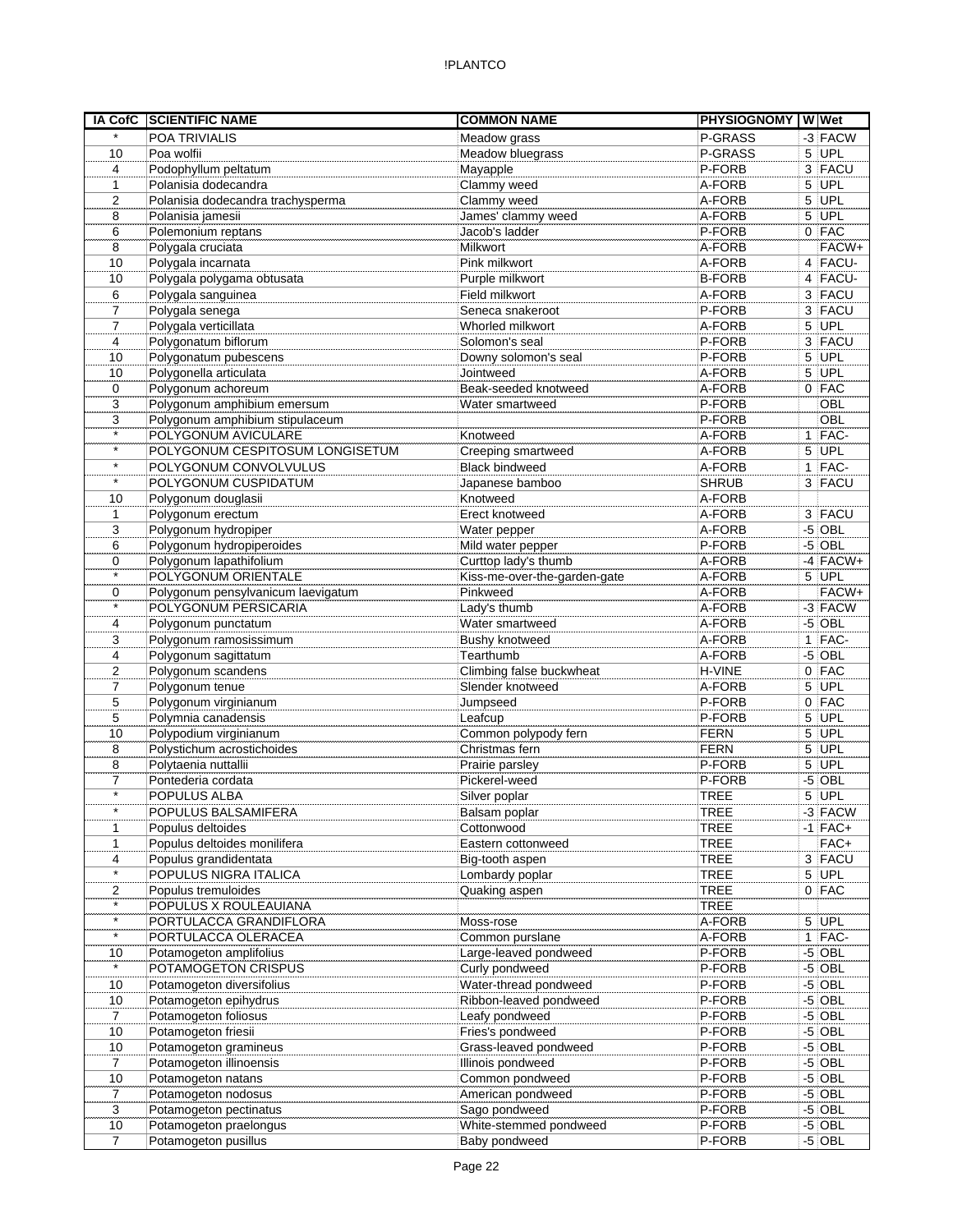| IA CofC        | <b>SCIENTIFIC NAME</b>           | <b>COMMON NAME</b>              | <b>PHYSIOGNOMY WWet</b> |   |             |
|----------------|----------------------------------|---------------------------------|-------------------------|---|-------------|
| 10             | Potamogeton pusillus tenuissimus |                                 | P-FORB                  |   | <b>OBL</b>  |
| 10             | Potamogeton richardsonii         | Red-head pondweed               | P-FORB                  |   | $-5$ OBL    |
| 10             | Potamogeton spirillus            | Spiral pondweed                 | P-FORB                  |   | OBL         |
| 10             | Potamogeton strictifolius        | Stiff pondweed                  | P-FORB                  |   | $-5$ OBL    |
| 10             | Potamogeton vaseyi               | Vasey's pondweed                | P-FORB                  |   | $-5$ OBL    |
| $\overline{7}$ | Potamogeton zosteriformis        | Flat-stemmed pondweed           | P-FORB                  |   | $-5$ OBL    |
| 10             | Potentilla anserina              | Silverweed                      | P-FORB                  |   | $-4$ FACW+  |
| $\star$        | POTENTILLA ARGENTEA              | Silvery cinquefoil              | P-FORB                  |   | 3 FACU      |
| 8              | Potentilla arguta                | Prairie cinquefoil              | P-FORB                  |   | 4 FACU-     |
| 10             | Potentilla fruticosa             | Shrubby cinquefoil              | <b>SHRUB</b>            |   | $-3$ FACW   |
| $\star$        | POTENTILLA INTERMEDIA            | Intermediate cinquefoil         | P-FORB                  |   | 5 UPL       |
| $\overline{2}$ | Potentilla norvegica             | Norwegian cinquefoil            | A-FORB                  |   | $0$ FAC     |
| 9              | Potentilla palustris             | Marsh cinquefoil                | P-FORB                  |   | $-5$ OBL    |
| 8              | Potentilla paradoxa              | Bushy cinquefoil                | A-FORB                  |   | $-4$ FACW+  |
| 9              | Potentilla pensylvanica          | Gray cinquefoil                 | P-FORB                  |   |             |
| $\star$        | POTENTILLA RECTA                 | Sulphur cinquefoil              | P-FORB                  |   | $5$ UPL     |
| 4              | Potentilla rivalis               | Brook cinquefoil                | P-FORB                  |   | $-4$ FACW+  |
| 3              | Potentilla simplex               | Common cinquefoil               | P-FORB                  |   | 4 FACU-     |
| 10             | Potentilla tridentata            | Three-toothed cinquefoil        | <b>SHRUB</b>            |   | $5$ UPL     |
| $\overline{7}$ | Prenanthes alba                  | Rattlesnake-root, white lettuce | P-FORB                  |   | $3$ FACU    |
| 9              | Prenanthes aspera                | Rough white lettuce             | P-FORB                  |   | $5$ UPL     |
| $\overline{7}$ | Prenanthes racemosa              | Glaucous white lettuce          | P-FORB                  |   | $-3$ FACW   |
| 10             | Primula mistassinica             | Bird's-eye primrose             | P-FORB                  |   | -3 FACW     |
| $\star$        | PRIONOPSIS CILIATA               | Goldenweed                      | A-FORB                  |   | $5$ UPL     |
| $\star$        | PROBOSCIDEA LOUISIANICA          | Unicorn plant                   | A-FORB                  |   | $-1$ FAC+   |
| 10             | Proserpinaca palustris           | Mermaid weed                    | P-FORB                  |   | $-5$ OBL    |
| $^\star$       | PRUNELLA VULGARIS                | Self heal                       | P-FORB                  |   | $0$ FAC     |
| $\mathbf 0$    | Prunella vulgaris lanceolata     | Self heal                       | P-FORB                  |   | $0$ FAC     |
| 2              | Prunus americana                 | Wild plum                       | <b>TREE</b>             | 5 | UPL         |
| 8              | Prunus besseyi                   | Dwarf cherry                    | <b>TREE</b>             |   |             |
| 3              | Prunus hortulana                 | Hortulan plum                   | <b>TREE</b>             |   | $5$ UPL     |
| $\overline{2}$ | Prunus mexicana                  | Big-tree plum                   | <b>TREE</b>             |   | $5$ UPL     |
| 10             | Prunus nigra                     | Canada plum                     | <b>TREE</b>             |   | $4$ FACU-   |
| 5              | Prunus pensylvanica              | Pin cherry                      | <b>TREE</b>             |   | $4$ FACU-   |
| $\star$        | PRUNUS PERSICA                   | Peach                           | <b>TREE</b>             |   | $5$ UPL     |
| 8              | Prunus pumila                    | Sand cherry                     | <b>TREE</b>             |   |             |
| 3              | Prunus serotina                  | Wild black cherry               | <b>TREE</b>             |   | 3 FACU      |
| $\overline{2}$ | Prunus virginiana                | Choke cherry                    | <b>SHRUB</b>            |   | $1$  FAC-   |
| 9              | Psoralidium batesii              | Scurfy pea                      | P-FORB                  |   |             |
| 4              | Psoralidium lanceolatum          |                                 | P-FORB                  |   |             |
| 3              | Ptelea trifoliata                | Wafer ash                       | <b>SHRUB</b>            |   | $2$ FACU+   |
| 4              | Pteridium aquilinum latiusculum  | Bracken fern                    | <b>FERN</b>             |   | <b>FACU</b> |
| $\star$        | <b>PUCCINELLIA DISTANS</b>       | European alkali grass           | P-GRASS                 |   | $0$ FAC     |
| 8              | Pulsatilla patens multifida      | Pasque flower                   | P-FORB                  |   | $5$ UPL     |
| 5              | Pycnanthemum pilosum             | Hairy mountain mint             | P-FORB                  |   | $5$ UPL     |
| 6              | Pycnanthemum tenuifolium         | Slender mountain mint           | P-FORB                  |   | $0$ FAC     |
| 4              | Pycnanthemum virginianum         | Common mountain mint            | P-FORB                  |   | $-4$ FACW+  |
| 10             | Pyrola asarifolia                | Pink pyrola                     | P-FORB                  |   | FACW*       |
| 8              | Pyrola elliptica                 | Shinleaf                        | P-FORB                  |   | 5 UPL       |
| 10             | Pyrola secunda                   | One-sided pyrola                | P-FORB                  |   | FAC+        |
| $\star$        | PYRRHOPAPPUS CAROLINIANUS        | False dandelion                 | A-FORB                  |   | $5$ UPL     |
| $\star$        | PYRUS COMMUNIS                   | Pear                            | <b>TREE</b>             |   | $5$ UPL     |
| 6              | Quercus alba                     | White oak                       | <b>TREE</b>             |   | 3 FACU      |
| 8              | Quercus bicolor                  | Swamp white oak                 | <b>TREE</b>             |   | $-4$ FACW+  |
| 6              | Quercus borealis maxima          | Northern red oak                | <b>TREE</b>             |   |             |
| 4              | Quercus ellipsoidalis            | Hill's oak, northern pin oak    | <b>TREE</b>             |   | $5$ UPL     |
| 3              | Quercus imbricria                | Shingle oak                     | <b>TREE</b>             |   | $1$ FAC-    |
| 10             | Quercus lyrata                   | Overcup oak                     | <b>TREE</b>             |   |             |
| 4              | Quercus macrocarpa               | Bur oak                         | <b>TREE</b>             |   | $1$  FAC-   |
| 4              | Quercus marilandica              | Blackjack oak                   | <b>TREE</b>             |   | $5$ UPL     |
| 7              | Quercus muhlenbergii             | Chinquapin oak                  | <b>TREE</b>             |   |             |
| 8              | Quercus palustris                | Pin oak                         | <b>TREE</b>             |   | $-3$ FACW   |
| 5              | Quercus prinoides                | Dwarf chinquapin oak            | <b>TREE</b>             |   | 4 FACU-     |
| 4              | Quercus stellata                 | Post oak                        | <b>TREE</b>             |   | 4 FACU-     |
| 4              | Quercus velutina                 | Black oak                       | <b>TREE</b>             |   | $5$ UPL     |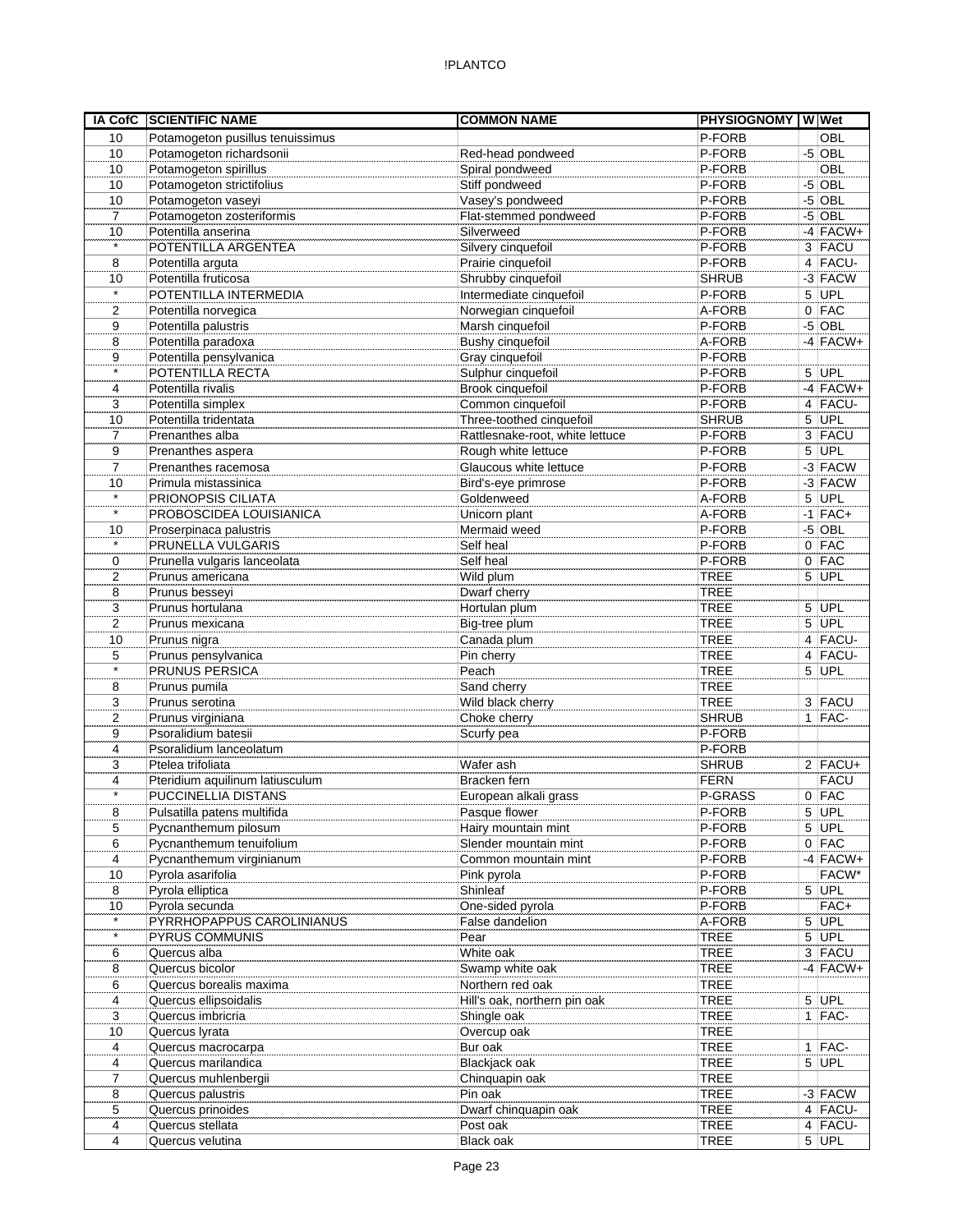| <b>IA CofC</b> | <b>SCIENTIFIC NAME</b>           | <b>COMMON NAME</b>          | <b>PHYSIOGNOMY WWet</b> |             |
|----------------|----------------------------------|-----------------------------|-------------------------|-------------|
| hybrid         | Quercus X bebbiana               |                             | <b>TREE</b>             |             |
| hybrid         | Quercus X bushii                 |                             | <b>TREE</b>             |             |
| hybrid         | Quercus X deamii                 |                             | <b>TREE</b>             |             |
| hybrid         | Quercus X exacta                 |                             | <b>TREE</b>             |             |
| hybrid         | Quercus X fernowii               |                             | <b>TREE</b>             |             |
| hybrid         | Quercus X hawkinsii              |                             | <b>TREE</b>             |             |
| hybrid         | Quercus X leana                  |                             | <b>TREE</b>             |             |
| hybrid         | Quercus X paleolithicola         |                             | <b>TREE</b>             |             |
| hybrid         | Quercus X schuettei              |                             | <b>TREE</b>             |             |
| 0              | Ranunculus abortivus             | Small-flowered crowfoot     | A-FORB                  | $-4$ FACW+  |
| $\star$        | RANUNCULUS ACRIS                 | Tall buttercup              | P-FORB                  | $-2$ FACW-  |
| 7              | Ranunculus aquatilis capillaceus |                             |                         | OBL         |
| $\overline{7}$ | Ranunculus circinatus subrigidus |                             |                         |             |
| 7              | Ranunculus cymbalaria            | Seaside crowfoot            | P-FORB                  | $-5$ OBL    |
| 7              | Ranunculus fascicularis          | Early buttercup             | P-FORB                  | 3 FACU      |
| 6              | Ranunculus flabellaris           | Yellow water crowfoot       | P-FORB                  | $-5$ OBL    |
| 10             | Ranunculus gmelinii hookeri      | Small yellow water-crowfoot | P-FORB                  | $-4$ FACW+  |
| $\overline{7}$ | Ranunculus longirostris          | White water crowfoot        | P-FORB                  | $-5$ OBL    |
| 6              | Ranunculus pensylvanicus         | <b>Bristly crowfoot</b>     | A-FORB                  | $-5$ OBL    |
| 7              | Ranunculus recurvatus            | Hooked buttercup            | A-FORB                  | $-3$ FACW   |
|                | RANUNCULUS REPENS                | Creeping buttercup          | P-FORB                  | $-1$ FAC+   |
| 10             | Ranunculus rhomboideus           | Prairie buttercup           | P-FORB                  | $5$ UPL     |
| 4              | Ranunculus sceleratus            | Cursed crowfoot             | A-FORB                  | $-5$ OBL    |
| 6              | Ranunculus septentrionalis       | Swamp buttercup             | P-FORB                  | $-4$ FACW+  |
| $\star$        | RANUNCULUS TESTICULARIS          |                             | A-FORB                  | $5$ UPL     |
| $\star$        | RAPHANUS RAPHANISTRUM            | Wild radish                 | A-FORB                  | $5$ UPL     |
| $\star$        | <b>RAPHANUS SATIVUS</b>          | Radish                      | A-FORB                  | 5 UPL       |
| 4              | Ratibida columnifera             | Long-headed coneflower      | P-FORB                  | $5$ UPL     |
| 4              | Ratibida pinnata                 | Gray-headed coneflower      | P-FORB                  | $5$ UPL     |
| $\star$        | RESEDA LUTEOLA                   | Dyer's rocket               | A-FORB                  | 5 UPL       |
| 10             | Rhamnus alnifolia                | Alder buckthorn             | <b>SHRUB</b>            | $-5$ OBL    |
| $\star$        | RHAMNUS CATHARTICA               | Common buckthorn            | <b>SHRUB</b>            | 3 FACU      |
| $\star$        | RHAMNUS DAVURICA                 | Dahurian buckthorn          | <b>SHRUB</b>            | $5$ UPL     |
| $\star$        | RHAMNUS FRANGULA                 | Glossy buckthorn            | <b>SHRUB</b>            | $-1$ FAC+   |
| 6              | Rhamnus lanceolata               | Lance-leaved buckthorn      | <b>SHRUB</b>            | $-5$ OBL    |
| 9              | Rhexia virginica                 | Meadow beauty               | P-FORB                  | $-5$ OBL    |
| 6              | Rhus aromatica                   | Fragrant sumac              | <b>SHRUB</b>            | $5$ UPL     |
| 0              | Rhus copallina                   | Dwarf sumac                 | <b>SHRUB</b>            | $5$ UPL     |
| 0              | Rhus glabra                      | Smooth sumac                | <b>SHRUB</b>            | $5$ UPL     |
| 3              | Rhus typhina                     | Staghorn sumac              | <b>SHRUB</b>            | $5$ UPL     |
| 10             | Rhynchospora capillacea          | Beaked rush                 | P-SEDGE                 | $-5$ OBL    |
| 6              | Ribes americanum                 | Wild black currant          | <b>SHRUB</b>            | -3 FACW     |
| 4              | Ribes cynosbati                  | Prickly gooseberry          | <b>SHRUB</b>            | $5$ UPL     |
| 10             | Ribes hirtellum                  | Northern gooseberry         | <b>SHRUB</b>            | $-3$ FACW   |
| 10             | Ribes hudsonianum                | Northern currant            | <b>SHRUB</b>            | <b>OBL</b>  |
| 3              | Ribes missouriense               | Wild gooseberry             | <b>SHRUB</b>            | $5$ UPL     |
| 5              | Ribes odoratum                   | Buffalo currant             | <b>SHRUB</b>            | $1$ FAC-    |
| $\star$        | <b>RIBES SATIVUM</b>             | Garden currant              | <b>SHRUB</b>            |             |
| $\star$        | ROBINIA PSEUDOACACIA             | <b>Black locust</b>         | <b>TREE</b>             | 4 FACU-     |
| $\star$        | RORIPPA AUSTRIACA                | Austrian field cress        | P-FORB                  | FACW-       |
| $\overline{7}$ | Rorippa palustris                | Marsh cress                 | A-FORB                  | $-5$ OBL    |
|                | RORIPPA PROSTRATA                |                             |                         |             |
| 4              | Rorippa sessiliflora             | Sessile-flowered cress      | A-FORB                  | $-5$ OBL    |
| 4              | Rorippa sinuata                  | Spreading yellow cress      | P-FORB                  | $-3$ FACW   |
| $\star$        | RORIPPA SYLVESTRIS               | Creeping yellow cress       | P-FORB                  | $-5$ OBL    |
| 10             | Rosa acicularis                  | Prickly rose                | <b>SHRUB</b>            | 3 FACU      |
| 4              | Rosa arkansana suffulta          | Sunshine rose               | <b>SHRUB</b>            | $5$ UPL     |
| 4              | Rosa blanda                      | Meadow rose                 | <b>SHRUB</b>            | 3 FACU      |
| 4              | Rosa carolina                    | Pasture rose                | <b>SHRUB</b>            | 4 FACU-     |
| $\star$        | ROSA EGLANTERIA                  | Sweetbriar rose             | <b>SHRUB</b>            | $5$ UPL     |
| $\star$        | ROSA MULTIFLORA                  | Multiflora rose             | <b>SHRUB</b>            | 3 FACU      |
| 7              | Rosa palustris                   | Swamp rose                  | <b>SHRUB</b>            | $-5$ OBL    |
| 4              | Rosa setigera                    | Prairie rose                | <b>SHRUB</b>            | $2$ FACU+   |
| 6              | Rosa woodsii                     | Western wildrose            | <b>SHRUB</b>            | <b>FACU</b> |
| 6              | Rotala ramosior                  | Toothcup                    | A-FORB                  | $-5$ OBL    |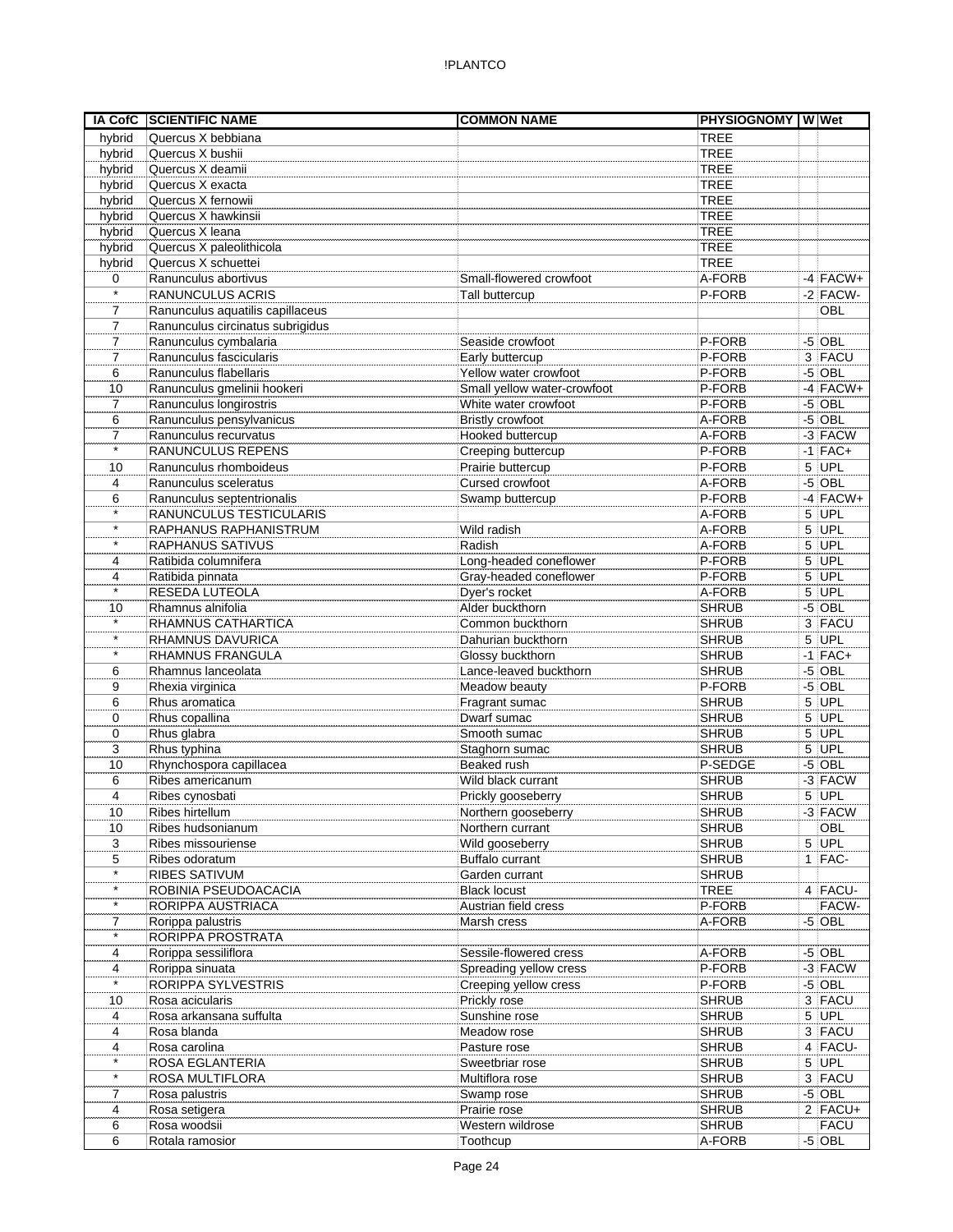|                | IA CofC SCIENTIFIC NAME                     | <b>COMMON NAME</b>               | <b>PHYSIOGNOMY WWW</b> |                       |
|----------------|---------------------------------------------|----------------------------------|------------------------|-----------------------|
| 3              | Rubus ablatus                               |                                  |                        |                       |
| 5              | Rubus aboriginum                            |                                  |                        |                       |
| $\overline{2}$ | Rubus allegheniensis                        | Blackberry                       | <b>SHRUB</b>           | $2$ FACU+             |
| 3              | Rubus alumnus                               |                                  |                        |                       |
| $\star$        | <b>RUBUS CAESIUS</b>                        |                                  |                        |                       |
| 5              | Rubus cauliflorus                           |                                  |                        |                       |
| 7              | Rubus celer                                 |                                  |                        |                       |
| 5              | Rubus curtipes                              |                                  |                        |                       |
| 7              | Rubus enslenii                              | Arching dewberry                 | <b>SHRUB</b>           | $5$ UPL               |
| 5              | Rubus flagellaris                           | Dewberry                         | <b>SHRUB</b>           | 4 FACU-               |
| 4              | Rubus frondosus                             |                                  |                        |                       |
| 9              | Rubus fulleri                               |                                  |                        |                       |
| $\star$        | <b>RUBUS IDAEUS IDAEUS</b>                  | Cultivated red raspberry         | <b>SHRUB</b>           | $2$ FACU+             |
| 3              | Rubus idaeus strigosus                      |                                  |                        |                       |
| 7              | Rubus leviculus                             |                                  |                        |                       |
| 5              | Rubus meracus                               |                                  |                        |                       |
| 5              | Rubus missouricus                           |                                  |                        |                       |
| 1              | Rubus occidentalis                          | <b>Black raspberry</b>           | <b>SHRUB</b>           | 5 UPL                 |
| $\star$        | <b>RUBUS ODORATUS</b>                       | Purple flowering raspberry       | <b>SHRUB</b>           | <b>UPL</b>            |
| $\star$        | <b>RUBUS PARVIFOLIUS</b>                    |                                  |                        |                       |
| 5              | Rubus plicatifolius                         |                                  |                        |                       |
| 8              | Rubus pubescens                             | Dwarf raspberry                  | P-FORB                 | $-4$ FACW+            |
| 4              | Rubus recurvans                             |                                  |                        |                       |
| 4              | Rubus roribaccus                            |                                  |                        |                       |
| 3              | Rubus rosa                                  |                                  |                        |                       |
| 5              | Rubus satis                                 |                                  |                        |                       |
| 9              | Rubus semisetosus                           |                                  |                        |                       |
| 5              | Rubus steelei                               |                                  |                        |                       |
| 10             | Rubus stipulatus                            |                                  |                        |                       |
| 7              | Rubus wisconsinensis                        |                                  |                        |                       |
| 3              | Rubus X neglectus                           |                                  |                        |                       |
| 2              | Rudbeckia hirta                             | <b>Black-eyed Susan</b>          | P-FORB                 | 3 FACU                |
| 4              | Rudbeckia laciniata                         | Tall coneflower                  | P-FORB                 | $-4$ FACW+            |
| 4              | Rudbeckia subtomentosa                      | Fragrant coneflower              | P-FORB                 | $-3$ FACW<br>$1$ FAC- |
| 5              | Rudbeckia triloba<br>Ruellia humilis        | Brown-eyed Susan<br>Wild petunia | A-FORB<br>P-FORB       | $4$ FACU-             |
| 3<br>8         |                                             | Smooth ruellia                   | P-FORB                 | $-1$ FAC+             |
| $^\star$       | Ruellia strepens<br><b>RUMEX ACETOSELLA</b> | Red sorrel                       | P-FORB                 | $0$ FAC               |
| 0              | Rumex altissimus                            | Pale dock                        | P-FORB                 | $4$ FACU-             |
| $\star$        | <b>RUMEX CRISPUS</b>                        | Curly dock                       | P-FORB                 | $-1$ FAC+             |
| $\star$        | <b>RUMEX MARITIMUS FUEGINUS</b>             | Golden dock                      | A-FORB                 | $-4$ FACW+            |
| 0              | Rumex mexicanus                             | Mexican dock                     | P-FORB                 | $-1$ FAC+             |
| $\star$        | <b>RUMEX OBTUSIFOLIUS</b>                   | <b>Bitter dock</b>               | P-FORB                 | $-3$ FACW             |
| 10             | Rumex occidentalis                          | Western dock                     | P-FORB                 | OBL                   |
| $\overline{7}$ | Rumex orbiculatus                           | Great water dock                 | P-FORB                 | $-5$ OBL              |
|                | RUMEX PATIENTIA                             | Patience dock                    | P-FORB                 | $5$ UPL               |
| $\star$        | <b>RUMEX VENOSUS</b>                        | Wild begonia                     | P-FORB                 |                       |
| 4              | Rumex verticillatus                         | Swamp dock                       | P-FORB                 | $-5$ OBL              |
| 10             | Ruppia maritima                             | Widgeon grass                    | P-FORB                 | OBL                   |
| 10             | Sabatia campestris                          | Prairie rose gentian             | <b>B-FORB</b>          | 3 FACU                |
| 4              | Sagittaria brevirostra                      | Short-beaked arrowleaf           | P-FORB                 | $-5$ OBL              |
| 8              | Sagittaria calycina                         | Thick-stalked arrowhead          | P-FORB                 | $-5$ OBL              |
| 8              | Sagittaria cristata                         | Crested arrowhead                | P-FORB                 | OBL                   |
| 8              | Sagittaria cuneata                          | Arum-leaved arrowhead            | P-FORB                 | $-5$ OBL              |
| 9              | Sagittaria graminea                         | Grass-leaved arrowhead           | P-FORB                 | $-5$ OBL              |
| 4              | Sagittaria latifolia                        | Common arrowhead                 | P-FORB                 | $-5$ OBL              |
| 5              | Sagittaria rigida                           | Stiff arrowhead                  | P-FORB                 | $-5$ OBL              |
| $\star$        | SALIX ALBA                                  | White willow                     | TREE                   | $-3$ FACW             |
| 1              | Salix amygdaloides                          | Peach-leaved willow              | <b>TREE</b>            | $-3$ FACW             |
| $\star$        | SALIX BABYLONICA                            | Weeping willow                   | <b>TREE</b>            | $-3$ FACW             |
| 7              | Salix bebbiana                              | <b>Beaked willow</b>             | <b>SHRUB</b>           | $-4$ FACW+            |
| 8              | Salix candida                               | Sage willow, hoary willow        | <b>SHRUB</b>           | $-5$ OBL              |
| 3              | Salix discolor                              | Pussy willow                     | <b>SHRUB</b>           | $-3$ FACW             |
| 0              | Salix exigua interior                       | Sandbar willow                   | <b>SHRUB</b>           | OBL                   |
| $\star$        | <b>SALIX FRAGILIS</b>                       | Crack willow                     | <b>TREE</b>            | $-1$ FAC+             |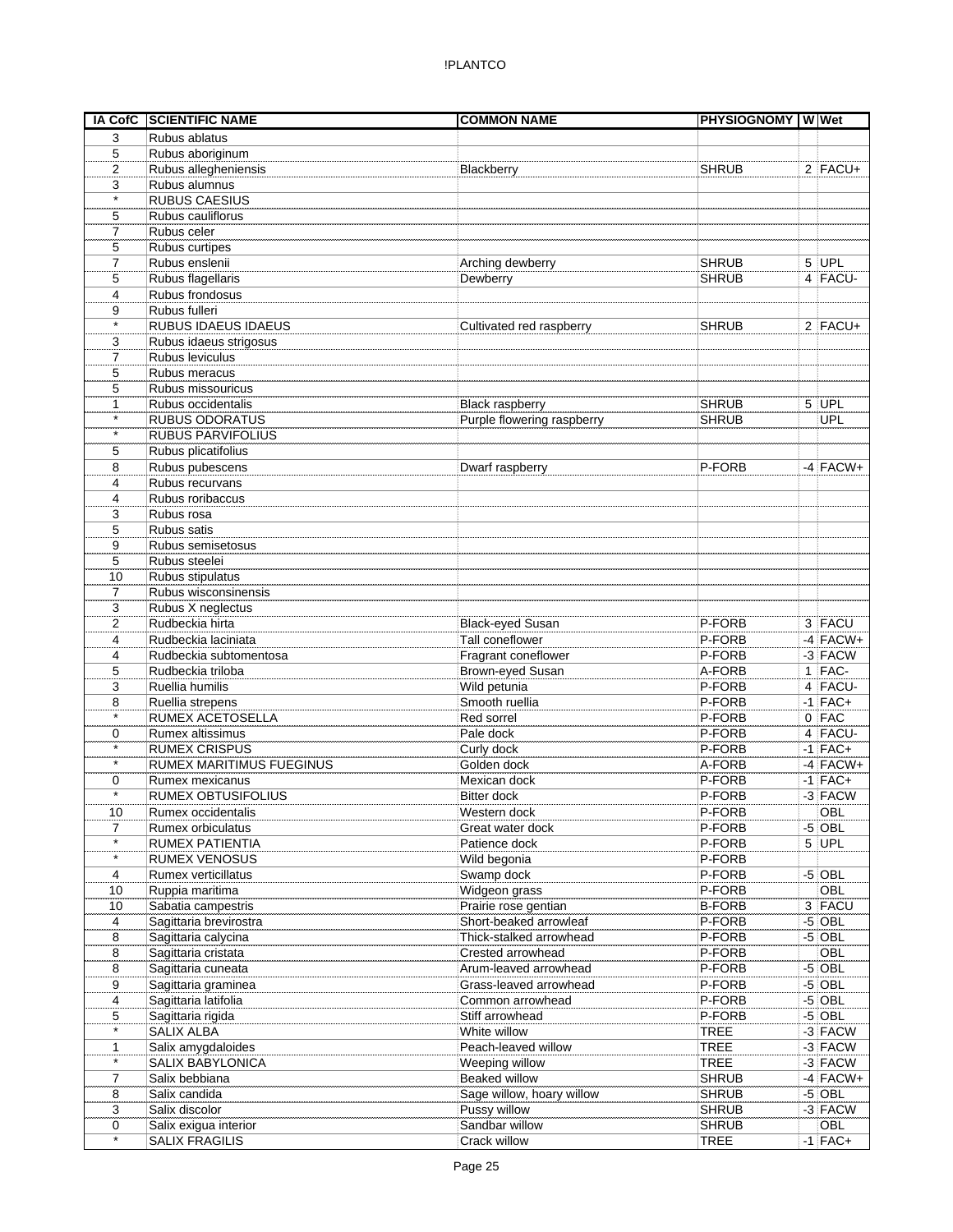| IA CofC                  | <b>SCIENTIFIC NAME</b>                   | <b>COMMON NAME</b>                              | <b>PHYSIOGNOMY WWW</b> |                      |
|--------------------------|------------------------------------------|-------------------------------------------------|------------------------|----------------------|
| 8                        | Salix humilis                            | Prairie willow                                  | <b>SHRUB</b>           | 3 FACU               |
| 5                        | Salix lucida                             | Shining willow                                  | <b>SHRUB</b>           | $-4$ FACW+           |
| 3                        | Salix nigra                              | <b>Black willow</b>                             | <b>TREE</b>            | $-5$ OBL             |
| 10                       | Salix pedicellaris                       | Bog willow                                      | <b>SHRUB</b>           | OBL                  |
| $\star$                  | <b>SALIX PENTANDRA</b>                   | Bay-leaved willow                               | <b>SHRUB</b>           | 5 UPL                |
| 8                        | Salix petiolaris                         | Meadow willow                                   | <b>SHRUB</b>           | $-5$ OBL             |
| $\star$                  | SALIX PURPUREA                           | Purple willow                                   | <b>SHRUB</b>           | -3 FACW              |
| 3                        | Salix rigida                             | Heart-leaved willow                             | <b>SHRUB</b>           | $-4$ FACW+           |
| 10                       | Salix sericea                            | Silky willow                                    | <b>SHRUB</b>           | $-5$ OBL             |
| 10<br>$\star$            | Salix X subsericea                       | Willow                                          | <b>SHRUB</b>           | $-5$ OBL             |
| $\star$                  | SALSOLA COLLINA                          | Saltwort                                        | A-FORB                 | $5$ UPL              |
| $\star$                  | SALSOLA IBERICA                          | Russian thistle                                 | A-FORB                 | 3 FACU               |
|                          | SALVIA NEMOROSA                          | Wild sage                                       | P-FORB<br>P-FORB       | $5$ UPL              |
| 0<br>0                   | Salvia pitcheri<br>Salvia reflexa        | Pitcher's sage                                  | A-FORB                 | $5$ UPL              |
| $\star$                  | SALVIA SYLVESTRIS                        | Rocky mounain sage, lance-leaved salvia<br>Sage | P-FORB                 |                      |
| $\mathbf{1}$             | Sambucus canadensis                      | Elderberry, common elder                        | <b>SHRUB</b>           | 4 FACU-              |
| 10                       | Sambucus racemosa pubens                 | Red-berried elder                               | <b>SHRUB</b>           | $5$ UPL              |
| $\overline{7}$           | Sanguinaria canadensis                   | Bloodroot                                       | P-FORB                 | $4$ FACU-            |
| $\star$                  | SANGUISORBA ANNUA                        | Prairie burnet                                  | A-FORB                 |                      |
| 6                        | Sanicula canadensis                      | <b>Black snakeroot</b>                          | <b>B-FORB</b>          | $2$ FACU+            |
| 5                        | Sanicula gregaria                        | Common snakeroot                                | P-FORB                 | $-1$ FAC+            |
| 5                        | Sanicula marilandica                     | <b>Black snakeroot</b>                          | P-FORB                 | $5$ UPL              |
| 10                       | Sanicula trifoliata                      | Large-fruited black snakeroot                   | <b>B-FORB</b>          | $5$ UPL              |
| $\star$                  | SAPONARIA OFFICINALIS                    | Bouncing Bet, soapwort                          | P-FORB                 | 3 FACU               |
| $\overline{\phantom{a}}$ | SASSAFRAS ALBIDUM                        | Sassafras                                       | <b>TREE</b>            | 3 FACU               |
| $\star$                  | SATUREJA VULGARIS                        | Basil                                           |                        |                      |
| 10                       | Saxifraga forbesii                       | Forbes' saxifrage                               | P-FORB                 | $-5$ OBL             |
| $\overline{7}$           | Saxifraga pensylvanica                   | Swamp saxifrage                                 | P-FORB                 | $-5$ OBL             |
| 0                        | Schedonnardus paniculatus                | Tumblegrass                                     | P-GRASS                | 5 UPL                |
| 10                       | Scheuchzeria palustris americana         | Arrow-grass                                     | P-FORB                 | $-5$ OBL             |
| 9                        | Schizachne purpurascens                  | False medic                                     | P-GRASS                | $2$ FACU+            |
| 5                        | Schizachyrium scoparium                  | Little bluestem                                 | P-GRASS                | 4 FACU-              |
| 10                       | Schrankia nuttallii                      | Sensitive brier                                 | P-FORB                 |                      |
| 4                        | Scirpus acutus                           | Hard-stemmed bulrush                            | P-SEDGE                | $-5$ OBL             |
| 7                        | Scirpus americanus                       | Threesquare                                     | P-SEDGE                | $-5$ OBL             |
| $\mathbf{1}$             | Scirpus atrovirens                       | Dark green bulrush                              | P-SEDGE                | $-5$ OBL             |
| 4                        | Scirpus cyperinus                        | Wooly bulrush                                   | P-SEDGE                | $-5$ OBL             |
| 5                        | Scirpus fluviatilis                      | River bulrush                                   | P-SEDGE                | $-5$ OBL             |
| 10                       | Scirpus hallii                           | Hall's tufted bulrush                           | A-SEDGE                | $-5$ OBL             |
| 10                       | Scirpus heterochaetus                    | Slender bulrush                                 | P-SEDGE                | $-5$ OBL             |
| 10<br>$\star$            | Scirpus maritimus                        | Prairie bulrush                                 | P-SEDGE                |                      |
|                          | <b>SCIRPUS MUCRONATUS</b>                | Pointed rush                                    | A-SEDGE                | $-5$ OBL             |
| 10                       | Scirpus pallidus                         | Pale bulrush                                    | P-SEDGE                | OBL                  |
| 10                       | Scirpus pedicellatus<br>Scirpus pendulus | Stalked wool grass<br>Red bulrush               | P-SEDGE<br>P-SEDGE     | $-5$ OBL<br>$-5$ OBL |
| 1<br>10                  | Scirpus smithii                          | Smith's tufted bulrush                          | A-SEDGE                | $-5$ OBL             |
| 10                       | Scirpus torreyi                          | Torrey's bulrush                                | P-SEDGE                | $-5$ OBL             |
| 3                        | Scirpus validus creber                   | Soft-stemmed bulrush                            | P-SEDGE                | $-5$ OBL             |
| $\,$ 5 $\,$              | Scleria triglomerata                     | Tall nut-rush                                   | P-SEDGE                | $0$ FAC              |
| 10                       | Scleria verticillata                     | Low nut-rush                                    | A-SEDGE                | $-5$ OBL             |
|                          | <b>SCLEROCHLOA DURA</b>                  | Fairground grass                                | A-GRASS                | <b>UPL</b>           |
| 8                        | Scolochloa festucacea                    | Whitetop                                        | P-GRASS                | OBL                  |
| 4                        | Scrophularia lanceolata                  | Early figwort                                   | P-FORB                 | $2$ FACU+            |
| 4                        | Scrophularia marilandica                 | Late figwort                                    | P-FORB                 | $4$ FACU-            |
| 6                        | Scutellaria galericulata                 | Marsh skullcap                                  | P-FORB                 | $-5$ OBL             |
| 10                       | Scutellaria incana                       | Downy skullcap                                  | P-FORB                 | $5$ UPL              |
| 6                        | Scutellaria lateriflora                  | Mad-dog skullcap                                | P-FORB                 | $-5$ OBL             |
| 7                        | Scutellaria leonardii                    | Small skullcap                                  | P-FORB                 | 3 FACU               |
| 10                       | Scutellaria nervosa                      | Veiny skullcap                                  | <b>B-FORB</b>          | $0$ FAC              |
| 7                        | Scutellaria ovata                        | Heart-leaved skullcap                           | P-FORB                 | 3 FACU               |
| $\overline{7}$           | Scutellaria parvula                      | Small skullcap                                  | P-FORB                 | 3 FACU               |
| $\star$                  | SECALE CEREALE                           | Cult rye                                        | A-GRASS                | $5$ UPL              |
| $\star$                  | SEDUM ACRE                               | Mossy stonecrop                                 | P-FORB                 | $5$ UPL              |
| 10                       | Sedum ternatum                           | Wild stonecrop                                  | P-FORB                 | $5$ UPL              |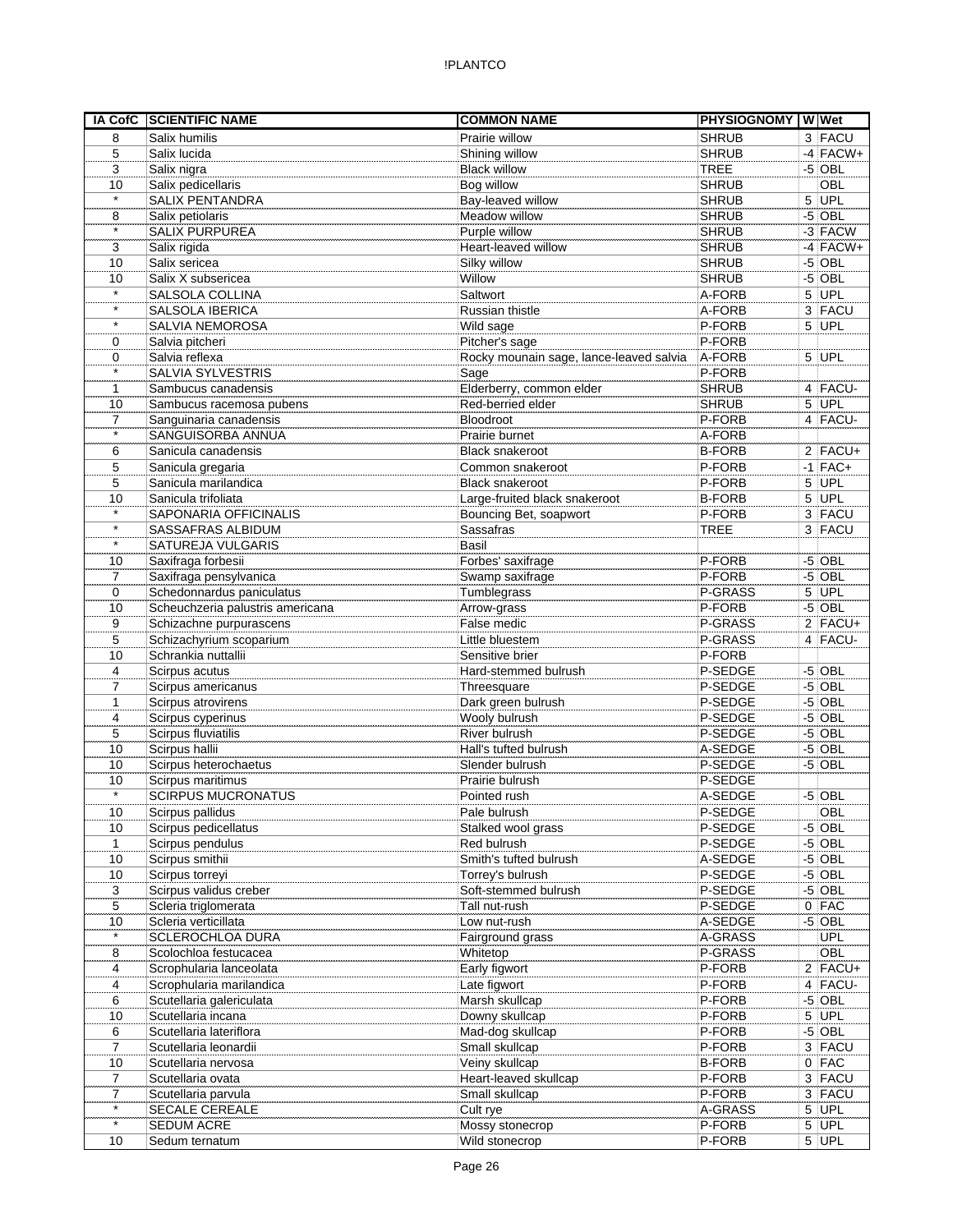|                         | IA CofC SCIENTIFIC NAME                  | <b>COMMON NAME</b>                     | <b>PHYSIOGNOMY WWet</b> |                     |
|-------------------------|------------------------------------------|----------------------------------------|-------------------------|---------------------|
| 9                       | Selaginella eclipes                      | Meadow spikemoss                       | <b>FERN</b>             | $-5$ OBL            |
| 6                       | Selaginella rupestris                    | Rock spikemoss                         | <b>FERN</b>             | $5$ UPL             |
| 4                       | Senecio aureus                           | Golden ragwort                         | P-FORB                  | $-3$ FACW           |
| 10                      | Senecio congestus                        | Marsh fleabane                         | A-FORB                  | FACW+               |
| $\star$                 | SENECIO GLABELLUS                        | <b>Butterweed</b>                      | A-FORB                  | $-5$ OBL            |
| 10                      | Senecio integerrimus                     |                                        | P-FORB                  | FAC*                |
| 5                       | Senecio pauperculus                      | Prairie ragwort                        | P-FORB                  | $-1$ FAC+           |
| 3                       | Senecio plattensis                       | Prairie ragwort                        | P-FORB                  | 4 FACU-             |
| 10                      | Senecio pseudaureus semicordatus         |                                        | P-FORB                  | <b>FACW</b>         |
| $\star$                 | <b>SENECIO VULGARIS</b>                  | Common groundsel                       | A-FORB                  | $5$ UPL             |
| $\star$                 | <b>SETARIA FABERII</b>                   | <b>Giant foxtail</b>                   | A-GRASS                 | $2$ FACU+           |
| 0                       | Setaria geniculata                       | Perrenial foxtail                      | P-GRASS                 | $0$ FAC             |
| $\star$                 | SETARIA GLAUCA                           | <b>Yellow foxtail</b>                  | A-GRASS                 | $0$ FAC             |
| $\star$                 | <b>SETARIA ITALICA</b>                   | Foxtail millet                         | A-GRASS                 | 3 FACU              |
| $\star$                 | SETARIA VERTICILLATA                     | <b>Bristly foxtail</b>                 | A-GRASS                 | $0$ FAC             |
| $\star$                 | SETARIA VIRIDIS                          | Green foxtail                          | A-GRASS                 | $5$ UPL             |
| $\overline{7}$<br>$***$ | Shepherdia argentea                      | <b>Buffalo berry</b>                   | <b>SHRUB</b>            |                     |
|                         | <b>SIBARA VIRGINICA</b>                  | Virginia rock cress                    | A-FORB                  | 4 FACU-             |
| 2<br>$\star$            | Sicyos angulatus                         | Bur-cucumber                           | H-VINE<br>A-FORB        | $-2$ FACW-          |
| 1                       | <b>SIDA SPINOSA</b><br>Silene antirrhina | Prickly mallow<br>Sleepy catchfly      | A-FORB                  | 3 FACU<br>$5$ UPL   |
| $\star$                 | SILENE CSEREI                            | Glaucous campion                       | <b>B-FORB</b>           | $5$ UPL             |
| $\star$                 | SILENE DICHOTOMA                         | Catchfly                               | <b>B-FORB</b>           | $5$ UPL             |
| 10                      | Silene nivea                             | Snowy campion                          | P-FORB                  | $-3$ FACW           |
| $\star$                 | SILENE NOCTIFLORA                        | Night-flowering catchfly               | A-FORB                  | $5$ UPL             |
| $\star$                 | <b>SILENE PRATENSIS</b>                  | White campion                          | P-FORB                  |                     |
| 4                       | Silene stellata                          | Starry campion                         | P-FORB                  | 5 UPL               |
| $\star$                 | <b>SILENE VIRGINICA</b>                  | Firepink                               | P-FORB                  | $5$ UPL             |
| $\star$                 | <b>SILENE VULGARIS</b>                   | <b>Bladder campion</b>                 | P-FORB                  |                     |
| 4                       | Silphium integrifolium                   | Rosinweed                              | P-FORB                  | $5$ UPL             |
| 7                       | Silphium laciniatum                      | Compass plant                          | P-FORB                  | $4$ FACU-           |
| 1                       | Silphium perfoliatum                     | Cup plant                              | P-FORB                  | $-2$ FACW-          |
| $\star$                 | SILPHIUM TEREBINTHINACEUM                | Prairie dock                           | P-FORB                  | $1$ FAC-            |
| $\star$                 | SINAPIS ALBA                             | White mustard                          | A-FORB                  |                     |
| $***$                   | <b>SINAPIS ARVENSIS</b>                  | Charlock                               | A-FORB                  |                     |
| $\star$                 | SISYMBRIUM ALTISSIMUM                    | Tumble mustard                         | A-FORB                  | 3 FACU              |
| $\star$                 | SISYMBRIUM LOESELII                      | Tall hedge mustard                     | A-FORB                  | $5$ UPL             |
| $\star$                 | SISYMBRIUM OFFICINALE                    | Hedge mustard                          | A-FORB                  | 5 UPL               |
| 6                       | Sisyrinchium angustifolium               | Stout blue-eyed grass                  | P-FORB                  | $-2$ FACW-          |
| 4                       | Sisyrinchium campestre                   | Prairie blue-eyed grass                | P-FORB                  | $5$ UPL             |
| 8                       | Sium suave                               | Water parsnip                          | P-FORB                  | $-5$ OBL            |
| 4                       | Smilacina racemosa                       | False Solomon's seal                   | P-FORB                  | 3 FACU              |
| 5                       | Smilacina stellata                       | Starry false Solomon's seal            | P-FORB                  | $1$ FAC-            |
| 6                       | Smilax ecirrhata                         | Carrion flower                         | P-FORB                  | $5$ UPL             |
| 5                       | Smilax herbacea                          | Carrion flower                         | H-VINE                  | $0$ FAC             |
| 4                       | Smilax hispida                           | Greenbrier                             | W-VINE                  | $0$ FAC             |
| 0                       | Solanum americanum                       | Black nightshade                       | A-FORB                  | 4 FACU-             |
| 0                       | Solanum carolinense                      | Horse nettle                           | P-FORB                  | 4 FACU-             |
| $\star$                 | <b>SOLANUM DULCAMARA</b>                 | European bittersweet                   | W-VINE                  | $0$ FAC             |
| 7                       | Solanum interius                         | Plains black nightshade                | P-FORB                  |                     |
| $\star$                 | SOLANUM ROSTRATUM                        | Buffalo bur                            | A-FORB                  | 5 UPL               |
| 0                       | Solidago altissima                       |                                        | P-FORB                  | <b>FACU</b>         |
| 0                       | Solidago canadensis                      | Tall goldenrod                         | P-FORB                  | 3 FACU              |
| 6                       | Solidago flexicaulis                     | Zig-zag goldenrod                      | P-FORB                  | $3$ FACU            |
| 3                       | Solidago gigantea                        | Smooth goldenrod                       | P-FORB                  | $-3$ FACW           |
| 10                      | Solidago hispida                         | White goldenrod                        | P-FORB                  | $5$ UPL             |
| 5                       | Solidago missouriensis                   | Missouri goldenrod                     | P-FORB                  | $5$ UPL             |
| 4                       | Solidago nemoralis                       | Field goldenrod                        | P-FORB                  | $5$ UPL             |
| 10                      | Solidago patula                          | Rough-leaved goldenrod                 | P-FORB                  | $-5$ OBL            |
| 9                       | Solidago ptarmicoides                    | Stiff aster                            | P-FORB<br>P-FORB        | $5$ UPL             |
| 8<br>4                  | Solidago riddellii<br>Solidago rigida    | Riddell's goldenrod<br>Stiff goldenrod | P-FORB                  | $-5$ OBL<br>4 FACU- |
| 10                      | Solidago sciaphila                       | Cliff goldenrod                        | P-FORB                  | $5$ UPL             |
| 7                       | Solidago speciosa                        | Showy goldenrod                        | P-FORB                  | $5$ UPL             |
| 10                      | Solidago uliginosa                       | Swamp goldenrod                        | P-FORB                  | $-5$ OBL            |
|                         |                                          |                                        |                         |                     |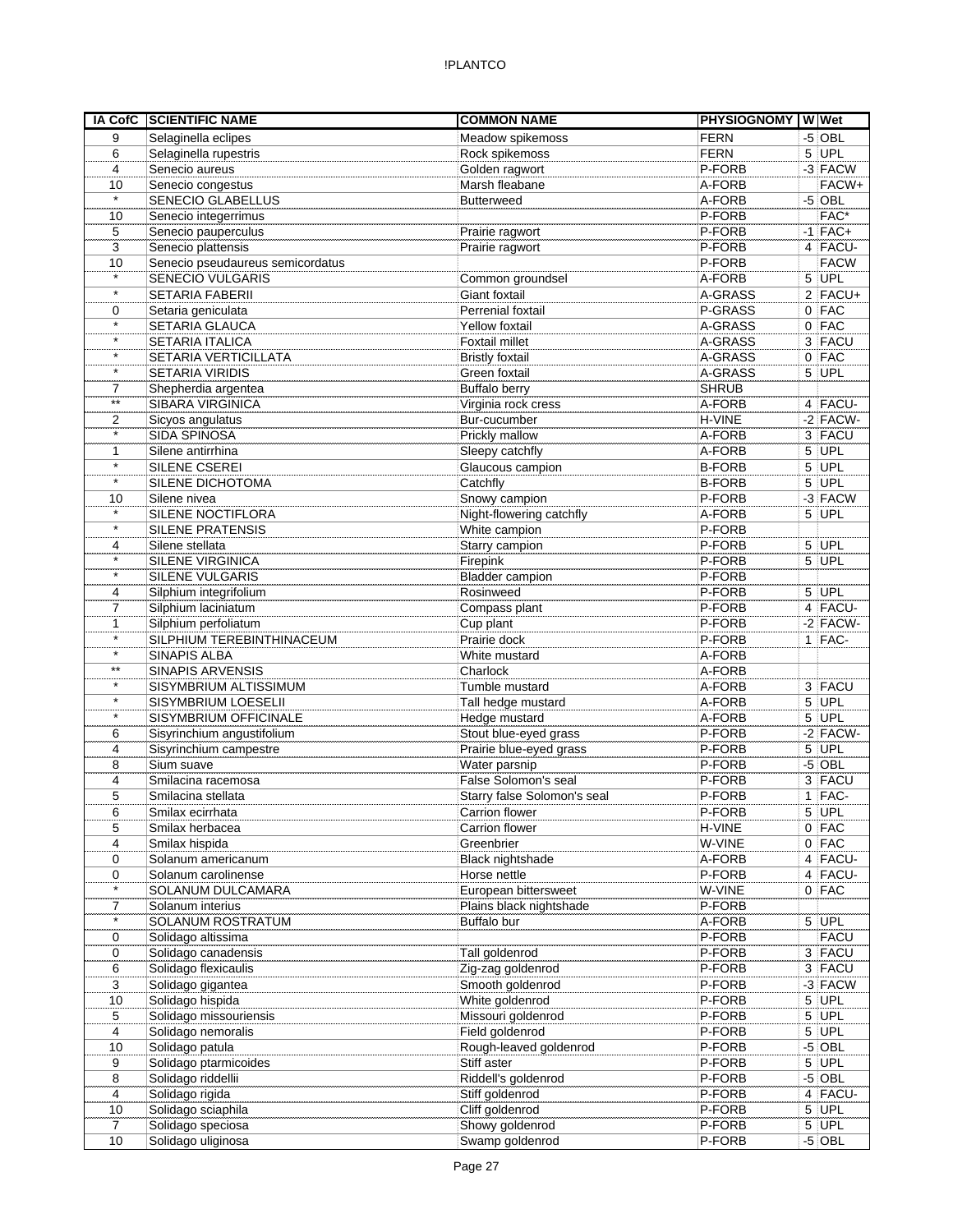|                     | <b>IA CofC SCIENTIFIC NAME</b>   | <b>COMMON NAME</b>             | PHYSIOGNOMY W Wet |            |
|---------------------|----------------------------------|--------------------------------|-------------------|------------|
| 6                   | Solidago ulmifolia               | Elm-leaved goldenrod           | P-FORB            | $5$ UPL    |
| $\star$             | SONCHUS ARVENSIS                 | Perennial sow thistle          | P-FORB            | $1$ FAC-   |
| $\star$             | <b>SONCHUS ASPER</b>             | Spiny-leaved sow thistle       | A-FORB            | $0$   FAC  |
| $\star$             | SONCHUS OLERACEUS                | Common sow thistle             | A-FORB            | 3 FACU     |
| $\star$             | SORBARIA SORBIFOLIA              | False spiraea                  |                   |            |
| $\star$             | SORBUS AUCUPARIA                 | Mountain ash                   | <b>TREE</b>       | $5$ UPL    |
| 4                   | Sorghastrum nutans               | Indian grass                   | P-GRASS           | $2$ FACU+  |
| $\star$             | SORGHUM BICOLOR                  | Sorghum                        | A-GRASS           | 5 UPL      |
| $\star$             | SORGHUM HALPENSE                 | Johnson grass                  | P-GRASS           | 3 FACU     |
| $\star$             | SORGHUM SUDANENSE                | Sudan grass                    | A-GRASS           | $5$ UPL    |
| 10                  | Sparganium americanum            | American bur reed              | P-FORB            | $-5$ OBL   |
| 10                  | Sparganium androcladum           | Branched bur reed              | P-FORB            | $-5$ OBL   |
| 10                  | Sparganium chlorocarpum          | Dwarf bur reed                 | P-FORB            | $-5$ OBL   |
| 6                   | Sparganium eurycarpum            | Common bur reed                | P-FORB            | $-5$ OBL   |
| 4                   | Spartina pectinata               | Slough grass, cord grass       | P-GRASS           | $-4$ FACW+ |
| $\star$             | SPERMOLEPIS INERMIS              | Smooth scaleseed               | A-FORB            | $5$ UPL    |
| 9                   | Sphaeralcea coccinea             | Scarlet mallow                 | P-GRASS           |            |
| 8                   | Sphenopholis obtusata            | Prairie wedge grass            | P-GRASS           | $0$ FAC    |
| 4                   | Sphenopholis obtusata major      | Slender wedge grass            | P-GRASS           | $0$ FAC    |
| 5                   | Spiraea alba                     | Meadowsweet                    | <b>SHRUB</b>      | $-4$ FACW+ |
| 4                   | Spiranthes cernua                | Nodding ladies'-tresses        | P-FORB            | $-2$ FACW- |
| 4                   | Spiranthes lacera                | Slender ladies'-tresses        | P-FORB            | $-1$ FAC+  |
| 10                  | Spiranthes lucida                | Yellow-lipped ladies'-tresses  | P-FORB            | $-4$ FACW+ |
| 4                   | Spiranthes magnicamporum         | Great plains ladies'-tresses   | P-FORB            | $-3$ FACW  |
| 5                   | Spiranthes ovalis                | Oval ladies'-tresses           | P-FORB            | $0$ FAC    |
| 10                  | Spiranthes romanzoffiana         | Hooded ladies'-tresses         | P-FORB            | $-4$ FACW+ |
| 4                   | Spiranthes vernalis              | Spring ladies'-tressese        | P-FORB            | $0$ FAC    |
| 6                   | Spirodela polyrhiza              | Greater duckweed               | A-FORB            | $-5$ OBL   |
| 3                   | Sporobolus asper                 | Dropseed                       | P-GRASS           | $5$ UPL    |
| 3                   | Sporobolus clandestinus          | Rough rush grass               | P-GRASS           | 5 UPL      |
| 3                   | Sporobolus cryptandrus           | Sand dropseed                  | P-GRASS           | $4$ FACU-  |
| 9                   | Sporobolus heterolepis           | Prairie dropseed               | P-GRASS           | $4$ FACU-  |
|                     |                                  |                                |                   | $5$ UPL    |
| 1                   | Sporobolus neglectus             | Small rush grass               | A-GRASS           |            |
| 1                   | Sporobolus vaginiflorus          | Poverty grass                  | A-GRASS           | $5$ UPL    |
| 6                   | Stachys aspera                   | Rough hedge nettle             | P-FORB            | $-4$ FACW+ |
| 4                   | Stachys palustris                | Woundwort                      | P-FORB            | $-5$ OBL   |
| 5<br>$\overline{7}$ | Stachys tenuifolia               | Smooth hedge nettle            | P-FORB            | $-5$ OBL   |
| $\star$             | Staphylea trifolia               | Bladdernut                     | <b>SHRUB</b>      | $0$ FAC    |
|                     | STELLARIA GRAMINEA               | Common stitchwort              | P-FORB            | $5$ UPL    |
| 6<br>$\star$        | Stellaria longifolia             | Stitchwort                     | P-FORB            | $-4$ FACW+ |
|                     | STELLARIA MEDIA                  | Common chickweed               | A-FORB            | 3 FACU     |
| $\overline{7}$      | Stipa comata                     | Needle-and-thread, spear grass | P-GRASS           | 5 UPL      |
| 6                   | Stipa spartea                    | Porcupine grass                | P-GRASS           | $5$ UPL    |
| 5                   | Stipa viridula                   | Green needlegrass              | P-GRASS           | $5$ UPL    |
| 10                  | Streptopus roseus                | Rosy twisted stalk             |                   | <b>FAC</b> |
| 5                   | Strophostyles helvula            | Trailing wild bean             | A-FORB            | $-1$ FAC+  |
| 7                   | Strophostyles leiosperma         | Small wild bean                | A-FORB            | 5 UPL      |
| 9                   | Stylisma pickeringii pattersonii | Patterson bindweed             | P-FORB            | $5$ UPL    |
| 10                  | Sullivantia sullivantii          |                                | P-FORB            |            |
| 10                  | Symphoricarpos albus             | Snowberry                      | <b>SHRUB</b>      | $4$ FACU-  |
| 0                   | Symphoricarpos occidentalis      | Wolfberry, buckbrush           | <b>SHRUB</b>      | 5 UPL      |
| 0                   | Symphoricarpos orbiculatus       | Coralberry, buckbrush          | <b>SHRUB</b>      | 3 FACU     |
| 9                   | Symplocarpus foetidus            | Skunk cabbage                  | P-FORB            | $-5$ OBL   |
| $\star$             | SYRINGIA VULGARIS                | Lilac                          | <b>SHRUB</b>      | 5 UPL      |
| 9                   | Taenidia integerrima             | Yellow pimpernel               | P-FORB            | $5$ UPL    |
| 10                  | Talinum parviflorum              | Prairie fameflower             | P-FORB            | $5$ UPL    |
| 10                  | Talinum rugospermum              | Fameflower                     | P-FORB            | $5$ UPL    |
| $\star$             | TANACETUM VULGARE                | Tansy                          | P-FORB            | $5$ UPL    |
| $\star$             | TARAXACUM LAEVIGATUM             | Red-seeded dandelion           | P-FORB            | $5$ UPL    |
| $\star$             | TARAXACUM OFFICINALE             | Common dandelion               | P-FORB            | 3 FACU     |
| 9                   | Taxus canadensis                 | American yew                   | <b>SHRUB</b>      | 3 FACU     |
| 7                   | Tephrosia virginiana             | Goat's-rue                     | P-FORB            | $5$ UPL    |
| 4                   | Teucrium canadense               | American germander             | P-FORB            | $-2$ FACW- |
| 4                   | Teucrium canadense boreale       | Wood sage, germander           | P-FORB            | $-2$ FACW- |
| 4                   | Thalictrum dasycarpum            | Purple meadow-rue              | P-FORB            | $-2$ FACW- |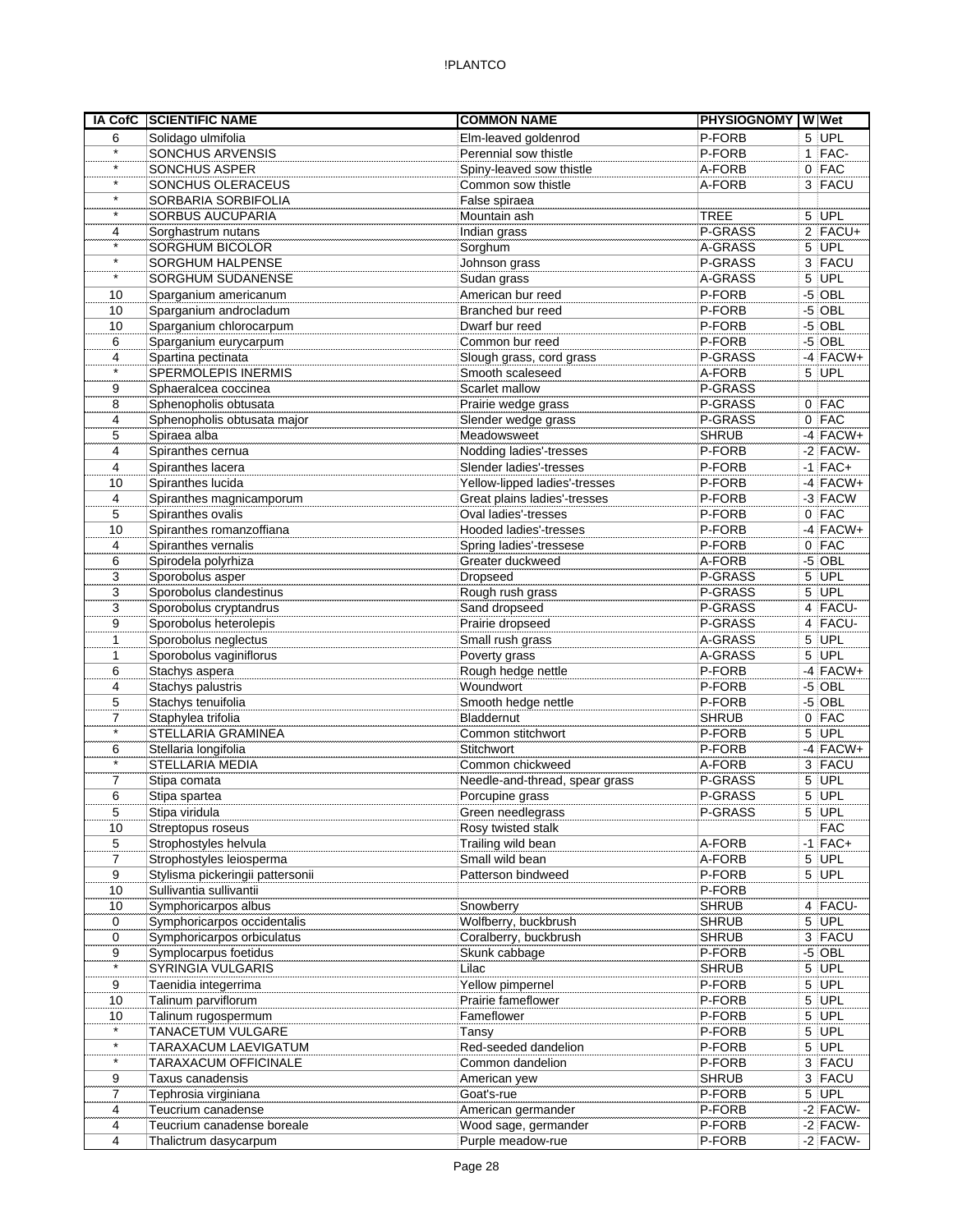|                   | IA CofC SCIENTIFIC NAME                        | <b>COMMON NAME</b>                 | PHYSIOGNOMY W Wet |   |                   |
|-------------------|------------------------------------------------|------------------------------------|-------------------|---|-------------------|
| 8                 | Thalictrum dioicum                             | Early meadow-rue                   | P-FORB            |   | $2$ FACU+         |
| 5                 | Thalictrum revolutum                           | Waxy meadow-rue                    | P-FORB            |   | $0$ FAC           |
| $\overline{7}$    | Thalictrum thalictroides                       | Rue anemone                        | P-FORB            |   | $5$ UPL           |
| $\overline{7}$    | Thaspium barbinoide                            | Meadow parsnip                     | P-FORB            |   | $5$ UPL           |
| 10                | Thelypteris hexagonoptera                      | Broad beech fern                   | <b>FERN</b>       |   | 1 FAC-            |
| 6                 | Thelypteris palustris pubescens                | Marsh fern                         | <b>FERN</b>       |   | $-5$ OBL          |
| 10                | Thelypteris phegopteris                        | Long beech fern                    | <b>FERN</b>       |   |                   |
| $\star$           | THLASPI ARVENSE                                | Penny cress                        | A-FORB            |   | 5 UPL             |
| $\star$           | THUJA OCCIDENTALIS                             | Arbor vitae, eastern white cedar   | <b>TREE</b>       |   | $-5$ OBL          |
| $\star$           | THYMELAEA PASSERINA                            | Sparrow weed                       | A-FORB            |   | $5$ UPL           |
| 5                 | Tilia americana                                | Basswood, American linden          | <b>TREE</b>       |   | 3 FACU            |
| $\star$           | TILIA HETEROPHYLLA                             | White basswood                     | <b>TREE</b>       |   | 4 FACU-           |
| 5                 | Tomanthera auriculata                          | Eared false foxglove               | A-FORB            |   | $5$ UPL           |
| $\star$           | <b>TORILIS ARVENSIS</b>                        | Hedge parsley                      | A-FORB            |   | $5$ UPL           |
| 0                 | Toxicodendron radicans negundo                 | Poison ivy                         | W-VINE            |   | FAC+              |
| 0                 | Toxicodendron rydbergii                        | Rydberg's poison ivy               | <b>SHRUB</b>      |   | <b>FAC</b>        |
| 4                 | Tradescantia bracteata                         | Long-bracted spiderwort            | P-FORB            |   | $4$ FACU-         |
| 4                 | Tradescantia occidentalis                      | Western spiderwort                 | P-FORB            |   |                   |
| 4                 | Tradescantia ohiensis                          | Common spiderwort                  | P-FORB            |   | $2$ FACU+         |
| 4<br>$\star$      | Tradescantia virginiana                        | Virginia spiderwort                | P-FORB            |   | $5$ UPL           |
| $\star$           | <b>TRAGOPOGON DUBIUS</b>                       | Goat's-beard                       | <b>B-FORB</b>     |   | $5$ UPL           |
| $\star$           | <b>TRAGOPOGON PORRIFOLIUS</b>                  | Salsify, oyster plant              | <b>B-FORB</b>     |   | $5$ UPL           |
|                   | TRAGOPOGON PRATENSIS                           | Goat's-beard                       | <b>B-FORB</b>     |   | $5$ UPL           |
| 7<br>$\star$      | Triadenum fraseri                              | Marsh St. John's wort              | P-FORB            |   | $-5$ OBL          |
|                   | <b>TRIBULUS TERRESTRIS</b>                     | Puncture-weed, caltrop             | A-FORB            |   | $5$ UPL<br>5 UPL  |
| 5                 | Trichostema brachiatum                         | False pennyroyal                   | A-FORB            |   |                   |
| 6                 | Trichostema dichotomum                         | Blue curls                         | A-FORB            |   | 5 UPL             |
| 0<br>$\star$      | <b>Tridens flavus</b>                          | Purple top                         | P-GRASS           |   | $5$ UPL           |
| $\star$           | <b>TRIFOLIUM ARVENSE</b>                       | Rabbit-foot clover                 | A-FORB            | 5 | UPL<br>5 UPL      |
| $\star$           | <b>TRIFOLIUM AUREUM</b>                        | Hop-clover                         | A-FORB            |   |                   |
| $\star$           | TRIFOLIUM CAMPESTRE<br><b>TRIFOLIUM DUBIUM</b> | Low hop-clover                     | A-FORB<br>A-FORB  |   | $5$ UPL<br>3 FACU |
| $\star$           | <b>TRIFOLIUM HYBRIDUM</b>                      | Little hop-clover<br>Alsike clover | P-FORB            |   | $1$ FAC-          |
| $\star$           | TRIFOLIUM INCARNATUM                           | Crimson clover                     | A-FORB            |   | $5$ UPL           |
| $\star$           | <b>TRIFOLIUM PRATENSE</b>                      | Red clover                         | P-FORB            |   | $2$ FACU+         |
| 8                 | Trifolium reflexum                             | <b>Buffalo clover</b>              | A-FORB            |   | $5$ UPL           |
| $\overline{\ast}$ | <b>TRIFOLIUM REPENS</b>                        | White clover                       | P-FORB            |   | $2$ FACU+         |
| $\star$           | TRIFOLIUM RESUPINATUM                          | Persian clover                     | A-FORB            |   | 5 UPL             |
| 10                | Triglochin maritimum                           | Common arrow-grass                 | P-FORB            |   | $-5$ OBL          |
| 10                | Triglochin palustris                           | Slender arrow-grass                | P-FORB            |   | $-5$ OBL          |
| 8                 | Trillium cernuum                               | Nodding trillium                   | P-FORB            |   | <b>FAC</b>        |
| 9                 | <b>Trillium flexipes</b>                       | Nodding trillium                   | P-FORB            |   | $1$ FAC-          |
| 7                 | Trillium nivale                                | Snow trillium                      | P-FORB            |   | $5$ UPL           |
| 8                 | Trillium recurvatum                            | Wake Robin                         | P-FORB            |   | 4 FACU-           |
| 3                 | Triodanis leptocarpa                           | Venus' looking-glass               | A-FORB            |   | $5$ UPL           |
| 3                 | Triodanis perfoliata                           | Venus' looking-glass               | A-FORB            |   | $0$ FAC           |
| 4                 | Triosteum aurantiacum                          | Early horse gentian                | P-FORB            |   | $5$ UPL           |
| 4                 | Triosteum perfoliatum                          | Late horse gentian                 | P-FORB            |   | $5$ UPL           |
| 8                 | Triphora trianthophora                         | Nodding pogonia                    | P-FORB            |   | 4 FACU-           |
| 5                 | Triplasis purpurea                             | Sand grass                         | A-GRASS           |   | $5$ UPL           |
| 3                 | Tripsacum dactyloides                          | Gama grass                         | P-GRASS           |   | $-1$ FAC+         |
| $\star$           | TRITICUM AESTIVUM                              | Cultivated wheat                   | A-GRASS           |   | $5$ UPL           |
| 1                 | Typha augustifolia                             | Narrow-leaved cattail              | P-FORB            |   | $-5$ OBL          |
| $\mathbf{1}$      | Typha latifolia                                | Common cattail                     | P-FORB            |   | $-5$ OBL          |
| 0                 | Typha X glauca                                 | Hybrid cattail                     | P-FORB            |   | $-5$ OBL          |
| $\overline{2}$    | Ulmus americana                                | American elm                       | <b>TREE</b>       |   | $-2$ FACW-        |
| $\star$           | <b>ULMUS PUMILA</b>                            | Siberian elm                       | <b>TREE</b>       |   | $5$ UPL           |
| 2                 | Ulmus rubra                                    | Red elm, slippery elm              | <b>TREE</b>       |   | $0$ FAC           |
| 8                 | Ulmus thomasii                                 | Rock elm, cork elm                 | <b>TREE</b>       |   | $-1$ FAC+         |
| 0                 | Urtica dioica                                  | Stinging nettle                    | P-FORB            |   | $-1$ FAC+         |
| $\star$           | <b>URTICA URENS</b>                            | <b>Burning nettle</b>              | A-FORB            |   | $5$ UPL           |
| 10                | Utricularia gibba                              | Humped bladderwort                 | P-FORB            |   | $-5$ OBL          |
| 10                | Utricularia intermedia                         | Flat-leaved bladderwort            | P-FORB            |   | $-5$ OBL          |
| 10                | Utricularia minor                              | Small bladderwort                  | P-FORB            |   | $-5$ OBL          |
| 4                 | Utricularia vulgaris                           | Common bladderwort                 | P-FORB            |   | $-5$ OBL          |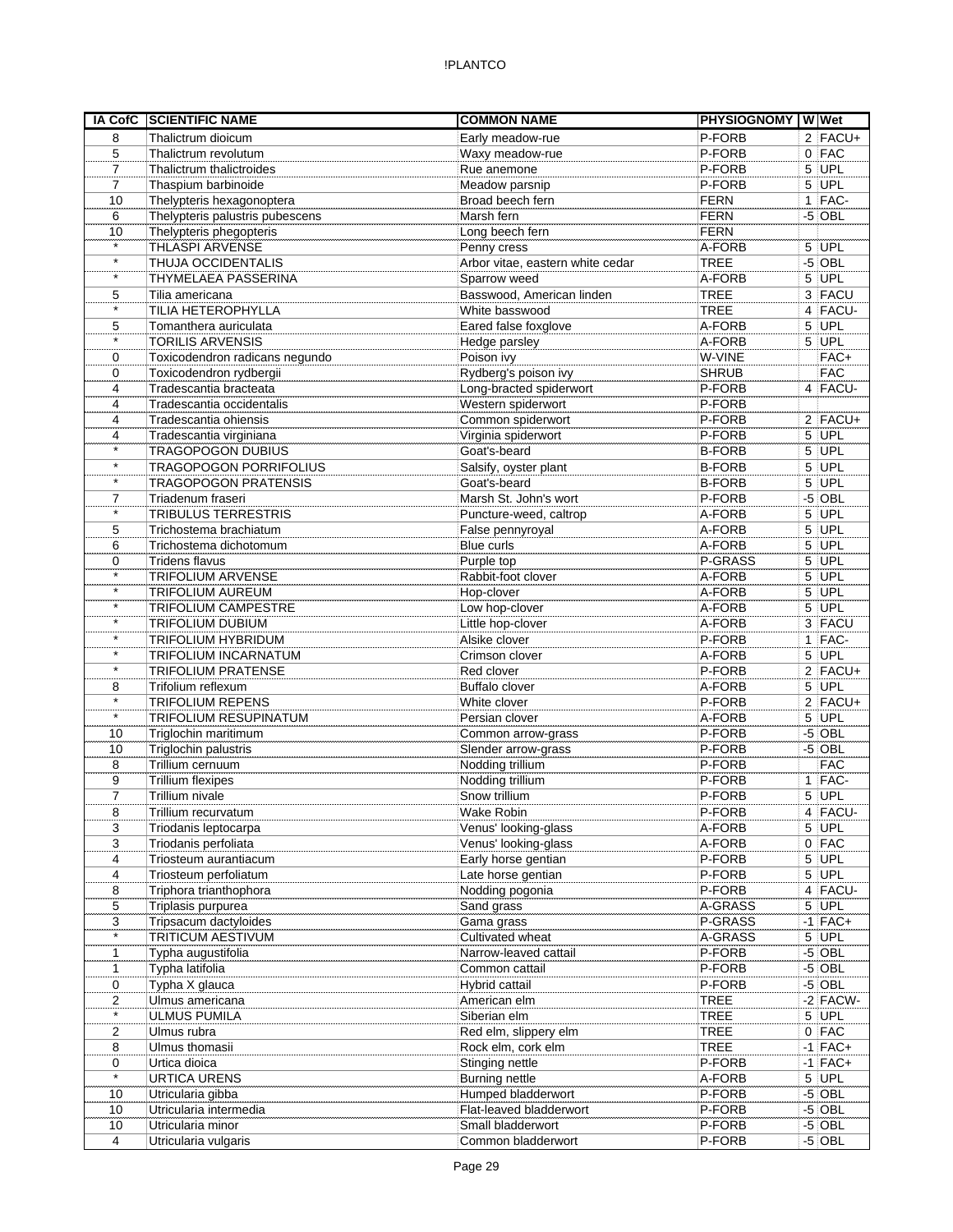|                   | IA CofC SCIENTIFIC NAME                   | <b>COMMON NAME</b>                  | <b>PHYSIOGNOMY WWet</b> |                      |
|-------------------|-------------------------------------------|-------------------------------------|-------------------------|----------------------|
| $\overline{7}$    | Uvularia grandiflora                      | <b>Bellwort</b>                     | P-FORB                  | $5$ UPL              |
| 9                 | Uvularia sessilifolia                     | Sessile-leaved bellwort             | P-FORB                  | $1$ FAC-             |
| $\star$           | VACCARIA PYRAMIDATA                       | Cowherb, cow cockle                 | A-FORB                  | $5$ UPL              |
| 10                | Vaccinium angustifolium                   | Low sweet blueberry                 | <b>SHRUB</b>            | $3$ FACU             |
| 10                | Vaccinium myrtilloides                    | Velvet-leaf blueberry               | SHRUB                   | $-2$ FACW-           |
| 9                 | Valeriana edulis ciliata                  | Valerian                            | P-FORB                  | $-5$ OBL             |
| $\star$           | <b>VALERIANA OFFICINALIS</b>              | Garden heliotrope                   | P-FORB                  | $-4$ FACW+           |
| 10                | Vallisneria americana                     | Eel grass                           | P-FORB                  | $-5$ OBL             |
| 8                 | Veratrum woodii                           | False hellebore                     | P-FORB                  | $5$ UPL              |
| $\star$           | <b>VERBASCUM BLATTARIA</b>                | Moth mullein                        | <b>B-FORB</b>           | 4 FACU-              |
| $\star$           | <b>VERBASCUM LYCHNITIS</b>                | White mullein                       | <b>B-FORB</b>           |                      |
| $\star$           | <b>VERBASCUM PHLOMOIDES</b>               | Clasping mullein                    | <b>B-FORB</b>           | $5$ UPL              |
| $\star$           | <b>VERBASCUM THAPSUS</b>                  | Common mullein                      | <b>B-FORB</b>           | $5$ UPL              |
| 0                 | Verbena bracteata                         | Creeping vervain                    | A-FORB                  | 3 FACU               |
| $\star$           | <b>VERBENA CANADENSIS</b>                 | Rose vervain                        | P-FORB                  | $5$ UPL              |
| 3                 | Verbena hastata                           | Blue vervain                        | P-FORB                  | $-4$ FACW+           |
| 5                 | Verbena simplex                           | Narrow-leaved vervain               | P-FORB                  | $5$ UPL              |
| 1                 | Verbena stricta                           | Hoary vervain                       | P-FORB                  | 5 UPL                |
| $\overline{2}$    | Verbena urticifolia                       | White vervain                       | P-FORB                  | $-1$ FAC+            |
|                   | Verbena X blanchardi                      |                                     |                         |                      |
| hybrid            |                                           |                                     |                         |                      |
| hybrid            | Verbena X deamii                          |                                     |                         |                      |
| hybrid            | Verbena X engelmannii                     |                                     |                         |                      |
| hybrid            | Verbena X moechina                        |                                     |                         |                      |
| hybrid            | Verbena X rydbergii                       |                                     |                         |                      |
| 4                 | Verbesina alternifolia                    | Wingstem                            | P-FORB                  | $-3$ FACW            |
| $\overline{\ast}$ | <b>VERBESINA ENCELIOIDES EXAURICULATA</b> | Golden crownbeard                   | A-FORB                  | <b>FAC</b>           |
| 2                 | Vernonia baldwinii                        | Baldwin's ironweed                  | P-FORB                  | 5 UPL                |
| 1                 | Vernonia fasciculata                      | Ironweed                            | P-FORB                  | $-3$ FACW            |
| 4                 | Vernonia gigantea                         | Tall ironweed                       | P-FORB                  | $0$ FAC              |
| 4                 | Vernonia missurica                        | Missouri ironweed                   | P-FORB                  | $-1$ FAC+            |
| $\star$           | <b>VERONICA AGRESTIS</b>                  | Field speedwell                     | A-FORB                  | $5$ UPL              |
| 10                | Veronica americana                        | American brookline                  | P-FORB                  | $-5$ OBL             |
| $\star$           | VERONICA ANAGALIS-AQUATICA                | Water speedwell                     | P-FORB                  | $-5$ OBL             |
| $\star$           | <b>VERONICA ARVENSIS</b>                  | Corn speedwell                      | A-FORB                  | $5$ UPL              |
| 6                 | Veronica catenata                         | Water speedwell                     | P-FORB                  | $-5$ OBL             |
| $\star$           | <b>VERONICA OFFICINALIS</b>               | Common speedwell                    | P-FORB                  | $5$ UPL              |
| 0                 | Veronica peregrina                        | Purslane speedwell                  | A-FORB                  | $-4$ FACW+           |
| $\star$           | <b>VERONICA PERSICA</b>                   | Bird's-eye speedwell                | A-FORB                  | $5$ UPL              |
| 10                | Veronica scutellata                       | Marsh speedwell                     | P-FORB                  | $-5$ OBL             |
| $\star$           | VERONICA SERPYLLIFOLIA                    | Thyme-leaved speedwell              | P-FORB                  | $-3$ FACW            |
| 5                 | Veronicastrum virginicum                  | Culver's root                       | P-FORB                  | $0$ FAC              |
| $***$             | Viburnum dentatum                         | Southern arrowwood                  | <b>SHRUB</b>            | $5$ UPL              |
| 6                 | Viburnum lentago                          | Nannyberry                          | <b>SHRUB</b>            | $-1$ FAC+            |
| 8                 | Viburnum molle                            | Arrowwood                           | <b>SHRUB</b>            | $5$ UPL              |
| $\star$           | VIBURNUM OPULUS                           | Guelder-rose                        | <b>SHRUB</b>            | $0$ FAC              |
| 6                 | Viburnum prunifolium                      | <b>Black haw</b>                    | <b>SHRUB</b>            | $3$ FACU             |
| 8                 | Viburnum rafinesquianum                   | Downy arrowwood                     | <b>SHRUB</b>            | $5$ UPL              |
| 10                | Viburnum trilobum                         | Highbush cranberry                  | <b>SHRUB</b>            | <b>FACW</b>          |
| 8                 | Vicia americana                           | Vetch                               | A-FORB                  | 5 UPL                |
| 8                 | Vicia americana minor                     | American vetch                      | P-FORB                  |                      |
| $\star$           | VICIA CRACCA                              | Cow vetch                           | A-FORB                  | $5$ UPL              |
| $\star$           | <b>VICIA SATIVA</b>                       | Common vetch                        | A-FORB                  | $4$ FACU-            |
| $\star$           |                                           |                                     |                         |                      |
| $\star$           | <b>VICIA SATIVA NIGRA</b>                 | Narrow-leaved vetch<br>Winter vetch | A-FORB                  | $4$ FACU-<br>$5$ UPL |
| $\star$           | <b>VICIA VILLOSA</b>                      |                                     | A-FORB                  |                      |
|                   | <b>VINCA MINOR</b>                        | Common periwinkle                   | <b>SHRUB</b>            | $5$ UPL              |
| 10                | Viola adunca                              | Hook-spurred violet                 | P-FORB                  | FAC-                 |
| 10                | Viola canadensis rugulosa                 | Tall white violet                   | P-FORB                  |                      |
| 10                | Viola incognita                           | Hairy white violet                  | P-FORB                  | $-3$ FACW            |
| $\overline{7}$    | Viola lanceolata                          | Lance-leaved violet                 | P-FORB                  | $-5$ OBL             |
| 10                | Viola macloskeyi pallens                  | Smooth white violet                 | P-FORB                  | $-5$ OBL             |
| 6                 | Viola missouriensis                       | Missouri violet                     | P-FORB                  | $-3$ FACW            |
| hybrid            | Viola missouriensis X V. sororia          |                                     | P-FORB                  |                      |
| 8                 | Viola nephrophylla                        | Bog violet                          | P-FORB                  | $-5$ OBL             |
| hybrid            | Viola nephrophylla V. sororia             |                                     | P-FORB                  |                      |
| 8                 | Viola pedata                              | Bird's-foot violet                  | P-FORB                  | $5$ UPL              |